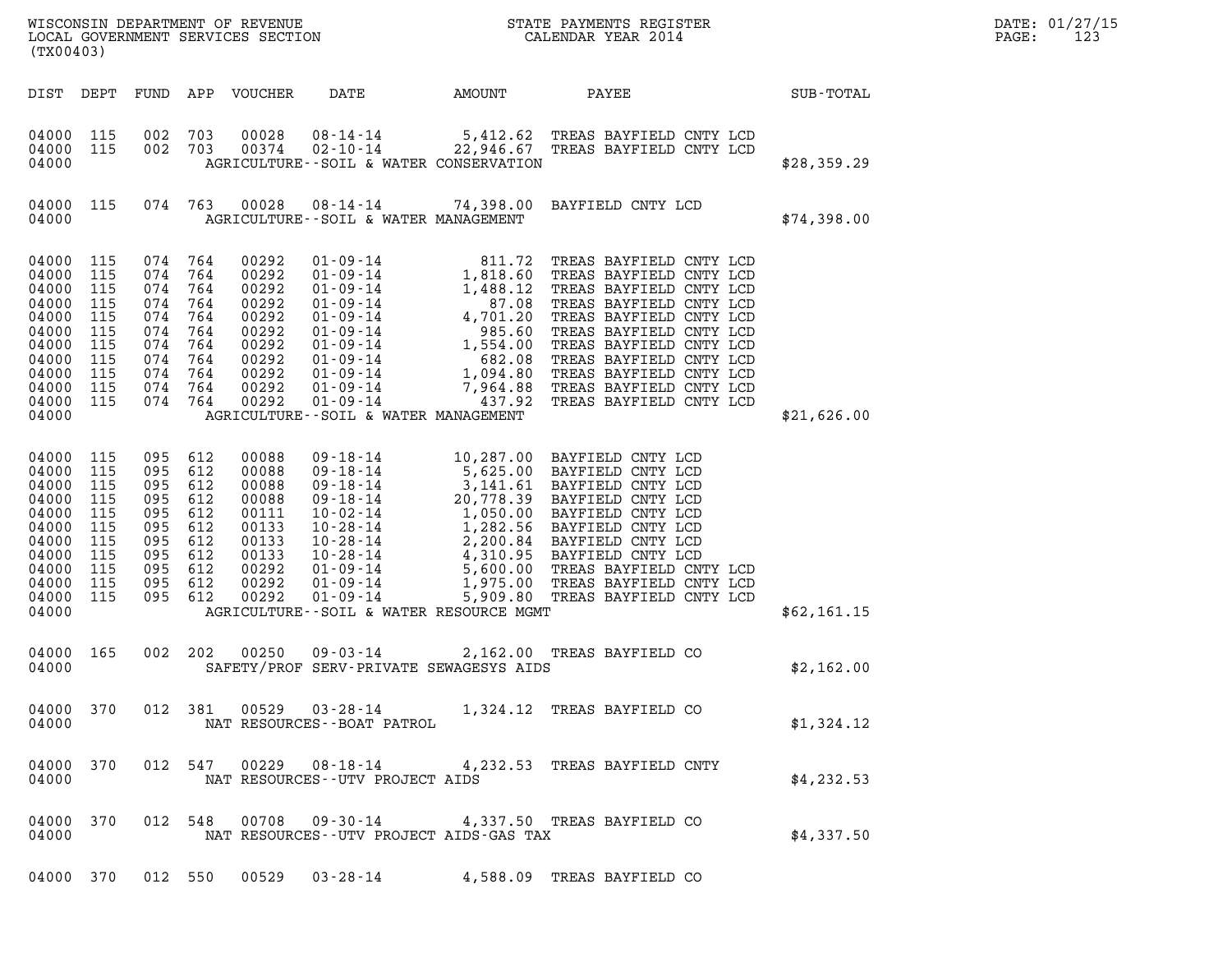| (TX00403)                                                                                                                                                                                                                                                                                                                                                                                                                                                                                                                                   | DATE: 01/27/15<br>$\mathtt{PAGE:}$<br>124 |
|---------------------------------------------------------------------------------------------------------------------------------------------------------------------------------------------------------------------------------------------------------------------------------------------------------------------------------------------------------------------------------------------------------------------------------------------------------------------------------------------------------------------------------------------|-------------------------------------------|
| AMOUNT PAYEE SUB-TOTAL<br>DIST DEPT FUND APP VOUCHER DATE                                                                                                                                                                                                                                                                                                                                                                                                                                                                                   |                                           |
| 04000 NAT RESOURCES--BOATING ENFORCEMENT AIDS \$4,588.09                                                                                                                                                                                                                                                                                                                                                                                                                                                                                    |                                           |
| 012 551 00161 09-29-14 20,504.80 TREAS BAYFIELD CO<br>370<br>04000<br>04000<br>NAT RESOURCES--ALL TERRAIN VEHICLE ENF<br>\$20,504.80                                                                                                                                                                                                                                                                                                                                                                                                        |                                           |
| 012 552 00111 09-29-14 15,175.29 TREAS BAYFIELD CO<br>04000<br>370<br>04000<br>NAT RESOURCES--SNOWMOBILE ENFORCEMENT<br>\$15, 175.29                                                                                                                                                                                                                                                                                                                                                                                                        |                                           |
| 00030 10-01-14 4,697.77 BAYFIELD CNTY LCD<br>00030 10-01-14 199.15 BAYFIELD CNTY LCD<br>00072 12-01-14 5,099.47 BAYFIELD CNTY LCD<br>00072 12-01-14 869.13 BAYFIELD CNTY LCD<br>00155 03-31-14 5,226.04 TREAS BAYFIELD CNTY LCD<br>00155 03-3<br>04000<br>370<br>012 553<br>012 553<br>04000<br>370<br>04000<br>370<br>012 553<br>012 553<br>04000<br>370<br>04000<br>370<br>012 553<br>04000 370<br>012 553<br>012 553<br>04000 370<br>04000<br>NAT RESOURCES - WILDLIFE DAMAGE CLAIMS<br>\$35,329.93                                      |                                           |
| 012 563 01466 01-28-14 4,182.50 TREAS BAYFIELD CNTY<br>04000 370<br>\$4,182.50<br>04000<br>NAT RESOURCES--COUNTY CONSERVATION AIDS                                                                                                                                                                                                                                                                                                                                                                                                          |                                           |
| 012 564 00273 04-04-14 8,014.66 TREAS BAYFIELD CO<br>04000 370<br>04000<br>NAT RESOURCES -- RECREATION AIDS-FISH<br>\$8,014.66                                                                                                                                                                                                                                                                                                                                                                                                              |                                           |
| 012 566 00001 09-16-14 33,730.59 TREAS BAYFIELD CO<br>04000<br>370<br>NAT RESOURCES-FOREST CROP/MANAGED FOREST<br>\$33,730.59<br>04000                                                                                                                                                                                                                                                                                                                                                                                                      |                                           |
| 012 572 00005 04-01-14 52,884.69 TREAS BAYFIELD CO<br>04000 370<br>\$52,884.69<br>NAT RESOURCES--URBAN FORESTRY/CO FORESTS<br>04000                                                                                                                                                                                                                                                                                                                                                                                                         |                                           |
| 012 574 00237 08-18-14 54,625.00 TREAS BAYFIELD CNTY<br>04000 370<br>04000<br>NAT RESOURCES - - SNOWMOBILE TRAIL AIDS<br>\$54,625.00                                                                                                                                                                                                                                                                                                                                                                                                        |                                           |
| 575<br>$09 - 16 - 14$<br>04000<br>370<br>012<br>00493<br>52,908.27<br>TREAS BAYFIELD CO<br>575<br>04000<br>370<br>012<br>00614<br>$09 - 23 - 14$<br>1,634.13<br>TREAS BAYFIELD CNTY<br>04000<br>370<br>012<br>575<br>00699<br>$09 - 29 - 14$<br>54,625.00<br>TREAS BAYFIELD CO<br>04000<br>370<br>012<br>575<br>01301<br>$12 - 17 - 14$<br>1,628.20<br>TREAS BAYFIELD CNTY<br>04000<br>370<br>012<br>575<br>01394<br>$01 - 14 - 14$<br>19,264.53<br>TREAS BAYFIELD CNTY<br>04000<br>NAT RESOURCES - - SNOWMOBILE TRAIL AIDS<br>\$130,060.13 |                                           |
| 04000<br>012<br>576<br>00230<br>$08 - 18 - 14$<br>8,407.50<br>TREAS BAYFIELD CNTY<br>370<br>576<br>04000<br>370<br>012<br>00264<br>$08 - 20 - 14$<br>25,716.51<br>TREAS BAYFIELD CNTY<br>04000<br>370<br>012<br>576<br>00615<br>$09 - 23 - 14$<br>1,634.12<br>TREAS BAYFIELD CNTY<br>04000<br>370<br>012<br>576<br>00686<br>$09 - 29 - 14$<br>8,400.00<br>TREAS BAYFIELD CO                                                                                                                                                                 |                                           |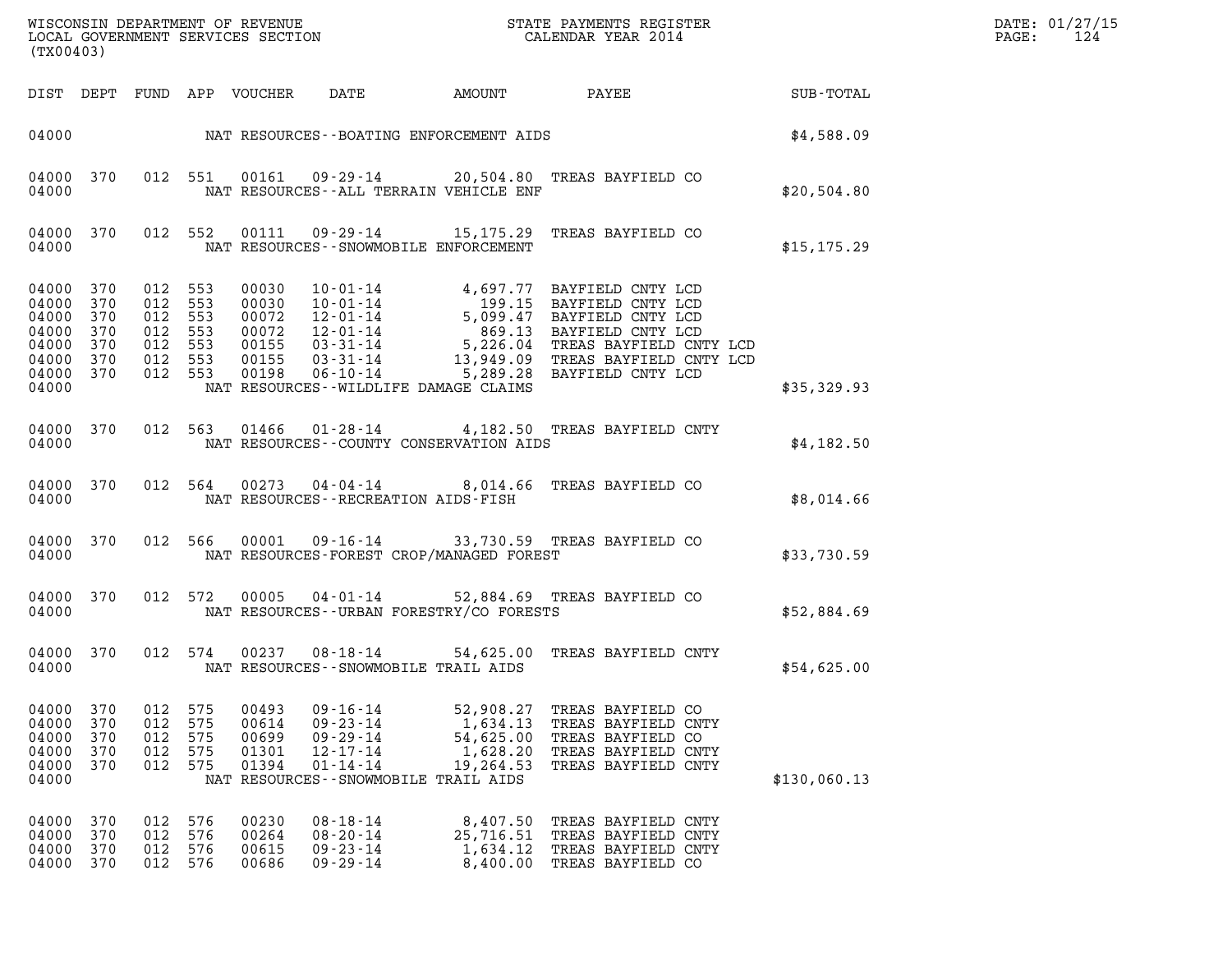|                                                                                                                                                       | (TX00403)                                                                                                    |                                                                                                                                  |                                                                           |                                                                                                                                              |                                                                                                                                                                                                                                                                                                                                                                                                              |                                                                                                                                |                                                                                                                                                                                                                                                                                                                                                     |              | DATE: 01/27/15<br>125<br>PAGE: |
|-------------------------------------------------------------------------------------------------------------------------------------------------------|--------------------------------------------------------------------------------------------------------------|----------------------------------------------------------------------------------------------------------------------------------|---------------------------------------------------------------------------|----------------------------------------------------------------------------------------------------------------------------------------------|--------------------------------------------------------------------------------------------------------------------------------------------------------------------------------------------------------------------------------------------------------------------------------------------------------------------------------------------------------------------------------------------------------------|--------------------------------------------------------------------------------------------------------------------------------|-----------------------------------------------------------------------------------------------------------------------------------------------------------------------------------------------------------------------------------------------------------------------------------------------------------------------------------------------------|--------------|--------------------------------|
|                                                                                                                                                       | DIST DEPT                                                                                                    |                                                                                                                                  |                                                                           | FUND APP VOUCHER                                                                                                                             |                                                                                                                                                                                                                                                                                                                                                                                                              |                                                                                                                                | DATE AMOUNT PAYEE SUB-TOTAL                                                                                                                                                                                                                                                                                                                         |              |                                |
| 04000                                                                                                                                                 | 04000 370                                                                                                    |                                                                                                                                  |                                                                           |                                                                                                                                              | NAT RESOURCES - - ALL - TERRAIN VEHICLE TRAIL                                                                                                                                                                                                                                                                                                                                                                |                                                                                                                                | 012 576 00687 09-29-14 26,025.00 TREAS BAYFIELD CO                                                                                                                                                                                                                                                                                                  | \$70,183.13  |                                |
| 04000                                                                                                                                                 | 04000 370                                                                                                    |                                                                                                                                  | 012 577                                                                   |                                                                                                                                              | NAT RESOURCES--ALL-TERRAIN VEHICLE TRAIL                                                                                                                                                                                                                                                                                                                                                                     |                                                                                                                                | 00860  10-09-14  63,282.00 TREAS BAYFIELD CNTY                                                                                                                                                                                                                                                                                                      | \$63,282.00  |                                |
| 04000                                                                                                                                                 | 04000 370                                                                                                    |                                                                                                                                  | 012 584                                                                   |                                                                                                                                              | NAT RESOURCES -- PMT IN LIEU OF TAXES                                                                                                                                                                                                                                                                                                                                                                        |                                                                                                                                | 00055 09-30-14 7,572.93 TREAS BAYFIELD CO                                                                                                                                                                                                                                                                                                           | \$7,572.93   |                                |
| 04000<br>04000                                                                                                                                        | 04000 370<br>370                                                                                             | 012 663                                                                                                                          | 012 663                                                                   | 02074<br>03215                                                                                                                               | NAT RESOURCES--LAKES MANAGEMENT GRANTS                                                                                                                                                                                                                                                                                                                                                                       |                                                                                                                                | 03-27-14 2,187.51 TREAS BAYFIELD CNTY LCD<br>06-30-14 3,064.74 TREAS BAYFIELD CNTY LCD                                                                                                                                                                                                                                                              | \$5,252.25   |                                |
| 04000<br>04000<br>04000<br>04000<br>04000<br>04000                                                                                                    | 370<br>370<br>370<br>370<br>370<br>04000 370                                                                 | 012<br>012 678<br>012 678<br>012 678<br>012 678                                                                                  | 678<br>012 678                                                            | 00113<br>00247<br>01205<br>01260<br>01578<br>01680                                                                                           | NAT RESOURCES--INVASIVE AQUATICE SPECIES                                                                                                                                                                                                                                                                                                                                                                     |                                                                                                                                | 08-06-14 7,857.32 TREAS BAYFIELD COUNTY<br>08-19-14 63,952.85 TREAS BAYFIELD CO<br>12-03-14 15,000.00 TREAS BAYFIELD CO<br>12-11-14 11,528.84 TREAS BAYFIELD CO<br>02-11-14 5,728.00 TREAS BAYFIELD CNTY LCD<br>02-25-14 4,000.00 TREAS                                                                                                             | \$108,067.01 |                                |
| 04000                                                                                                                                                 | 04000 395                                                                                                    |                                                                                                                                  |                                                                           | 011 168 14004                                                                                                                                | TRANSPORTATION--ELDERLY & DISABLED                                                                                                                                                                                                                                                                                                                                                                           |                                                                                                                                | 05-05-14 68,117.00 COUNTY OF BAYFIELD                                                                                                                                                                                                                                                                                                               | \$68,117.00  |                                |
| 04000                                                                                                                                                 | 04000 395                                                                                                    |                                                                                                                                  |                                                                           | 011 170 05281                                                                                                                                | TRANSPORTATION--COUNTY FOREST ROAD AIDS                                                                                                                                                                                                                                                                                                                                                                      |                                                                                                                                | 03-03-14 11,917.16 TREAS BAYFIELD CO                                                                                                                                                                                                                                                                                                                | \$11,917.16  |                                |
| 04000<br>04000<br>04000<br>04000<br>04000<br>04000<br>04000<br>04000<br>04000<br>04000<br>04000<br>04000<br>04000<br>04000<br>04000<br>04000<br>04000 | 395<br>395<br>395<br>395<br>395<br>395<br>395<br>395<br>395<br>395<br>395<br>395<br>395<br>395<br>395<br>395 | 011 185<br>011 185<br>011 185<br>011 185<br>011 185<br>011<br>011<br>011<br>011<br>011<br>011<br>011<br>011<br>011<br>011<br>011 | 185<br>185<br>185<br>185<br>185<br>185<br>185<br>185<br>185<br>185<br>185 | 01184<br>01184<br>04100<br>08043<br>08043<br>09936<br>09936<br>13614<br>16815<br>16815<br>17928<br>17928<br>25131<br>25131<br>25131<br>25444 | $01 - 21 - 14$<br>$01 - 21 - 14$<br>$02 - 18 - 14$<br>$03 - 31 - 14$<br>$03 - 31 - 14$<br>$04 - 263 - 52$<br>$053 - 52$<br>$063 - 52$<br>$03 - 31 - 14$<br>$04 - 21 - 14$<br>$04 - 21 - 14$<br>$06 - 02 - 14$<br>$07 - 03 - 14$<br>$07 - 03 - 14$<br>$07 - 15 - 14$<br>$07 - 15 - 14$<br>$09 - 24 - 14$<br>$09 - 24 - 14$<br>$09 - 24 - 14$<br>$09 - 26 - 14$<br>TRANSPORTATION - - HIGHWAY SAFETY - FEDERAL | 504.34<br>253.38<br>1,039.02<br>269.64<br>1,008.36<br>1,015.20<br>516.84<br>656.90<br>504.12<br>1,015.74<br>972.18<br>4,009.24 | 186.30 TREAS BAYFIELD CO<br>TREAS BAYFIELD CO<br>TREAS BAYFIELD CO<br>TREAS BAYFIELD CO<br>TREAS BAYFIELD CO<br>TREAS BAYFIELD CO<br>TREAS BAYFIELD CO<br>TREAS BAYFIELD CO<br>TREAS BAYFIELD CO<br>TREAS BAYFIELD CO<br>TREAS BAYFIELD CO<br>TREAS BAYFIELD CO<br>TREAS BAYFIELD CO<br>TREAS BAYFIELD CO<br>TREAS BAYFIELD CO<br>TREAS BAYFIELD CO | \$12,525.12  |                                |
|                                                                                                                                                       | 04000 395                                                                                                    | 011 190                                                                                                                          |                                                                           | 02004                                                                                                                                        | $01 - 06 - 14$                                                                                                                                                                                                                                                                                                                                                                                               | 141,264.06                                                                                                                     | COUNTY OF BAYFIELD                                                                                                                                                                                                                                                                                                                                  |              |                                |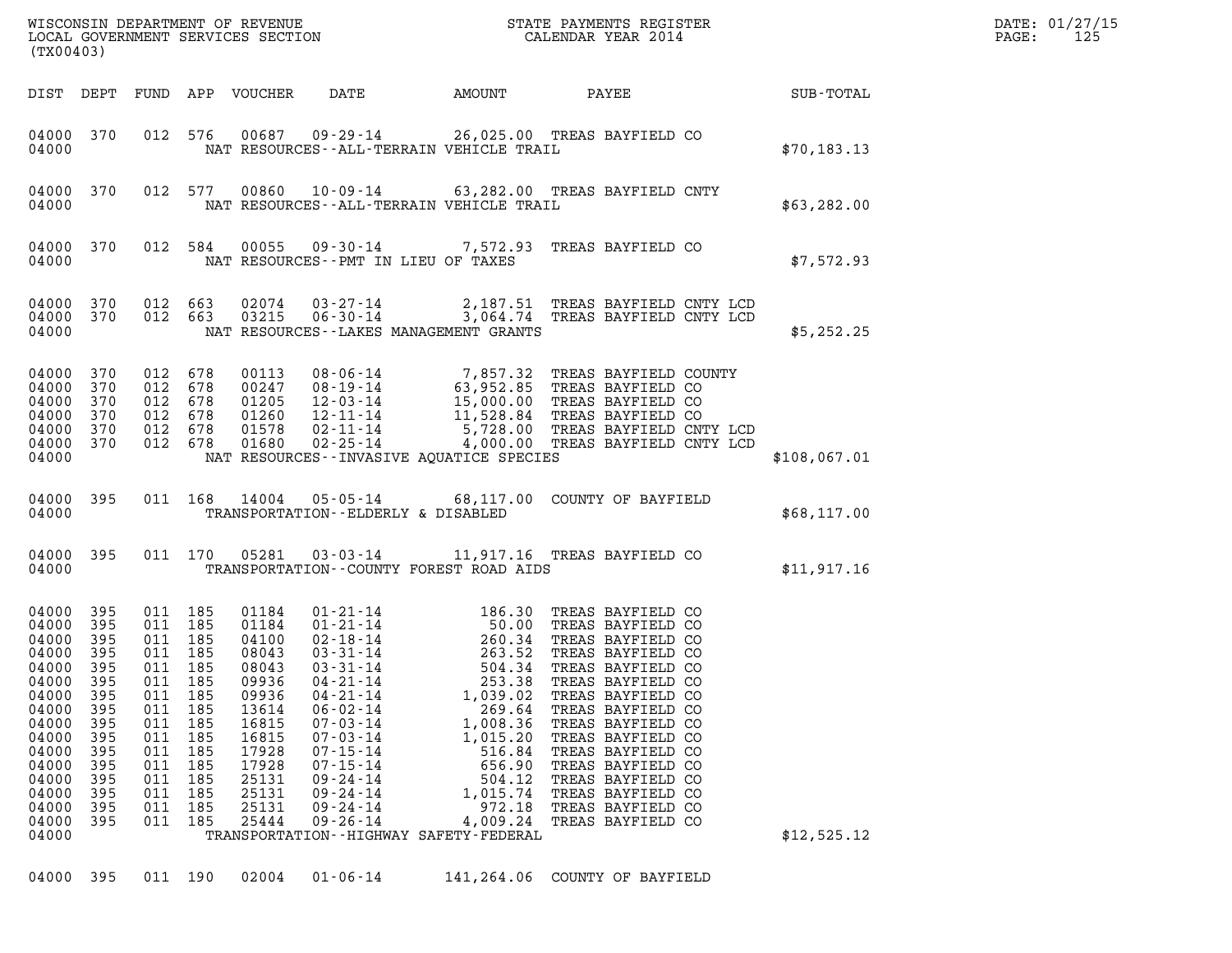| (TX00403)                                                                                                                                                                        |                                                                                                                                   |                                                                                                                                   |                                                                                                                                   | WISCONSIN DEPARTMENT OF REVENUE<br>LOCAL GOVERNMENT SERVICES SECTION                                                                                                    |                                                                                                                                                                                                                                                                                                                                                                                                  |                                                                                                                                                                                                                                                     | STATE PAYMENTS REGISTER<br>CALENDAR YEAR 2014                                                                                                                                                                                                                                                                               |                | DATE: 01/27/15<br>PAGE:<br>126 |
|----------------------------------------------------------------------------------------------------------------------------------------------------------------------------------|-----------------------------------------------------------------------------------------------------------------------------------|-----------------------------------------------------------------------------------------------------------------------------------|-----------------------------------------------------------------------------------------------------------------------------------|-------------------------------------------------------------------------------------------------------------------------------------------------------------------------|--------------------------------------------------------------------------------------------------------------------------------------------------------------------------------------------------------------------------------------------------------------------------------------------------------------------------------------------------------------------------------------------------|-----------------------------------------------------------------------------------------------------------------------------------------------------------------------------------------------------------------------------------------------------|-----------------------------------------------------------------------------------------------------------------------------------------------------------------------------------------------------------------------------------------------------------------------------------------------------------------------------|----------------|--------------------------------|
| DIST DEPT                                                                                                                                                                        |                                                                                                                                   | FUND                                                                                                                              |                                                                                                                                   | APP VOUCHER                                                                                                                                                             | DATE                                                                                                                                                                                                                                                                                                                                                                                             | AMOUNT                                                                                                                                                                                                                                              | PAYEE                                                                                                                                                                                                                                                                                                                       | SUB-TOTAL      |                                |
| 04000<br>04000<br>04000                                                                                                                                                          | 395<br>395                                                                                                                        | 011 190<br>011 190                                                                                                                |                                                                                                                                   | 18004<br>28004                                                                                                                                                          | $07 - 07 - 14$<br>$10 - 06 - 14$<br>TRANSPORTATION - - GENERAL TRANSP AIDS - GTA                                                                                                                                                                                                                                                                                                                 |                                                                                                                                                                                                                                                     | 282,528.12 COUNTY OF BAYFIELD<br>141,264.07 COUNTY OF BAYFIELD                                                                                                                                                                                                                                                              | \$565,056.25   |                                |
| 04000<br>04000<br>04000                                                                                                                                                          | 395<br>395                                                                                                                        | 011<br>011 278                                                                                                                    | 278                                                                                                                               | 19234<br>98945                                                                                                                                                          | $07 - 23 - 14$<br>$01 - 07 - 14$<br>TRANSPORTATION - - LRIP/TRIP/MSIP GRANTS                                                                                                                                                                                                                                                                                                                     | 6,992.50<br>6,799.23                                                                                                                                                                                                                                | TREAS BAYFIELD CO<br>TREAS BAYFIELD CO                                                                                                                                                                                                                                                                                      | \$13,791.73    |                                |
| 04000 410<br>04000                                                                                                                                                               |                                                                                                                                   |                                                                                                                                   | 002 116                                                                                                                           | 11261                                                                                                                                                                   | $11 - 05 - 14$<br>CORRECTIONS - - LOCAL AID                                                                                                                                                                                                                                                                                                                                                      |                                                                                                                                                                                                                                                     | 3,612.40 TREAS BAYFIELD CO                                                                                                                                                                                                                                                                                                  | \$3,612.40     |                                |
| 04000<br>04000<br>04000<br>04000<br>04000<br>04000<br>04000<br>04000<br>04000<br>04000<br>04000<br>04000<br>04000<br>04000                                                       | 435<br>435<br>435<br>435<br>435<br>435<br>435<br>435<br>435<br>435<br>435<br>435<br>435                                           | 005<br>005<br>005<br>005<br>005<br>005<br>005<br>005<br>005<br>005<br>005<br>005<br>005                                           | 000<br>000<br>000<br>000<br>000<br>000<br>000<br>000<br>000<br>000<br>000<br>000<br>000                                           | 90412<br>90415<br>90416<br>90417<br>90419<br>90420<br>90421<br>90500<br>90502<br>90506<br>90508<br>90509<br>90510                                                       | $01 - 01 - 14$<br>$02 - 01 - 14$<br>$03 - 01 - 14$<br>$04 - 01 - 14$<br>$05 - 01 - 14$<br>$06 - 01 - 14$<br>$06 - 30 - 14$<br>$07 - 01 - 14$<br>$08 - 01 - 14$<br>$09 - 01 - 14$<br>$10 - 01 - 14$<br>$11 - 01 - 14$<br>$12 - 01 - 14$<br>HEALTH SERVICES - - STATE/FED AIDS                                                                                                                     | 179,294.00<br>116,257.00<br>147,078.00<br>200,039.00<br>214,976.00<br>16,617.00<br>397,153.00<br>262,445.00<br>196,695.00<br>215,257.00<br>184,661.00<br>51,618.00                                                                                  | 79,440.00 BAYFIELD CO<br>BAYFIELD CO<br>BAYFIELD CO<br>BAYFIELD CO<br>BAYFIELD CO<br>BAYFIELD CO<br>BAYFIELD CO<br>BAYFIELD CO<br>BAYFIELD CO<br>BAYFIELD CO<br>BAYFIELD CO<br>BAYFIELD CO<br>BAYFIELD CO                                                                                                                   | \$2,261,530.00 |                                |
| 04000<br>04000<br>04000<br>04000<br>04000<br>04000<br>04000<br>04000<br>04000<br>04000<br>04000<br>04000<br>04000<br>04000<br>04000<br>04000<br>04000<br>04000<br>04000<br>04000 | 437<br>437<br>437<br>437<br>437<br>437<br>437<br>437<br>437<br>437<br>437<br>437<br>437<br>437<br>437<br>437<br>437<br>437<br>437 | 005<br>005<br>005<br>005<br>005<br>005<br>005<br>005<br>005<br>005<br>005<br>005<br>005<br>005<br>005<br>005<br>005<br>005<br>005 | 000<br>000<br>000<br>000<br>000<br>000<br>000<br>000<br>000<br>000<br>000<br>000<br>000<br>000<br>000<br>000<br>000<br>000<br>000 | 00000<br>00000<br>00000<br>00000<br>00000<br>00000<br>00000<br>00000<br>00000<br>00000<br>00000<br>00000<br>00000<br>00000<br>00000<br>00000<br>00000<br>00000<br>00000 | $01 - 06 - 14$<br>$01 - 30 - 14$<br>$02 - 05 - 14$<br>$03 - 05 - 14$<br>$04 - 07 - 14$<br>$04 - 30 - 14$<br>$05 - 05 - 14$<br>$06 - 05 - 14$<br>$07 - 07 - 14$<br>$07 - 08 - 14$<br>$07 - 30 - 14$<br>$08 - 05 - 14$<br>$08 - 29 - 14$<br>$09 - 05 - 14$<br>$10 - 30 - 14$<br>$11 - 03 - 14$<br>$11 - 04 - 14$<br>$11 - 05 - 14$<br>$12 - 05 - 14$<br>CHILDREN & FAMILIES - - STATE/FEDERAL AIDS | 11,478.85 BAYFIELD<br>13,501.96 BAYFIELD<br>62,866.90<br>12,301.07<br>62,954.98<br>13,464.40<br>7,419.89<br>3,835.20<br>4,500.30<br>57,850.27<br>37,318.80<br>180,792.39<br>21,638.65<br>43, 317. 28<br>96.00<br>8,695.50<br>31,452.44<br>10,908.25 | 50,184.56 BAYFIELD CHILD SUPPORT<br>BAYFIELD<br>BAYFIELD<br>BAYFIELD CHILD SUPPORT<br>BAYFIELD<br>BAYFIELD<br>BAYFIELD<br><b>BAYFIELD</b><br>BAYFIELD CHILD SUPPORT<br>BAYFIELD<br>BAYFIELD<br><b>BAYFIELD</b><br>BAYFIELD CHILD SUPPORT<br>BAYFIELD CHILD SUPPORT<br>BAYFIELD CHILD SUPPORT<br><b>BAYFIELD</b><br>BAYFIELD | \$634,577.69   |                                |
| 04000 455                                                                                                                                                                        |                                                                                                                                   |                                                                                                                                   | 002 221                                                                                                                           | 13                                                                                                                                                                      | $07 - 30 - 14$                                                                                                                                                                                                                                                                                                                                                                                   |                                                                                                                                                                                                                                                     | 180.00 TREAS BAYFIELD CNTY                                                                                                                                                                                                                                                                                                  |                |                                |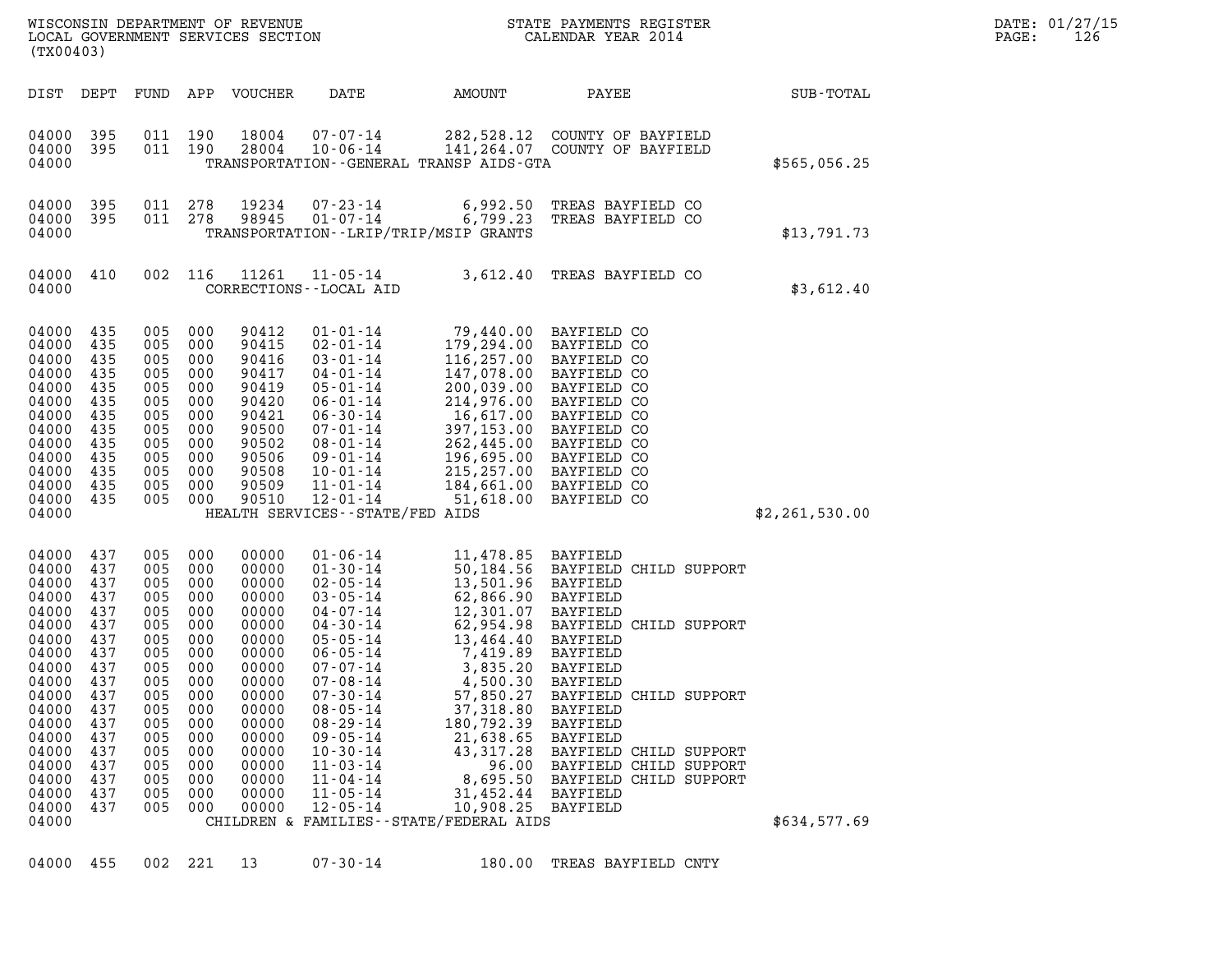| DATE: | 01/27/15 |
|-------|----------|
| PAGE: | 127      |

| (TX00403)                                                                            |                   |                                                                       |         |                                                             |                                                                              |                                                                                                                                                                                                                                                                  |                        | DATE: 01/27/15<br>PAGE:<br>127 |
|--------------------------------------------------------------------------------------|-------------------|-----------------------------------------------------------------------|---------|-------------------------------------------------------------|------------------------------------------------------------------------------|------------------------------------------------------------------------------------------------------------------------------------------------------------------------------------------------------------------------------------------------------------------|------------------------|--------------------------------|
|                                                                                      |                   |                                                                       |         | DIST DEPT FUND APP VOUCHER                                  | DATE                                                                         |                                                                                                                                                                                                                                                                  | AMOUNT PAYEE SUB-TOTAL |                                |
| 04000                                                                                |                   |                                                                       |         |                                                             | JUSTICE--LAW ENFORCEMENT SERVICES AID                                        |                                                                                                                                                                                                                                                                  | \$180.00               |                                |
| 04000 455<br>04000                                                                   |                   |                                                                       |         |                                                             | 002 231 01100 02-11-14<br>JUSTICE -- LAW ENFORCEMENT TRAINING                | 5,440.00 TREAS BAYFIELD CNTY                                                                                                                                                                                                                                     | \$5,440.00             |                                |
| 04000 455<br>04000 455<br>04000<br>04000<br>04000<br>04000 455<br>04000 455<br>04000 | 455<br>455<br>455 | 002 251<br>002 251<br>002<br>002 251<br>002 251<br>002 251<br>002 251 | 251     | 00357<br>02168<br>02185<br>02185<br>02185<br>02240<br>02749 | JUSTICE - - TRUANCY PROGRAM - GRANT FUNDS                                    | 08-11-14<br>03-25-14<br>59,320.09<br>04-04-14<br>9,253.36<br>TREAS BAYFIELD CO<br>04-04-14<br>14,511.52<br>TREAS BAYFIELD CO<br>04-04-14<br>15,323.78<br>TREAS BAYFIELD CO<br>01-05-14<br>11,351.49<br>TREAS BAYFIELD CO<br>05-12-14<br>11,351.49<br>TREAS BAYFI | \$147, 272.14          |                                |
| 04000 455<br>04000                                                                   |                   |                                                                       |         |                                                             | JUSTICE -- VICTIM/WITNESS ASSISTANCE SERV                                    | 002 532 07-22-14 10,644.81 TREAS BAYFIELD CO                                                                                                                                                                                                                     | \$10,644.81            |                                |
| 04000 455<br>04000                                                                   |                   |                                                                       | 002 539 | 008                                                         | JUSTICE - - VICTIM/WITNESS SERVICES                                          | 03-10-14 11,363.65 TREAS BAYFIELD CO                                                                                                                                                                                                                             | \$11,363.65            |                                |
| 04000<br>04000 465<br>04000                                                          | 465               | 002<br>002 305                                                        | 305     | 01187<br>01212                                              | MILITARY AFFAIRS-EMER MGMT-DISASTER RECO                                     | 02-26-14 1,338.64 TREAS BAYFIELD CO<br>03-05-14 3,164.37 TREAS BAYFIELD CO                                                                                                                                                                                       | \$4,503.01             |                                |
| 04000 465<br>04000 465<br>04000                                                      |                   | 002 337<br>002 337                                                    |         | 00890<br>01531                                              | $03 - 21 - 14$<br>07-09-14<br>MILITARY AFFAIRS-EMERGENCY MGMT PLANNING       | 2,397.00 TREAS BAYFIELD CO<br>2,482.00 TREAS BAYFIELD CO                                                                                                                                                                                                         | \$4,879.00             |                                |
| 04000 465<br>04000 465<br>04000<br>04000 465<br>04000 465<br>04000                   | 465               | 002 342<br>002 342<br>002<br>002 342<br>002 342                       | 342     | 01187<br>01193<br>01212<br>01405                            | $03 - 05 - 14$<br>$05 - 06 - 14$<br>MILITARY AFFAIRS-EMERGENCY MGMT-FED FUND | 02-26-14 8,031.82 TREAS BAYFIELD CO<br>03-05-14 19,477.85 TREAS BAYFIELD CO<br>18,986.24 TREAS BAYFIELD CO<br>3,615.41 TREAS BAYFIELD CO<br>01596  07-11-14  20,282.49 TREAS BAYFIELD CO                                                                         | \$70,393.81            |                                |
| 04000 485<br>04000                                                                   |                   |                                                                       | 082 280 |                                                             | 03393   01-30-14<br>VETERANS AFFAIRS - - GRANTS                              | 2,373.55 TREAS BAYFIELD CO                                                                                                                                                                                                                                       | \$2,373.55             |                                |
| 04000<br>04000                                                                       | 505               |                                                                       | 002 142 | 03063                                                       | 11-13-14<br>DOA--FEDERAL ENERGY GRANTS                                       | 600.00 TREAS BAYFIELD CO                                                                                                                                                                                                                                         | \$600.00               |                                |
| 04000<br>04000 505                                                                   | 505               | 002 155<br>002 155                                                    |         | 60029<br>60148                                              | $08 - 06 - 14$<br>09 - 23 - 14                                               | 2,601.00 TREAS BAYFIELD CO<br>977.00 TREAS BAYFIELD CO                                                                                                                                                                                                           |                        |                                |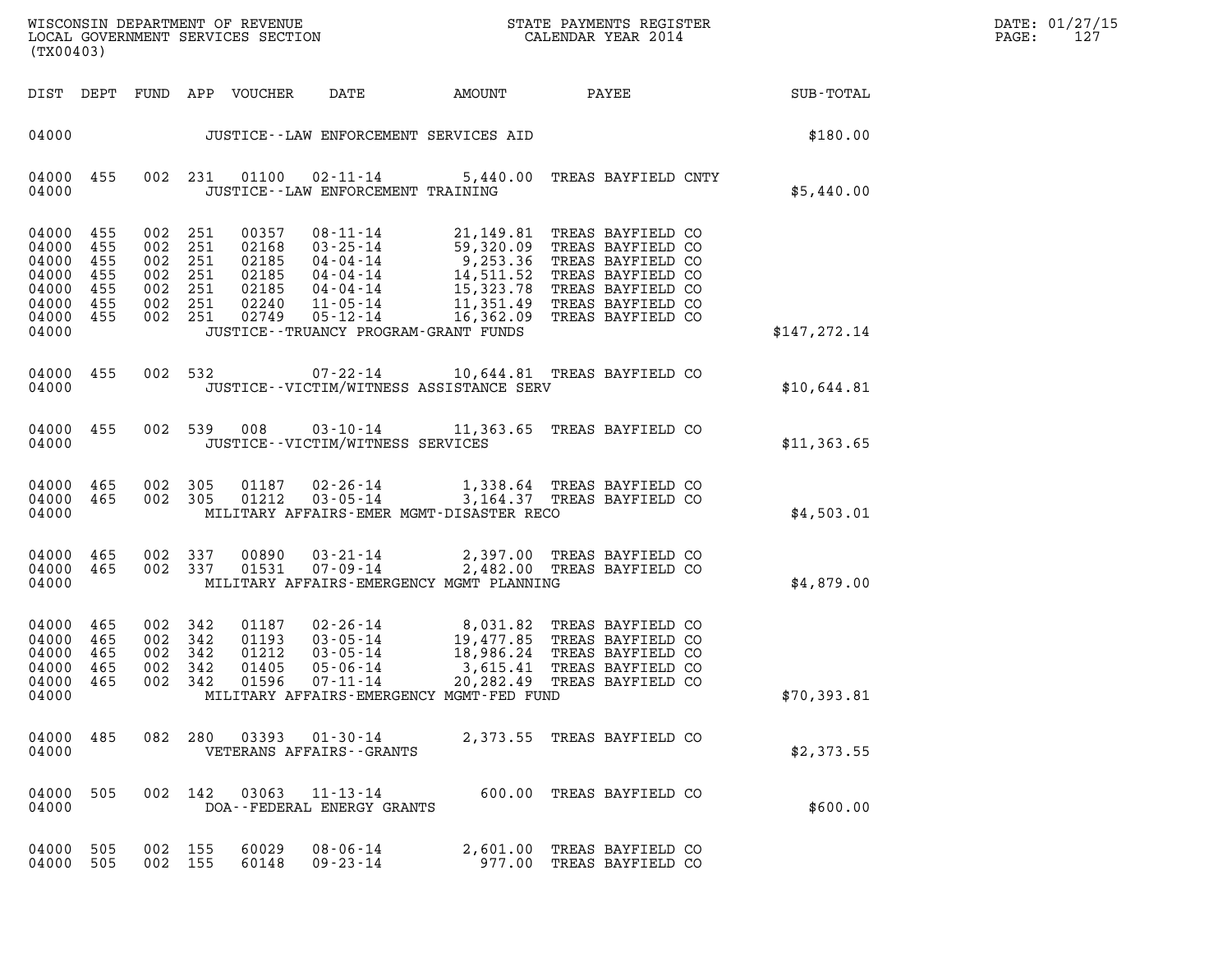| (TX00403)                                                                                                                                             |                                                                                                              |                                                                                                              |                                                                                                              |                                                                                                                                              |                                                                                                                                                                                                                                                                                                                           |                                                                                                                                                                                                                                            |                                                                                                                                                                                                                                                                                                                                              |             |
|-------------------------------------------------------------------------------------------------------------------------------------------------------|--------------------------------------------------------------------------------------------------------------|--------------------------------------------------------------------------------------------------------------|--------------------------------------------------------------------------------------------------------------|----------------------------------------------------------------------------------------------------------------------------------------------|---------------------------------------------------------------------------------------------------------------------------------------------------------------------------------------------------------------------------------------------------------------------------------------------------------------------------|--------------------------------------------------------------------------------------------------------------------------------------------------------------------------------------------------------------------------------------------|----------------------------------------------------------------------------------------------------------------------------------------------------------------------------------------------------------------------------------------------------------------------------------------------------------------------------------------------|-------------|
| DIST                                                                                                                                                  | DEPT                                                                                                         | FUND                                                                                                         | APP                                                                                                          | VOUCHER                                                                                                                                      | DATE                                                                                                                                                                                                                                                                                                                      | AMOUNT                                                                                                                                                                                                                                     | PAYEE                                                                                                                                                                                                                                                                                                                                        | SUB-TOTAL   |
| 04000<br>04000<br>04000<br>04000<br>04000<br>04000<br>04000<br>04000<br>04000<br>04000<br>04000<br>04000<br>04000<br>04000<br>04000<br>04000          | 505<br>505<br>505<br>505<br>505<br>505<br>505<br>505<br>505<br>505<br>505<br>505<br>505<br>505<br>505        | 002<br>002<br>002<br>002<br>002<br>002<br>002<br>002<br>002<br>002<br>002<br>002<br>002<br>002<br>002        | 155<br>155<br>155<br>155<br>155<br>155<br>155<br>155<br>155<br>155<br>155<br>155<br>155<br>155<br>155        | 60294<br>60355<br>60355<br>60363<br>60363<br>60422<br>60422<br>60496<br>60496<br>60561<br>60561<br>60561<br>60640<br>60746<br>60782          | $12 - 11 - 14$<br>$12 - 23 - 14$<br>$12 - 23 - 14$<br>$01 - 07 - 14$<br>$01 - 07 - 14$<br>$02 - 06 - 14$<br>$02 - 06 - 14$<br>$03 - 11 - 14$<br>$03 - 11 - 14$<br>$04 - 08 - 14$<br>$04 - 08 - 14$<br>$04 - 08 - 14$<br>05-07-14<br>06-24-14<br>07-08-14                                                                  | 4,251.00<br>3,516.00<br>3,816.00<br>2,019.00<br>2,029.00<br>1,483.00<br>1,490.00<br>7,566.00<br>1,984.00<br>5,521.00<br>5,521.00<br>1,590.00<br>767.00<br>2,405.00<br>2,103.00<br>7F-FEDERAL FUNDS<br>DOA-HOUSING ASSISTANCE-FEDERAL FUNDS | TREAS BAYFIELD CO<br>TREAS BAYFIELD CO<br>TREAS BAYFIELD CO<br>TREAS BAYFIELD CO<br>TREAS BAYFIELD CO<br>TREAS BAYFIELD CO<br>TREAS BAYFIELD CO<br>TREAS BAYFIELD CO<br>TREAS BAYFIELD CO<br>TREAS BAYFIELD CO<br>TREAS BAYFIELD CO<br>TREAS BAYFIELD CO<br>TREAS BAYFIELD CO<br>TREAS BAYFIELD CO<br>TREAS BAYFIELD CO                      | \$47,083.00 |
| 04000<br>04000<br>04000<br>04000<br>04000<br>04000<br>04000<br>04000<br>04000<br>04000<br>04000<br>04000<br>04000<br>04000<br>04000<br>04000<br>04000 | 505<br>505<br>505<br>505<br>505<br>505<br>505<br>505<br>505<br>505<br>505<br>505<br>505<br>505<br>505<br>505 | 035<br>035<br>035<br>035<br>035<br>035<br>035<br>035<br>035<br>035<br>035<br>035<br>035<br>035<br>035<br>035 | 371<br>371<br>371<br>371<br>371<br>371<br>371<br>371<br>371<br>371<br>371<br>371<br>371<br>371<br>371<br>371 | 60148<br>60294<br>60355<br>60355<br>60355<br>60363<br>60363<br>60363<br>60422<br>60422<br>60422<br>60496<br>60496<br>60496<br>60561<br>60561 | $09 - 23 - 14$<br>$12 - 11 - 14$<br>$12 - 23 - 14$<br>$12 - 23 - 14$<br>$12 - 23 - 14$<br>$01 - 07 - 14$<br>$01 - 07 - 14$<br>$01 - 07 - 14$<br>$02 - 06 - 14$<br>$02 - 06 - 14$<br>$02 - 06 - 14$<br>$03 - 11 - 14$<br>$03 - 11 - 14$<br>$03 - 11 - 14$<br>$04 - 08 - 14$<br>$04 - 08 - 14$<br>DOA--PUBLIC BENEFITS FUND | 1,313.00<br>2,711.00<br>2,711.00<br>1,841.00<br>2,631.00<br>1,644.00<br>973.00<br>973.00<br>998.00<br>659.00<br>714.00<br>1,021.00<br>956.00<br>882.00<br>1,366.00<br>708.00<br>708.00<br>708.00<br>708.00                                 | TREAS BAYFIELD CO<br>TREAS BAYFIELD CO<br>TREAS BAYFIELD CO<br>TREAS BAYFIELD CO<br>TREAS BAYFIELD CO<br>TREAS BAYFIELD CO<br>TREAS BAYFIELD CO<br>TREAS BAYFIELD CO<br>TREAS BAYFIELD CO<br>TREAS BAYFIELD CO<br>TREAS BAYFIELD CO<br>TREAS BAYFIELD CO<br>TREAS BAYFIELD CO<br>TREAS BAYFIELD CO<br>TREAS BAYFIELD CO<br>TREAS BAYFIELD CO | \$20,800.00 |
| 04000<br>04000<br>04000                                                                                                                               | 505<br>505                                                                                                   | 089<br>089                                                                                                   | 166<br>166                                                                                                   | 00145<br>05087                                                                                                                               | $08 - 11 - 14$<br>$01 - 28 - 14$<br>DOA--LAND INFORMATION FUND                                                                                                                                                                                                                                                            | 1,000.00                                                                                                                                                                                                                                   | 30,038.00 TREAS BAYFIELD CO<br>TREAS BAYFIELD CO                                                                                                                                                                                                                                                                                             | \$31,038.00 |
| 04000<br>04000                                                                                                                                        | 507                                                                                                          | 002                                                                                                          | 130                                                                                                          | <b>PL001</b>                                                                                                                                 | $07 - 23 - 14$                                                                                                                                                                                                                                                                                                            | 1,759.49<br>PUBLIC LANDS-FLOOD CONTROL-FEDERAL FUNDS                                                                                                                                                                                       | TREAS BAYFIELD COUNTY                                                                                                                                                                                                                                                                                                                        | \$1,759.49  |
| 04000<br>04000<br>04000                                                                                                                               | 835<br>835                                                                                                   | 002<br>002                                                                                                   | 105<br>105                                                                                                   | 42999<br>80102                                                                                                                               | 07-28-14<br>$11 - 17 - 14$<br>REVENUE--STATE SHARED REVENUES                                                                                                                                                                                                                                                              |                                                                                                                                                                                                                                            | 9,522.02 TREAS BAYFIELD CO<br>53,954.18 TREAS BAYFIELD CO                                                                                                                                                                                                                                                                                    | \$63,476.20 |
| 04000<br>04000                                                                                                                                        | 835                                                                                                          | 002                                                                                                          | 109                                                                                                          | 01004                                                                                                                                        | 07-28-14<br>REVENUE--EXEMPT COMPUTER AID                                                                                                                                                                                                                                                                                  | 2,413.00                                                                                                                                                                                                                                   | TREAS BAYFIELD CO                                                                                                                                                                                                                                                                                                                            | \$2,413.00  |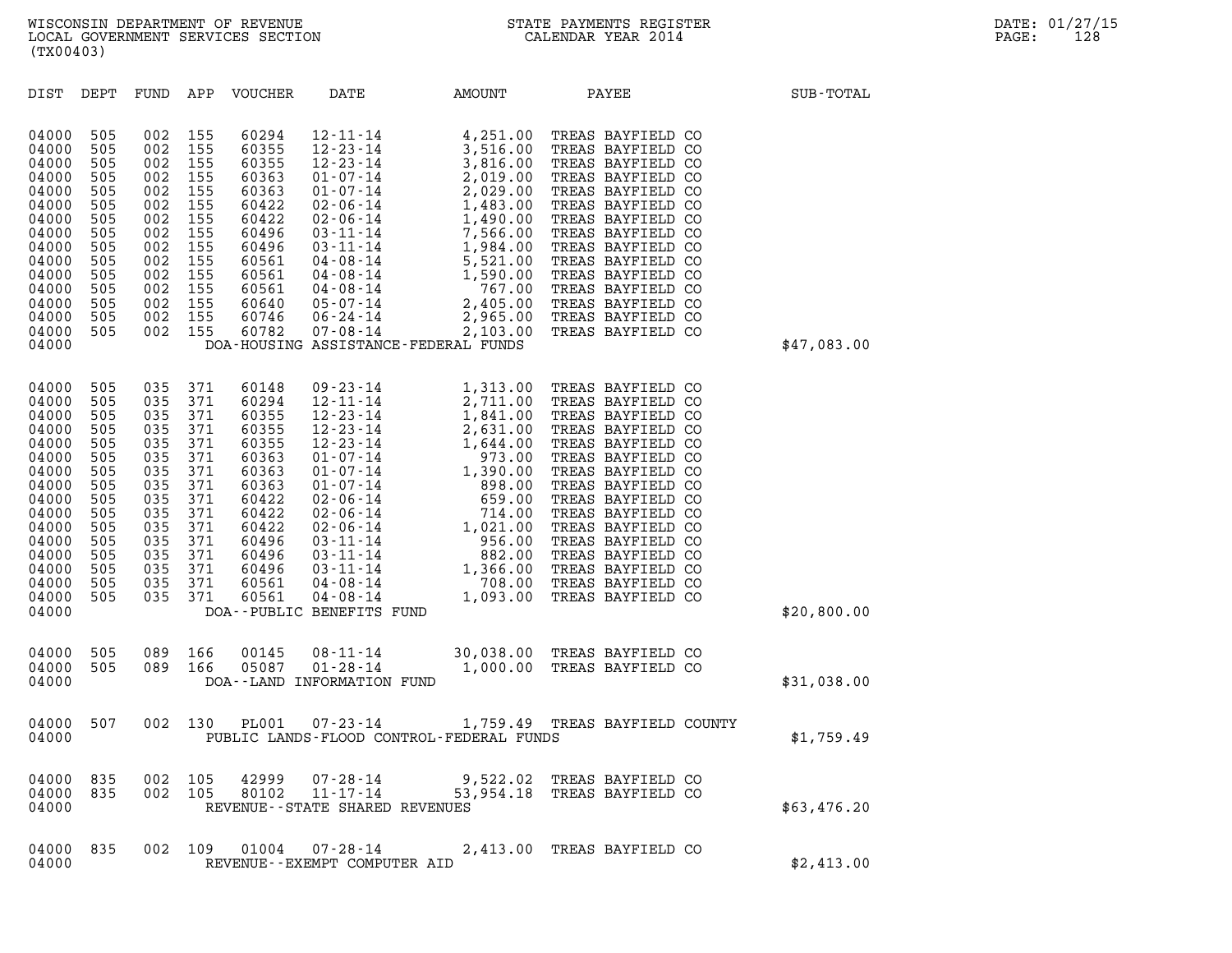| (TX00403)               |            |            |            | WISCONSIN DEPARTMENT OF REVENUE<br>LOCAL GOVERNMENT SERVICES SECTION |                                          |                                                          | STATE PAYMENTS REGISTER<br>CALENDAR YEAR 2014     | DATE: 01/27/15<br>129<br>PAGE: |  |
|-------------------------|------------|------------|------------|----------------------------------------------------------------------|------------------------------------------|----------------------------------------------------------|---------------------------------------------------|--------------------------------|--|
| DIST                    | DEPT       | FUND       | APP        | <b>VOUCHER</b>                                                       | DATE                                     | AMOUNT                                                   | PAYEE                                             | SUB-TOTAL                      |  |
| 04000<br>04000<br>04000 | 835<br>835 | 002<br>002 | 302<br>302 | 10005<br>11005                                                       | 07-28-14<br>07-28-14                     | 2,900,269.43<br>REVENUE-FIRST DOLLAR/SCHOOL LEVY CREDITS | TREAS BAYFIELD CO<br>641,996.85 TREAS BAYFIELD CO | \$3,542,266.28                 |  |
| 04000<br>04000          | 835        | 021        | 363        | 37286                                                                | 03-24-14<br>REVENUE - - LOTTERY CREDIT - | 449,180.83                                               | TREAS BAYFIELD CO                                 | \$449,180.83                   |  |
| 04000                   |            |            |            |                                                                      | DISTRICT TOTAL APPROPRIATIONS            |                                                          |                                                   | \$8,798,847.71                 |  |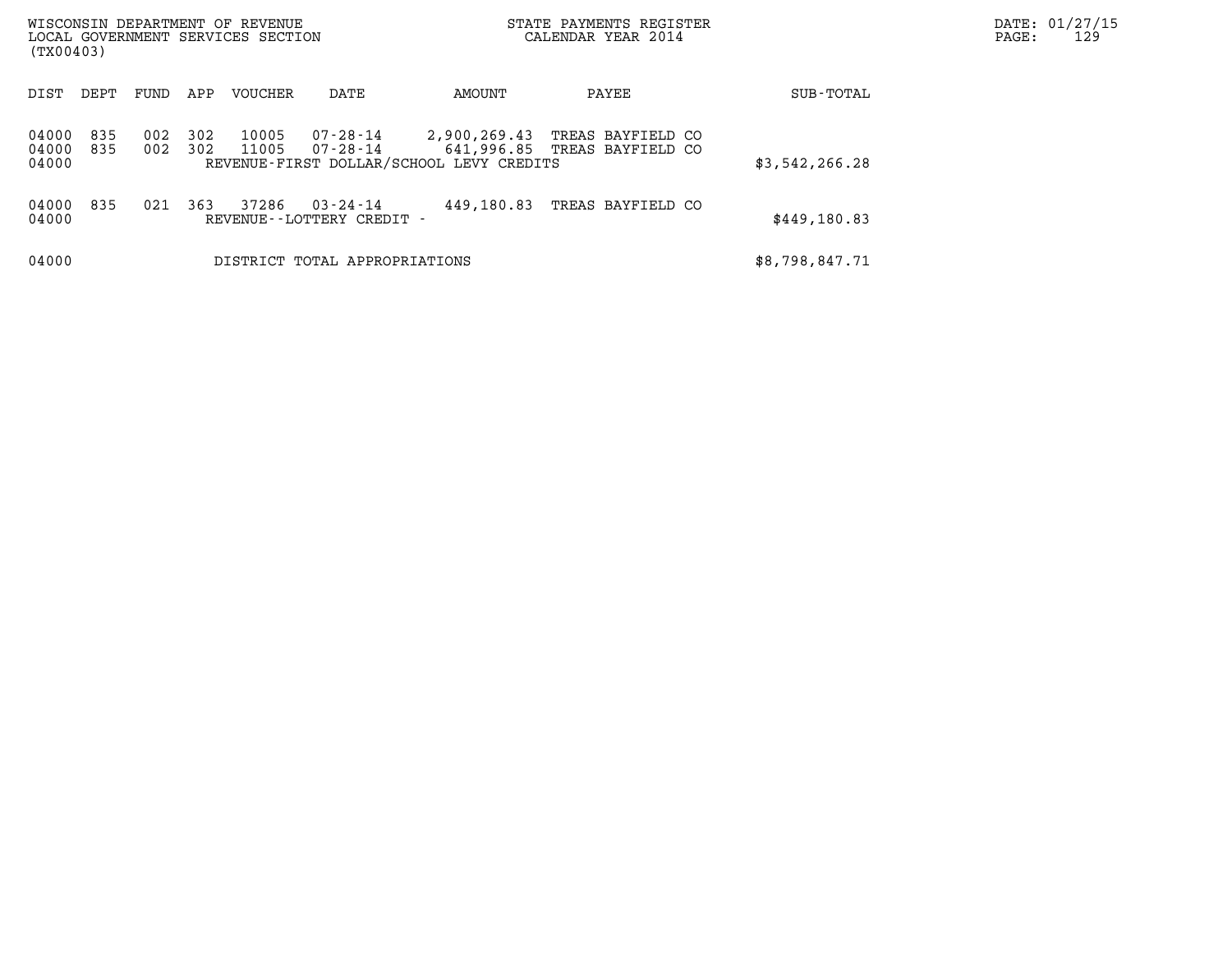| (TX00403)                                     |                   |  | WISCONSIN DEPARTMENT OF REVENUE<br>LOCAL GOVERNMENT SERVICES SECTION |                                |                                              | STATE PAYMENTS REGISTER<br>CALENDAR YEAR 2014                                                                                                                                                                         |               | DATE: 01/27/15<br>PAGE: 130 |
|-----------------------------------------------|-------------------|--|----------------------------------------------------------------------|--------------------------------|----------------------------------------------|-----------------------------------------------------------------------------------------------------------------------------------------------------------------------------------------------------------------------|---------------|-----------------------------|
|                                               |                   |  |                                                                      |                                |                                              | DIST DEPT FUND APP VOUCHER  DATE            AMOUNT             PAYEE                                                                                                                                                  | SUB-TOTAL     |                             |
| 04002 165<br>04002                            |                   |  |                                                                      |                                | SAFETY/PROF SERV--FIRE INSURANCE DUES        | 002 225 00071 06-30-14 2,461.83 TREAS TN BARKSDALE                                                                                                                                                                    | \$2,461.83    |                             |
|                                               |                   |  |                                                                      |                                |                                              | 04002 370 002 503 17176 02-25-14 1,611.73 TREAS TN BARKSDALE<br>TOWN SHARE 284.12                                                                                                                                     |               |                             |
| 04002                                         |                   |  |                                                                      |                                | NAT RESOURCES--AIDS IN LIEU OF TAXES         |                                                                                                                                                                                                                       | \$1,611.73    |                             |
| 04002                                         |                   |  |                                                                      |                                | NAT RESOURCES--FOREST CROP/MFL/CO FOREST     | 04002 370 012 571 37181 06-16-14 212.88 TREAS TN BARKSDALE                                                                                                                                                            | \$212.88      |                             |
| 04002 370<br>04002                            |                   |  |                                                                      |                                | NAT RESOURCES--AIDS IN LIEU OF TAXES         | 012 579 19086 04-16-14 8.90 TREAS TN BARKSDALE                                                                                                                                                                        | \$8.90        |                             |
| 04002                                         |                   |  |                                                                      |                                | NAT RESOURCES--PMT IN LIEU OF TAXES          | 04002 370 012 584 00089 09-30-14 14,379.01 TREAS TN BARKSDALE                                                                                                                                                         | \$14,379.01   |                             |
| 04002 395<br>04002<br>04002<br>04002<br>04002 | 395<br>395<br>395 |  |                                                                      |                                | TRANSPORTATION - - GENERAL TRANSP AIDS - GTA |                                                                                                                                                                                                                       | \$157,907.03  |                             |
|                                               |                   |  |                                                                      |                                |                                              |                                                                                                                                                                                                                       |               |                             |
| 04002 465<br>04002                            |                   |  |                                                                      |                                | MILITARY AFFAIRS-EMER MGMT-DISASTER RECO     | 002 305 01200 03-05-14 3,416.25 TREAS TN BARKSDALE                                                                                                                                                                    | \$3,416.25    |                             |
| 04002 465<br>04002                            |                   |  |                                                                      |                                | MILITARY AFFAIRS-EMERGENCY MGMT-FED FUND     | 002 342 01200 03-05-14 20,497.50 TREAS TN BARKSDALE                                                                                                                                                                   | \$20.497.50   |                             |
| 04002 835<br>04002 835<br>04002               |                   |  |                                                                      | REVENUE--STATE SHARED REVENUES |                                              | $\begin{array}{cccc} 002 & 105 & 42971 & 07\texttt{-}28\texttt{-}14 & 5,999.33 & \texttt{TREAS TN BARKSDALE} \\ 002 & 105 & 80074 & 11\texttt{-}17\texttt{-}14 & 33,982.81 & \texttt{TREAS TN BARKSDALE} \end{array}$ | \$39,982.14   |                             |
| 04002                                         |                   |  |                                                                      | REVENUE--EXEMPT COMPUTER AID   |                                              | 04002 835 002 109 02064 07-28-14 2.00 TREAS TN BARKSDALE                                                                                                                                                              | \$2.00        |                             |
| 04002                                         |                   |  |                                                                      | DISTRICT TOTAL APPROPRIATIONS  |                                              |                                                                                                                                                                                                                       | \$240, 479.27 |                             |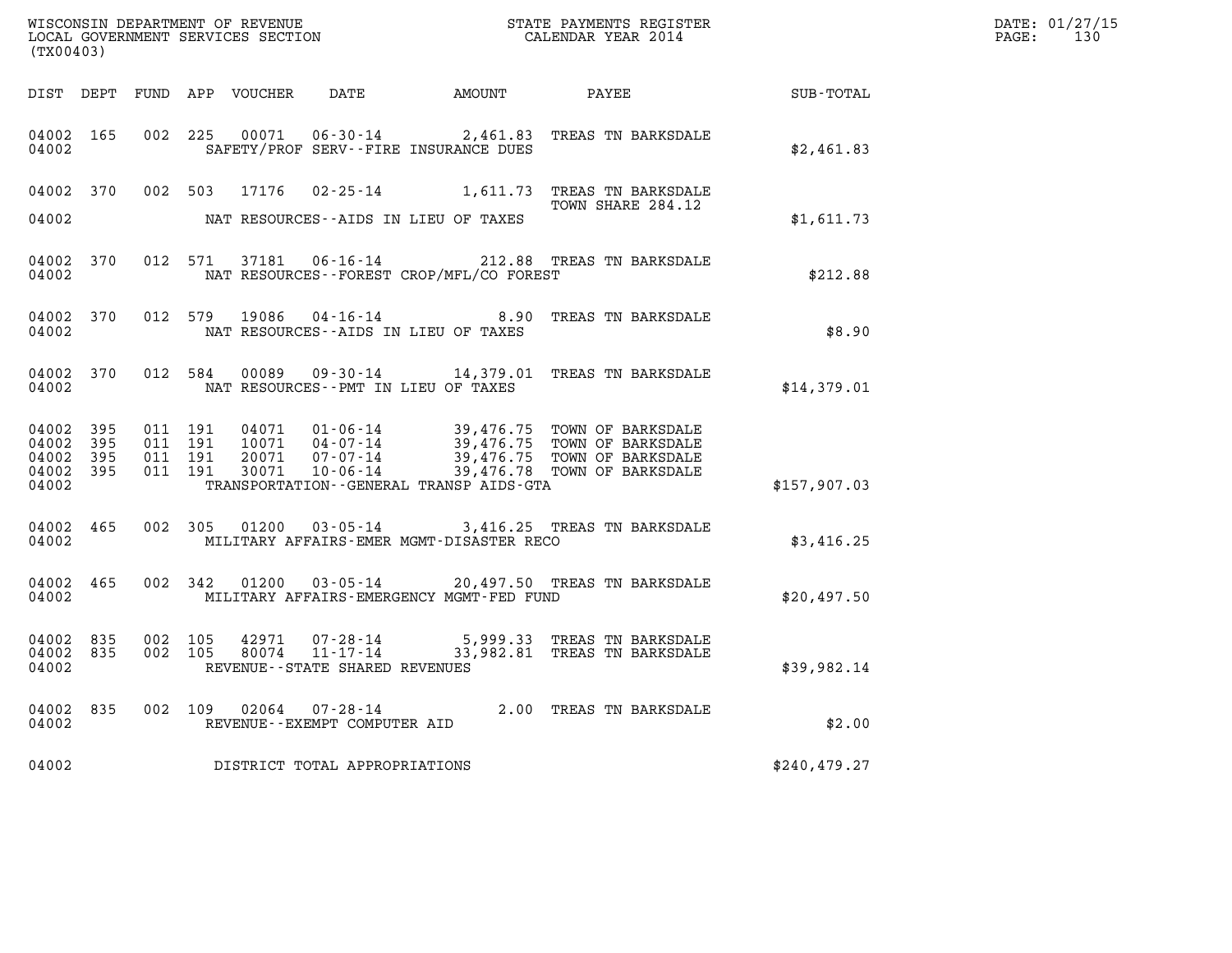| DATE: | 01/27/15 |
|-------|----------|
| PAGE: | 131      |

| (TX00403)                                                 |           |         |                                          |                                  |                                    |                                                                              |                                                                                                                                                                                 |              | DATE: 01/27/15<br>$\mathtt{PAGE:}$<br>131 |
|-----------------------------------------------------------|-----------|---------|------------------------------------------|----------------------------------|------------------------------------|------------------------------------------------------------------------------|---------------------------------------------------------------------------------------------------------------------------------------------------------------------------------|--------------|-------------------------------------------|
|                                                           |           |         |                                          | DIST DEPT FUND APP VOUCHER DATE  |                                    |                                                                              | AMOUNT PAYEE SUB-TOTAL                                                                                                                                                          |              |                                           |
| 04004                                                     | 04004 165 |         |                                          |                                  |                                    | SAFETY/PROF SERV--FIRE INSURANCE DUES                                        | 002 225 00072 06-30-14 7,133.92 TREAS TN BARNES                                                                                                                                 | \$7,133.92   |                                           |
| 04004 370<br>04004 370<br>04004 370<br>04004              |           |         |                                          |                                  |                                    | NAT RESOURCES-SEVERANCE/YIELD/WITHDRAWAL                                     | 000 001 01DNR 06-19-14 3,476.00 TREAS TOWN BARNES<br>000 001 02DNR 09-11-14 2,619.28 TREAS TOWN BARNES<br>000 001 03DNR 11-04-14 605.30 TREAS TOWN BARNES                       | \$6,700.58   |                                           |
| 04004                                                     |           |         |                                          |                                  |                                    | NAT RESOURCES - - FOREST CROP/MFL/CO FOREST                                  | 04004 370 012 571 37182 06-16-14 3,819.21 TREAS TN BARNES<br>04004 370 012 571 37182 06-16-14 11,795.21 TREAS TN BARNES                                                         | \$15,614.42  |                                           |
| 04004 370<br>04004 370<br>04004 370<br>04004              |           |         |                                          |                                  |                                    | NAT RESOURCES -- AIDS IN LIEU OF TAXES                                       | 012 579 19087 04-16-14 50.66 TREAS TN BARNES<br>012 579 19087 04-16-14 18.21 TREAS TN BARNES<br>012 579 19087 04-16-14 28.34 TREAS TN BARNES                                    | \$97.21      |                                           |
| 04004<br>04004 370<br>04004 370<br>04004 370<br>04004     | 370       | 012 678 | 012 678<br>012 678<br>012 678            |                                  |                                    | NAT RESOURCES -- INVASIVE AQUATICE SPECIES                                   | 02062  03-27-14  3,375.00 TREAS TN BARNES<br>02063  03-27-14  3,375.00 TREAS TN BARNES<br>02064  03-27-14  750.00 TREAS TN BARNES<br>02792  05-27-14  34,737.99 TREAS TN BARNES | \$42, 237.99 |                                           |
| 04004                                                     | 04004 370 |         |                                          |                                  |                                    | NAT RESOURCES--RU RECYCLING GRANT                                            | 074 670 41243 05-23-14 3,987.50 TREAS TN BARNES                                                                                                                                 | \$3,987.50   |                                           |
| 04004 370<br>04004 370<br>04004                           |           |         |                                          |                                  | NAT RESOURCES - - STEWARDSHIP 2000 |                                                                              | 095 512 01088 11-14-14 18,284.00 TREAS TN BARNES<br>095 512 01088 11-14-14 5,575.00 TREAS TN BARNES                                                                             | \$23,859.00  |                                           |
| 04004 395<br>04004 395<br>04004 395<br>04004 395<br>04004 |           |         | 011 191<br>011 191<br>011 191<br>011 191 | 04072<br>10072<br>20072<br>30072 | 04-07-14<br>07-07-14<br>10-06-14   | 01-06-14 78,376.63 TOWN OF BARNES<br>TRANSPORTATION--GENERAL TRANSP AIDS-GTA | 78,376.63 TOWN OF BARNES<br>78,376.63 TOWN OF BARNES<br>78,376.64 TOWN OF BARNES                                                                                                | \$313,506.53 |                                           |
| 04004 435<br>04004                                        |           |         |                                          |                                  | 005 162 01HSD 09-08-14             | HS--AMBULANCE FUNDING ASSISTANCE GRANTS                                      | 3,994.92 TREAS TOWN BARNES                                                                                                                                                      | \$3,994.92   |                                           |
| 04004 435<br>04004                                        |           |         |                                          |                                  | 005 163 01LGS 11-17-14             | HS--PREPAID MEDICAL TRANSPORT REIMBURSE                                      | 1,000.00 BARNES AMBULANCE DEPT                                                                                                                                                  | \$1,000.00   |                                           |
|                                                           | 04004 455 |         | 002 231                                  | 01096                            | 02-11-14                           |                                                                              | 160.00 TREAS TN BARNES                                                                                                                                                          |              |                                           |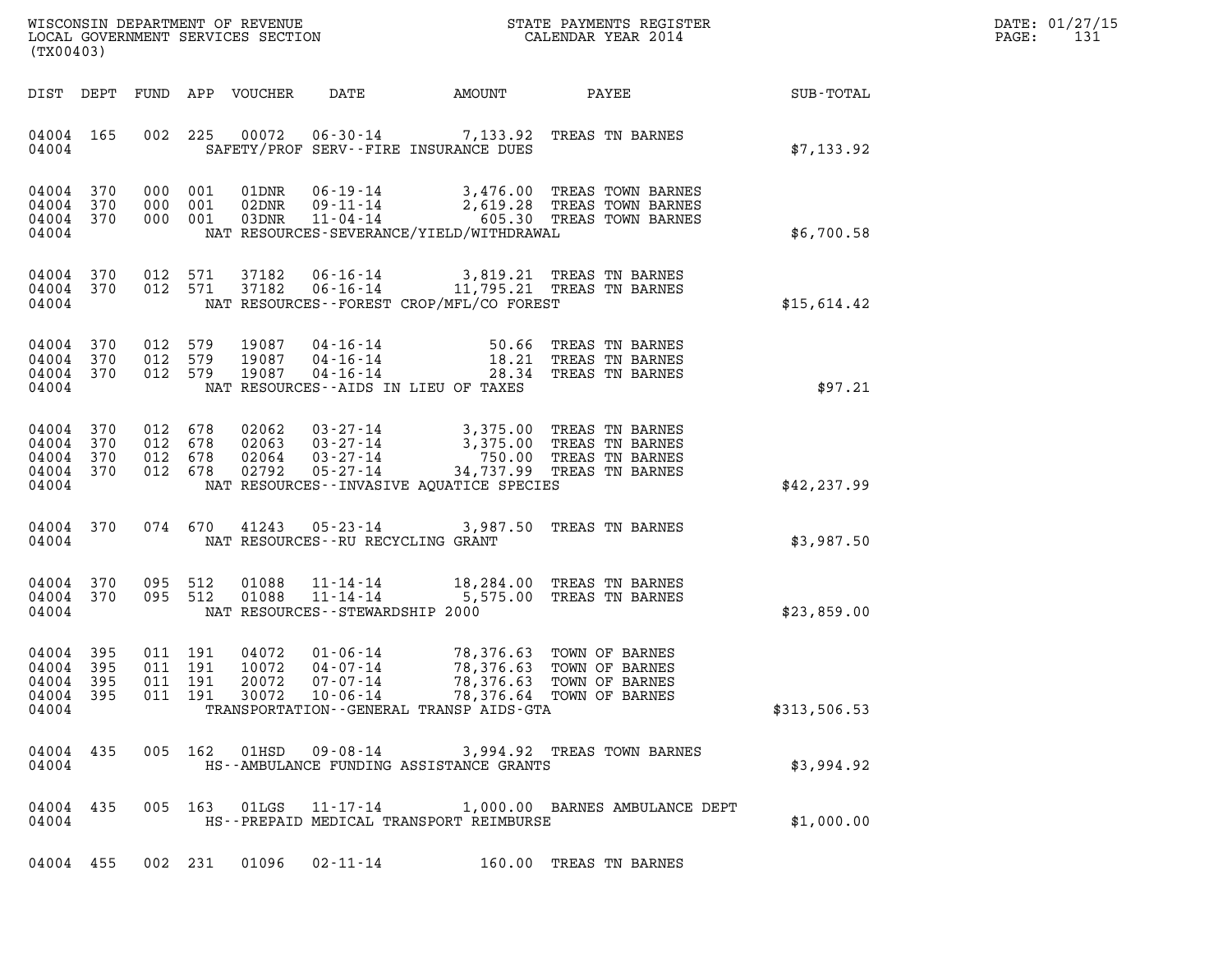| (TX00403)               |            |            |            | WISCONSIN DEPARTMENT OF REVENUE<br>LOCAL GOVERNMENT SERVICES SECTION |                                                                 |                      | STATE PAYMENTS REGISTER<br>CALENDAR YEAR 2014 |              | DATE: 01/27/15<br>PAGE:<br>132 |
|-------------------------|------------|------------|------------|----------------------------------------------------------------------|-----------------------------------------------------------------|----------------------|-----------------------------------------------|--------------|--------------------------------|
| DIST                    | DEPT       | FUND       | APP        | VOUCHER                                                              | DATE                                                            | AMOUNT               | PAYEE                                         | SUB-TOTAL    |                                |
| 04004                   |            |            |            |                                                                      | JUSTICE - - LAW ENFORCEMENT TRAINING                            |                      |                                               | \$160.00     |                                |
| 04004<br>04004<br>04004 | 835<br>835 | 002<br>002 | 105<br>105 | 42972<br>80075                                                       | 07-28-14<br>$11 - 17 - 14$<br>REVENUE - - STATE SHARED REVENUES | 1,815.79<br>9,288.84 | TREAS TN BARNES<br>TREAS TN BARNES            | \$11, 104.63 |                                |
| 04004<br>04004          | 835        | 002        | 109        | 02065                                                                | 07-28-14<br>REVENUE--EXEMPT COMPUTER AID                        | 35.00                | TREAS TN BARNES                               | \$35.00      |                                |
| 04004<br>04004          | 835        | 002        | 501        | 00001                                                                | 02-03-14<br>DOA-PAYMENT FOR MUNICIPAL SERVICES AID              |                      | 369.67 TREAS TN BARNES                        | \$369.67     |                                |
| 04004                   |            |            |            |                                                                      | DISTRICT TOTAL APPROPRIATIONS                                   |                      |                                               | \$429,801.37 |                                |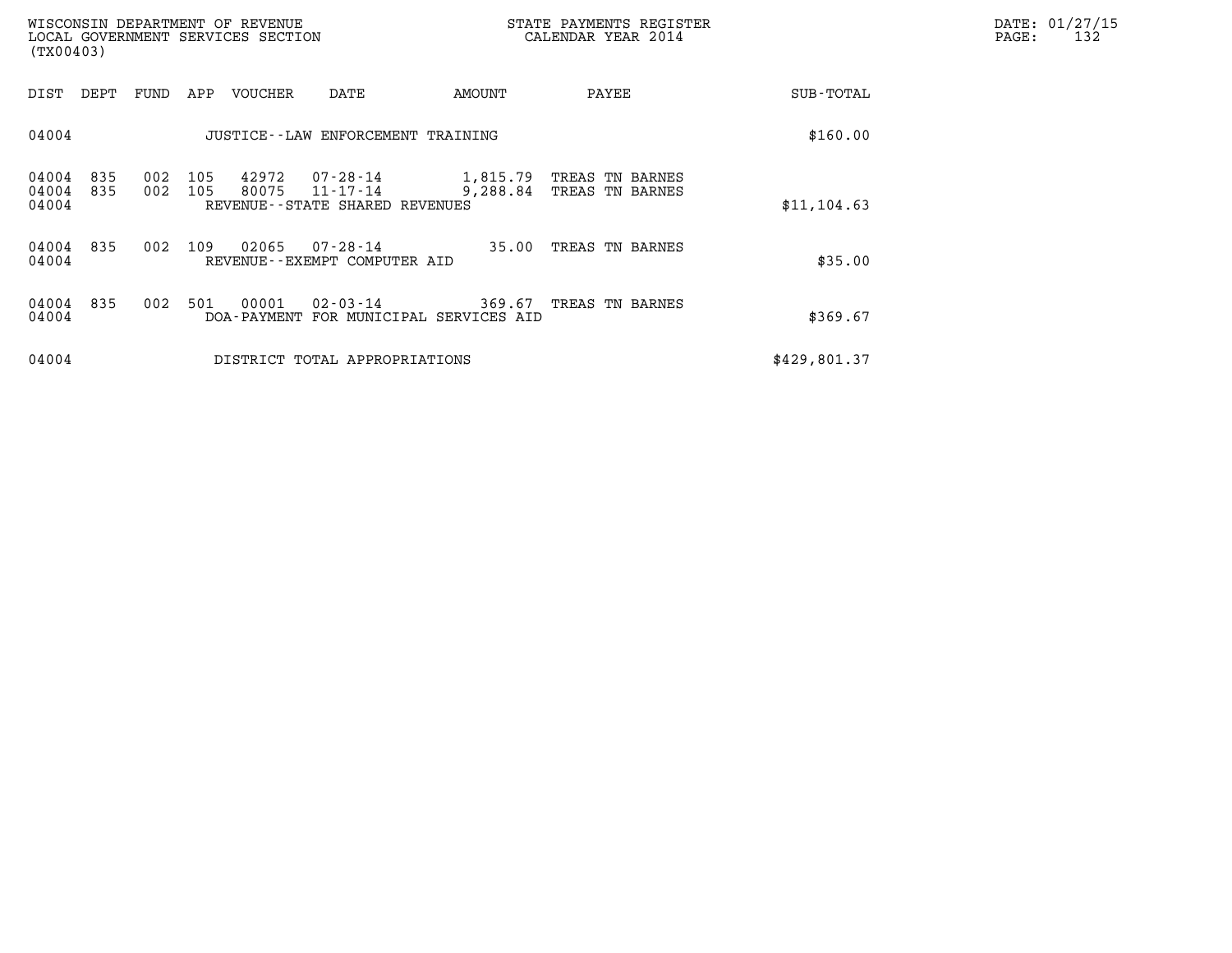| DATE: | 01/27/15 |
|-------|----------|
| PAGE: | 133      |

| STATE PAYMENTS REGISTER<br>WISCONSIN DEPARTMENT OF REVENUE<br>LOCAL GOVERNMENT SERVICES SECTION<br>CALENDAR YEAR 2014<br>(TX00403) |                            |     |                                          |                                  |                                                          |                                             | DATE: 01/27/15<br>133<br>PAGE:                                                                                            |              |  |
|------------------------------------------------------------------------------------------------------------------------------------|----------------------------|-----|------------------------------------------|----------------------------------|----------------------------------------------------------|---------------------------------------------|---------------------------------------------------------------------------------------------------------------------------|--------------|--|
| DIST DEPT                                                                                                                          |                            |     |                                          | FUND APP VOUCHER                 | DATE                                                     | AMOUNT                                      | PAYEE                                                                                                                     | SUB-TOTAL    |  |
| 04006 165<br>04006                                                                                                                 |                            | 002 | 225                                      |                                  |                                                          | SAFETY/PROF SERV--FIRE INSURANCE DUES       | 00073  06-30-14  4,779.90  TREAS TN BAYFIELD                                                                              | \$4,779.90   |  |
| 04006<br>04006<br>04006                                                                                                            | 370<br>370                 |     | 000 001<br>000 001                       |                                  |                                                          | NAT RESOURCES-SEVERANCE/YIELD/WITHDRAWAL    | .30 TREAS TOWN BAYFIELD                                                                                                   | \$700.35     |  |
| 04006<br>04006<br>04006 370                                                                                                        | 370<br>370                 |     | 002 503<br>002 503<br>002 503            | 16365<br>16365<br>16365          | $01 - 30 - 14$<br>$01 - 30 - 14$                         |                                             | 01-30-14 28,711.50 TREAS TN BAYFIELD<br>21,559.86 TREAS TN BAYFIELD<br>19,095.66 TREAS TN BAYFIELD<br>TOWN SHARE 12782.74 |              |  |
| 04006                                                                                                                              |                            |     |                                          |                                  |                                                          | NAT RESOURCES--AIDS IN LIEU OF TAXES        |                                                                                                                           | \$69,367.02  |  |
| 04006<br>04006<br>04006                                                                                                            | 370<br>370                 |     | 012 571<br>012 571                       | 37183<br>37183                   |                                                          | NAT RESOURCES - - FOREST CROP/MFL/CO FOREST | 06-16-14 706.76 TREAS TN BAYFIELD<br>06-16-14 9,837.77 TREAS TN BAYFIELD                                                  | \$10,544.53  |  |
| 04006<br>04006<br>04006<br>04006                                                                                                   | 370<br>370<br>370          |     | 012 579<br>012 579<br>012 579            | 19088<br>19088<br>19088          | $04 - 16 - 14$<br>04-16-14<br>$04 - 16 - 14$             | NAT RESOURCES -- AIDS IN LIEU OF TAXES      | 528.36 TREAS TN BAYFIELD<br>1.33 TREAS TN BAYFIELD<br>85.54 TREAS TN BAYFIELD                                             | \$615.23     |  |
| 04006<br>04006                                                                                                                     | 395                        |     | 011 174                                  | 27096                            | $10 - 10 - 14$                                           | TRANSPORTATION -- FLOOD DAMAGE AID          | 9,200.62 TREAS TN BAYFIELD                                                                                                | \$9,200.62   |  |
| 04006<br>04006<br>04006<br>04006<br>04006                                                                                          | 395<br>395<br>395<br>- 395 |     | 011 191<br>011 191<br>011 191<br>011 191 | 04073<br>10073<br>20073<br>30073 | 01-06-14<br>04-07-14<br>$07 - 07 - 14$<br>$10 - 06 - 14$ | TRANSPORTATION--GENERAL TRANSP AIDS-GTA     | 38,598.20 TOWN OF BAYFIELD<br>38,598.20 TOWN OF BAYFIELD<br>38,598.20 TOWN OF BAYFIELD<br>38,598.21 TOWN OF BAYFIELD      | \$154,392.81 |  |
| 04006 395<br>04006                                                                                                                 |                            |     | 011 278                                  | 35272                            | 12-26-14                                                 | TRANSPORTATION - - LRIP/TRIP/MSIP GRANTS    | 25,395.00 TREAS TN BAYFIELD                                                                                               | \$25,395.00  |  |
| 04006<br>04006                                                                                                                     | 465                        |     | 002 305                                  | 01411                            | $07 - 30 - 14$                                           | MILITARY AFFAIRS-EMER MGMT-DISASTER RECO    | 1,959.49 TREAS TN BAYFIELD                                                                                                | \$1,959.49   |  |
| 04006<br>04006                                                                                                                     | 465                        |     | 002 342                                  | 01411                            | 07-30-14                                                 | MILITARY AFFAIRS-EMERGENCY MGMT-FED FUND    | 11,756.95 TREAS TN BAYFIELD                                                                                               | \$11,756.95  |  |
| 04006 835<br>04006 835<br>04006                                                                                                    |                            |     | 002 105<br>002 105                       | 42973                            | 07-28-14<br>REVENUE--STATE SHARED REVENUES               |                                             | 2,432.04 TREAS TN BAYFIELD<br>80076  11-17-14  13,786.09  TREAS TN BAYFIELD                                               | \$16, 218.13 |  |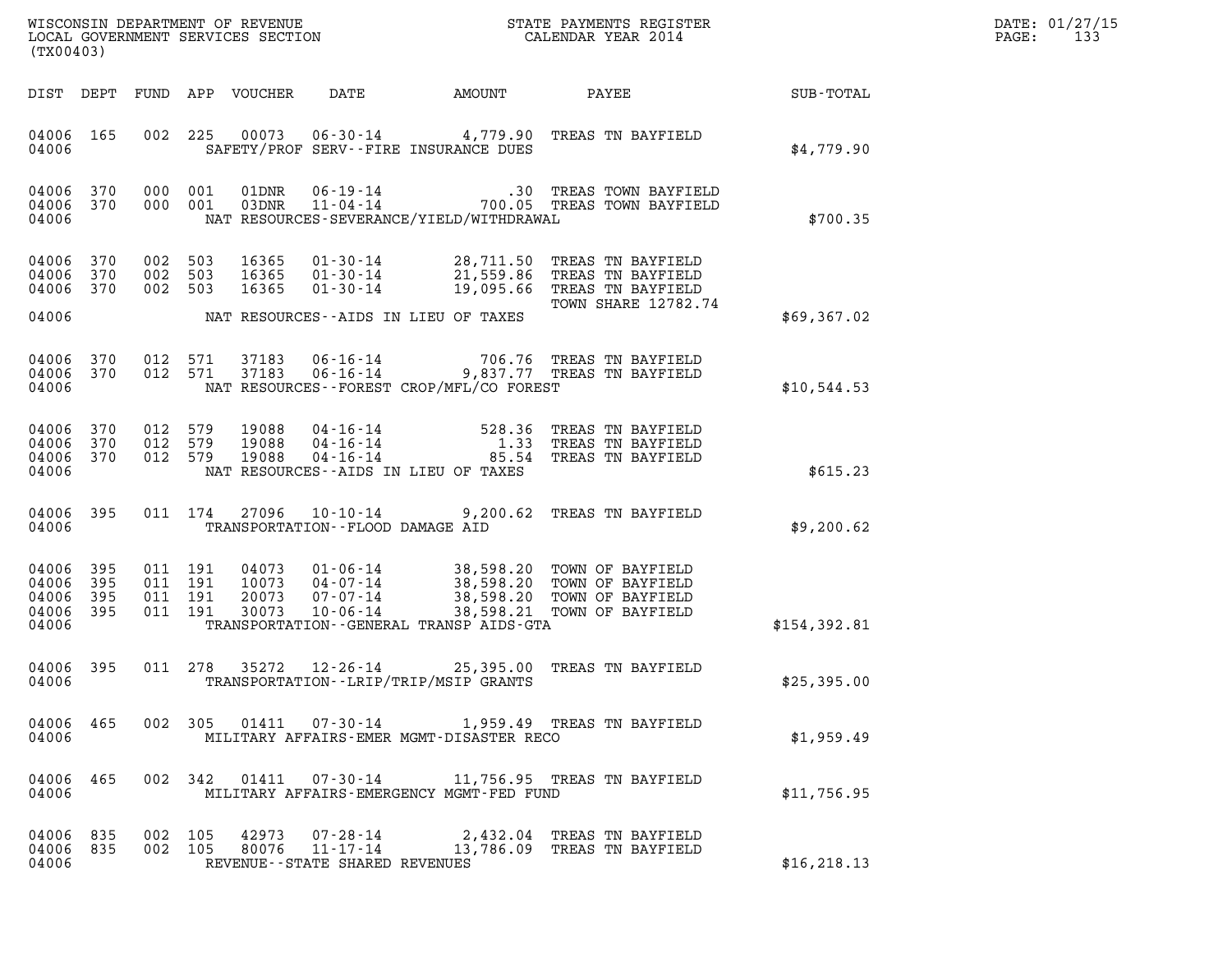| WISCONSIN DEPARTMENT OF REVENUE<br>LOCAL GOVERNMENT SERVICES SECTION<br>(TX00403) |      |     |                |                                                |                                                    | STATE PAYMENTS REGISTER<br>CALENDAR YEAR 2014 |              | DATE: 01/27/15<br>PAGE:<br>134 |
|-----------------------------------------------------------------------------------|------|-----|----------------|------------------------------------------------|----------------------------------------------------|-----------------------------------------------|--------------|--------------------------------|
| DIST<br>DEPT                                                                      | FUND | APP | <b>VOUCHER</b> | DATE                                           | AMOUNT                                             | PAYEE                                         | SUB-TOTAL    |                                |
| 835<br>04006<br>04006                                                             | 002  | 109 | 02066          | $07 - 28 - 14$<br>REVENUE--EXEMPT COMPUTER AID | 309.00                                             | TREAS TN BAYFIELD                             | \$309.00     |                                |
| 04006<br>835<br>04006                                                             | 002  | 501 | 00001          | 02-03-14                                       | 1,648.37<br>DOA-PAYMENT FOR MUNICIPAL SERVICES AID | TREAS TN BAYFIELD                             | \$1,648.37   |                                |
| 04006                                                                             |      |     |                | DISTRICT TOTAL APPROPRIATIONS                  |                                                    |                                               | \$306,887.40 |                                |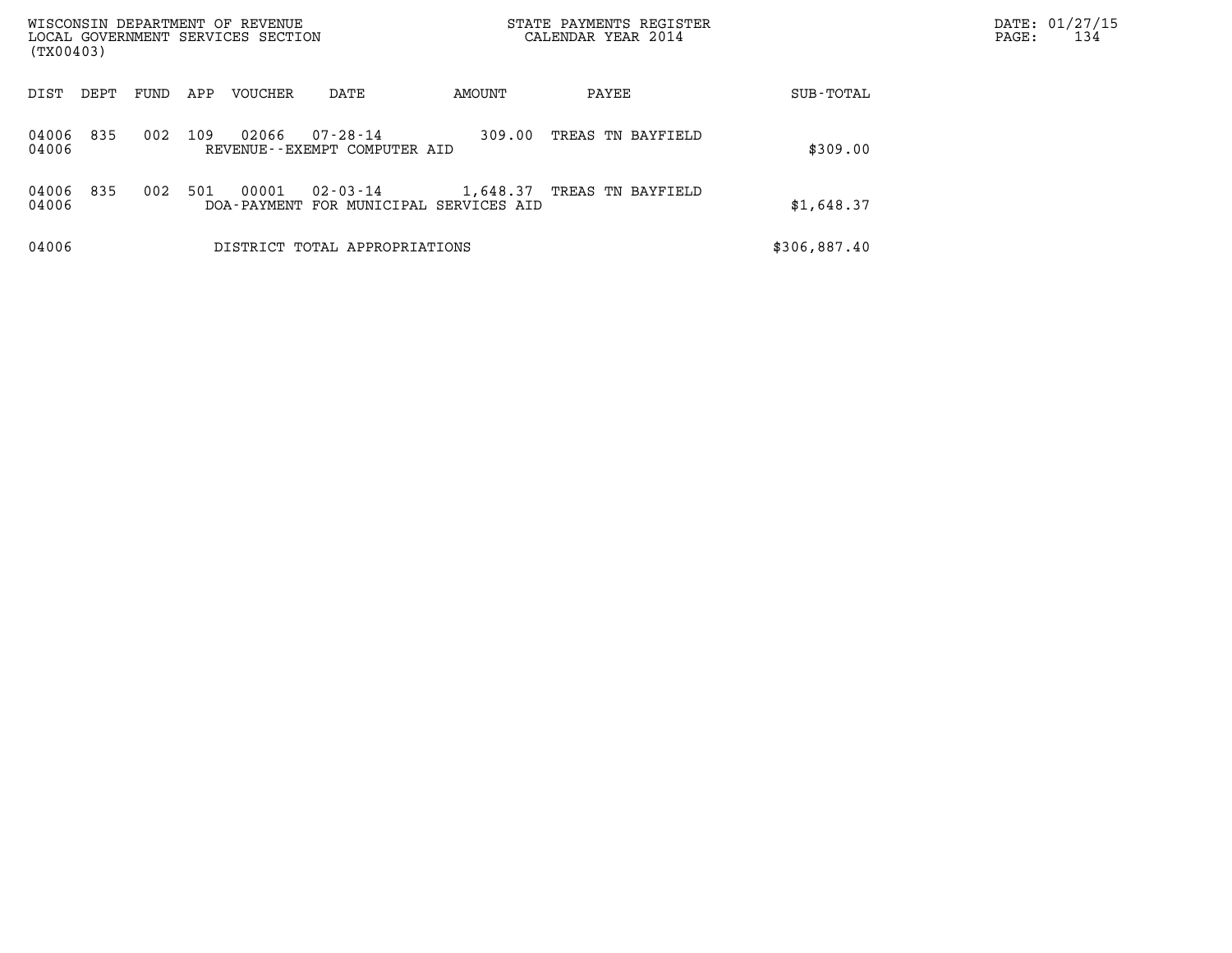| (TX00403)                                 |                          |                    |                                          |                                  |                                                                 |                                                           |                                                                                                                  | DATE: 01/27/15<br>PAGE:<br>135 |  |
|-------------------------------------------|--------------------------|--------------------|------------------------------------------|----------------------------------|-----------------------------------------------------------------|-----------------------------------------------------------|------------------------------------------------------------------------------------------------------------------|--------------------------------|--|
|                                           |                          |                    |                                          | DIST DEPT FUND APP VOUCHER       | DATE                                                            | AMOUNT                                                    | PAYEE                                                                                                            | SUB-TOTAL                      |  |
| 04008 165<br>04008                        |                          |                    | 002 225                                  | 00074                            |                                                                 | SAFETY/PROF SERV--FIRE INSURANCE DUES                     | 06-30-14 2,138.38 TREAS TN BAYVIEW                                                                               | \$2,138.38                     |  |
| 04008 370<br>04008                        |                          |                    | 000 001                                  | 01DNR                            |                                                                 | NAT RESOURCES-SEVERANCE/YIELD/WITHDRAWAL                  | 06-19-14 339.33 TREAS TOWN BAYVIEW                                                                               | \$339.33                       |  |
| 04008 370<br>04008                        |                          |                    | 002 503                                  | 16366                            |                                                                 | NAT RESOURCES--AIDS IN LIEU OF TAXES                      | 01-30-14 18,687.59 TREAS TN BAYVIEW<br><b>TOWN SHARE 2207.61</b>                                                 | \$18,687.59                    |  |
| 04008<br>04008 370<br>04008               | 370                      | 012                | 571<br>012 571                           | 37184<br>37184                   | $06 - 16 - 14$<br>$06 - 16 - 14$                                | NAT RESOURCES - - FOREST CROP/MFL/CO FOREST               | 366.97 TREAS TN BAYVIEW<br>3,885.47 TREAS TN BAYVIEW                                                             | \$4,252.44                     |  |
| 04008 370<br>04008<br>04008               | 370                      | 012 579<br>012 579 |                                          | 19089<br>19089                   | 04-16-14<br>$04 - 16 - 14$                                      | 20.88<br>487.25<br>NAT RESOURCES -- AIDS IN LIEU OF TAXES | TREAS TN BAYVIEW<br>TREAS TN BAYVIEW                                                                             | \$508.13                       |  |
| 04008<br>04008                            | 370                      |                    | 012 584                                  | 00090                            |                                                                 | NAT RESOURCES - - PMT IN LIEU OF TAXES                    | 09-30-14 1,356.74 TREAS TN BAYVIEW                                                                               | \$1,356.74                     |  |
| 04008<br>04008<br>04008<br>04008<br>04008 | 395<br>395<br>395<br>395 |                    | 011 191<br>011 191<br>011 191<br>011 191 | 04074<br>10074<br>20074<br>30074 | $01 - 06 - 14$<br>04-07-14<br>$07 - 07 - 14$<br>$10 - 06 - 14$  | TRANSPORTATION--GENERAL TRANSP AIDS-GTA                   | 36,894.01 TOWN OF BAYVIEW<br>36,894.01 TOWN OF BAYVIEW<br>36,894.01 TOWN OF BAYVIEW<br>36,894.04 TOWN OF BAYVIEW | \$147,576.07                   |  |
| 04008 465<br>04008                        |                          |                    | 002 305                                  | 01161                            | 02-14-14                                                        | MILITARY AFFAIRS-EMER MGMT-DISASTER RECO                  | 7,857.14 TREAS TN BAYVIEW                                                                                        | \$7,857.14                     |  |
| 04008 465<br>04008                        |                          |                    | 002 342                                  | 01161                            | 02-14-14                                                        | MILITARY AFFAIRS-EMERGENCY MGMT-FED FUND                  | 47,142.86 TREAS TN BAYVIEW                                                                                       | \$47,142.86                    |  |
| 04008 465<br>04008                        |                          |                    |                                          |                                  |                                                                 | MILITARY AFFAIRS - - EMERGENCY MANAGEMENT                 | 072  365  00700  02-11-14  2,574.29  TREAS TN BAYVIEW                                                            | \$2,574.29                     |  |
| 04008 835<br>04008                        | 04008 835                | 002 105            | 002 105                                  | 42974                            | 07-28-14<br>80077 11-17-14<br>REVENUE - - STATE SHARED REVENUES |                                                           | 1,017.87 TREAS TN BAYVIEW<br>5,767.92 TREAS TN BAYVIEW                                                           | \$6,785.79                     |  |
| 04008                                     |                          |                    |                                          |                                  | DISTRICT TOTAL APPROPRIATIONS                                   |                                                           |                                                                                                                  | \$239, 218.76                  |  |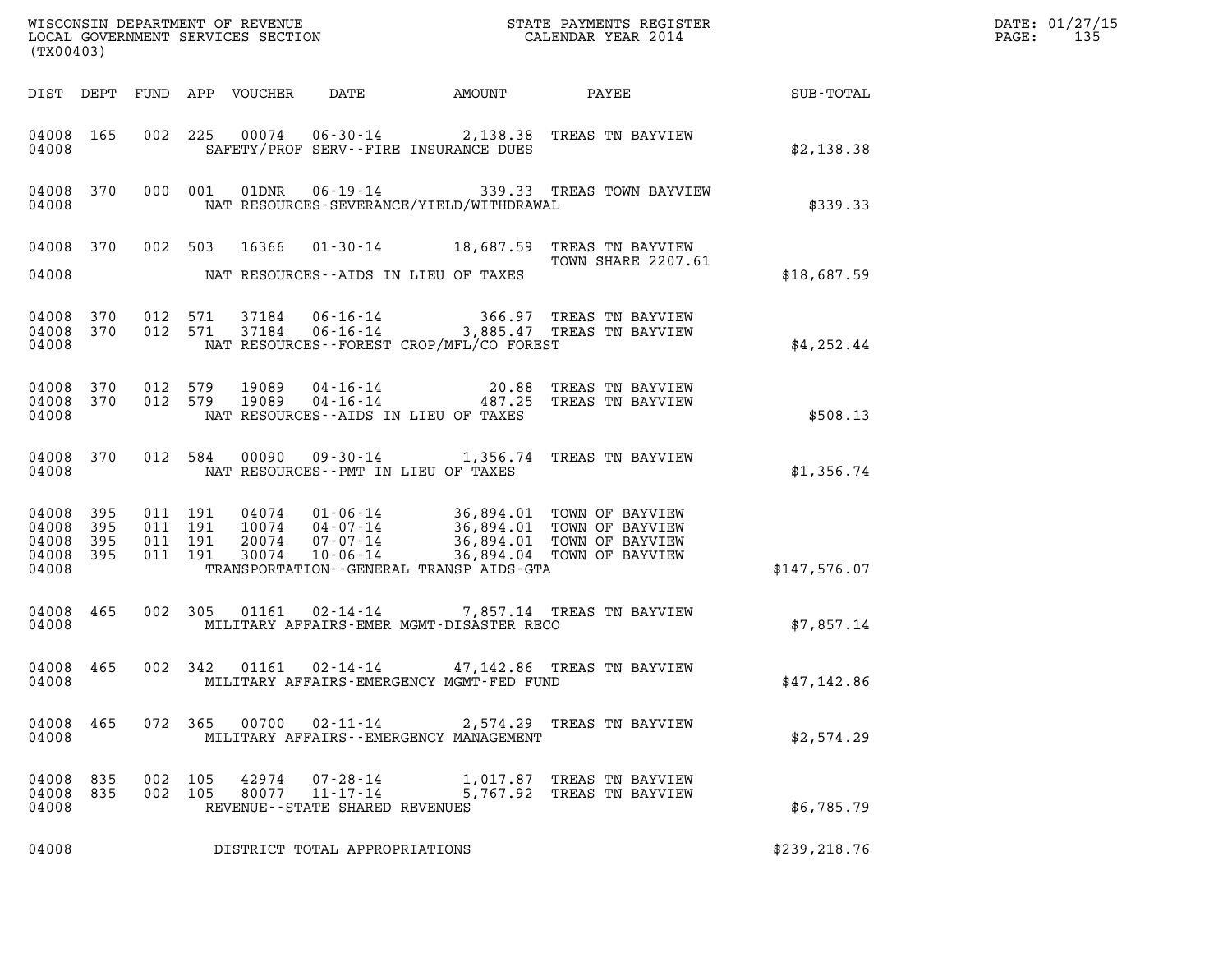| DATE: | 01/27/15 |
|-------|----------|
| PAGE: | 136      |

| (TX00403)                                                          |                    |                                                   | WISCONSIN DEPARTMENT OF REVENUE<br>LOCAL GOVERNMENT SERVICES SECTION $\rm CALENDAR$ YEAR 2014                                                                                                                           |          | DATE: 01/27/15<br>$\mathtt{PAGE:}$<br>136                                                                                                                                                            |              |  |
|--------------------------------------------------------------------|--------------------|---------------------------------------------------|-------------------------------------------------------------------------------------------------------------------------------------------------------------------------------------------------------------------------|----------|------------------------------------------------------------------------------------------------------------------------------------------------------------------------------------------------------|--------------|--|
|                                                                    |                    | DIST DEPT FUND APP VOUCHER                        |                                                                                                                                                                                                                         |          | DATE AMOUNT PAYEE SUB-TOTAL                                                                                                                                                                          |              |  |
| 04010 165<br>04010                                                 |                    |                                                   | 002 225 00075 06-30-14 2,012.59 TREAS TN BELL<br>SAFETY/PROF SERV--FIRE INSURANCE DUES                                                                                                                                  |          |                                                                                                                                                                                                      | \$2,012.59   |  |
| 04010 370<br>04010 370<br>04010                                    |                    |                                                   | NAT RESOURCES-SEVERANCE/YIELD/WITHDRAWAL                                                                                                                                                                                |          | $\begin{tabular}{llllll} 000 & 001 & 01 \texttt{DNR} & 06-19-14 & & 316.44 \texttt{ TREAS TOWN BELL} \\ 000 & 001 & 02 \texttt{DNR} & 09-11-14 & & 1,461.90 \texttt{ TREAS TOWN BELL} \end{tabular}$ | \$1,778.34   |  |
| 04010 370                                                          |                    | 002 503                                           | 16367  01-30-14  16,019.64  TREAS TN BELL                                                                                                                                                                               |          | TOWN SHARE 2908.16                                                                                                                                                                                   |              |  |
| 04010 370<br>04010                                                 |                    | 002 503                                           | 716.92 TOWN SHARE<br>TREAS TN BELL 716.92 TREAS TN BELL<br>NAT RESOURCES -- AIDS IN LIEU OF TAXES                                                                                                                       |          |                                                                                                                                                                                                      | \$16,736.56  |  |
| 04010 370<br>04010 370<br>04010                                    |                    |                                                   | 012 571 37185 06-16-14 695.90 TREAS TN BELL<br>012 571 37185 06-16-14 4,375.51 TREAS TN BELL<br>NAT RESOURCES -- FOREST CROP/MFL/CO FOREST                                                                              |          |                                                                                                                                                                                                      | \$5,071.41   |  |
| 04010 370<br>04010 370<br>04010                                    |                    |                                                   | 012 579 19090 04-16-14 3.37 TREAS TN BELL<br>012 579 19090 04-16-14 35.20 TREAS TN BELL<br>NAT RESOURCES--AIDS IN LIEU OF TAXES                                                                                         |          |                                                                                                                                                                                                      | \$38.57      |  |
| 04010 370<br>04010                                                 |                    |                                                   | 012 584 00091 09-30-14 4,103.12 TREAS TN BELL<br>NAT RESOURCES--PMT IN LIEU OF TAXES                                                                                                                                    |          |                                                                                                                                                                                                      | \$4,103.12   |  |
| 04010 370<br>04010                                                 |                    |                                                   | 074 670 41244 05-23-14 1,707.24 TREAS TN BELL<br>NAT RESOURCES--RU RECYCLING GRANT                                                                                                                                      |          |                                                                                                                                                                                                      | \$1,707.24   |  |
| 04010<br>395<br>04010<br>395<br>04010<br>395<br>04010 395<br>04010 |                    | 011 191<br>04075<br>011 191<br>011 191<br>011 191 | 04075  01-06-14  41,943.06  TOWN OF BELL<br>10075  04-07-14  41,943.06  TOWN OF BELL<br>20075  07-07-14  41,943.06  TOWN OF BELL<br>30075  10-06-14  41,943.07  TOWN OF BELL<br>TRANSPORTATION--GENERAL TRANSP AIDS-GTA |          |                                                                                                                                                                                                      | \$167,772.25 |  |
| 04010 465<br>04010<br>465<br>04010                                 | 002                | 305<br>00020<br>002 305<br>00901                  | $10 - 07 - 14$<br>$01 - 07 - 14$<br>MILITARY AFFAIRS-EMER MGMT-DISASTER RECO                                                                                                                                            |          | 28,670.51 TREAS TN BELL<br>10,270.97 TREAS TN BELL                                                                                                                                                   | \$38,941.48  |  |
| 04010<br>465<br>04010 465<br>04010                                 | 002 342<br>002 342 | 00020<br>00901                                    | $10 - 07 - 14$<br>$01 - 07 - 14$<br>MILITARY AFFAIRS-EMERGENCY MGMT-FED FUND                                                                                                                                            |          | 172,023.01 TREAS TN BELL<br>61,625.79 TREAS TN BELL                                                                                                                                                  | \$233,648.80 |  |
| 04010 835<br>04010<br>835<br>04010                                 | 002 105<br>002 105 | 42975<br>80078                                    | 07-28-14<br>11-17-14<br>REVENUE - - STATE SHARED REVENUES                                                                                                                                                               | 6,361.59 | 1,121.13 TREAS TN BELL<br>TREAS TN BELL                                                                                                                                                              | \$7,482.72   |  |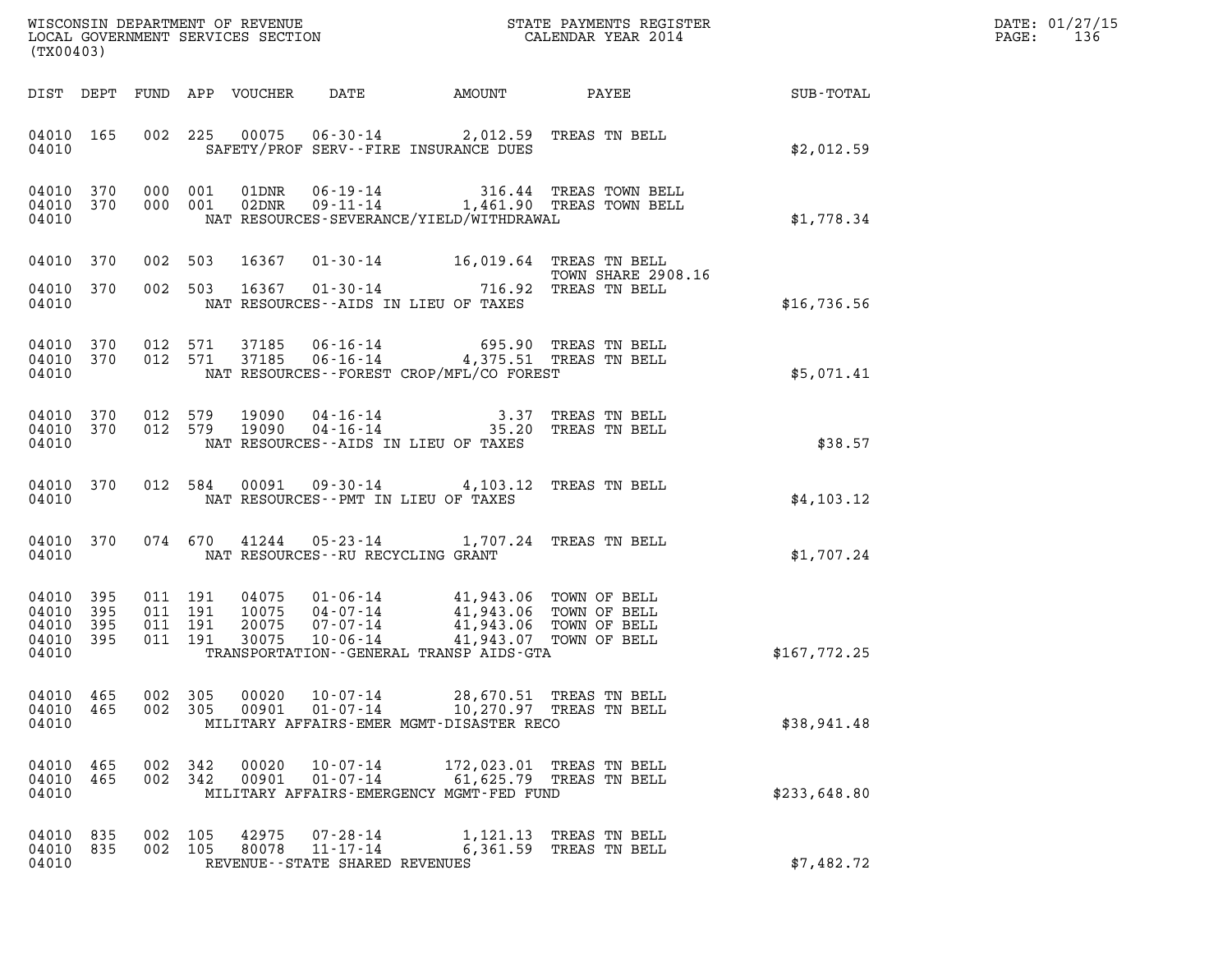| WISCONSIN DEPARTMENT OF REVENUE<br>LOCAL GOVERNMENT SERVICES SECTION<br>(TX00403) |      |     |         |                                                |        |      | STATE PAYMENTS REGISTER<br>CALENDAR YEAR 2014 |              | PAGE: | DATE: 01/27/15<br>137 |  |
|-----------------------------------------------------------------------------------|------|-----|---------|------------------------------------------------|--------|------|-----------------------------------------------|--------------|-------|-----------------------|--|
| DIST<br>DEPT                                                                      | FUND | APP | VOUCHER | DATE                                           | AMOUNT |      | PAYEE                                         | SUB-TOTAL    |       |                       |  |
| 835<br>04010<br>04010                                                             | 002  | 109 | 02067   | $07 - 28 - 14$<br>REVENUE--EXEMPT COMPUTER AID |        | 7.00 | TREAS TN BELL                                 | \$7.00       |       |                       |  |
| 04010                                                                             |      |     |         | DISTRICT TOTAL APPROPRIATIONS                  |        |      |                                               | \$479,300.08 |       |                       |  |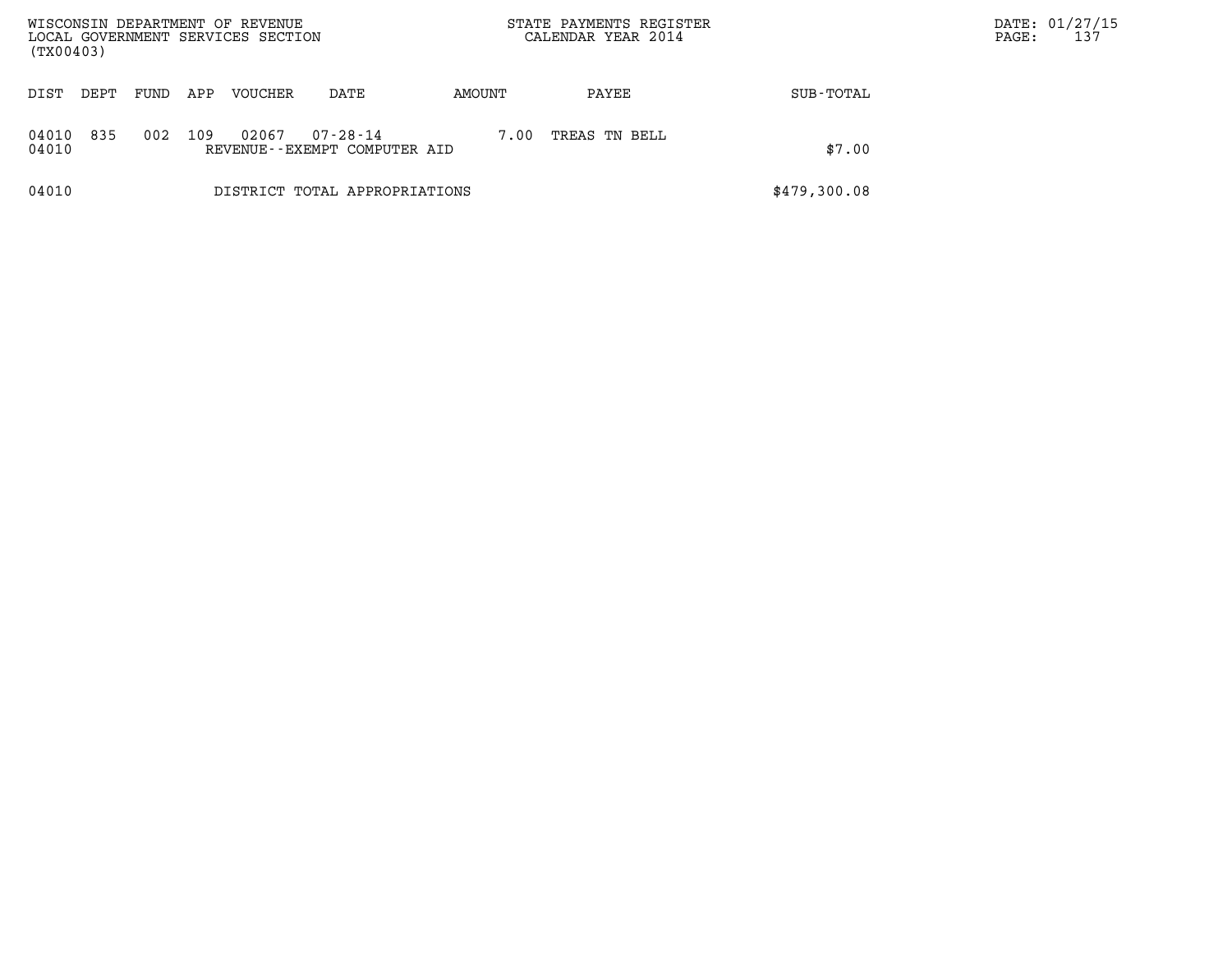| $\mathtt{DATE}$ : | 01/27/15 |
|-------------------|----------|
| PAGE:             | 138      |

| WISCONSIN DEPARTMENT OF REVENUE<br>LOCAL GOVERNMENT SERVICES SECTION $\rm CALENDAR$ YEAR 2014<br>(TX00403)                                                                                                                                                                                                                                                                            | DATE: 01/27/15<br>$\mathtt{PAGE}$ :<br>138 |
|---------------------------------------------------------------------------------------------------------------------------------------------------------------------------------------------------------------------------------------------------------------------------------------------------------------------------------------------------------------------------------------|--------------------------------------------|
| DIST DEPT FUND APP VOUCHER<br>DATE AMOUNT PAYEE SUB-TOTAL                                                                                                                                                                                                                                                                                                                             |                                            |
| 002 225 00076 06-30-14 5,031.48 TREAS TN CABLE<br>04012 165<br>SAFETY/PROF SERV--FIRE INSURANCE DUES<br>04012<br>\$5,031.48                                                                                                                                                                                                                                                           |                                            |
| 000 001 01DNR 06-19-14 208.49 TREAS TOWN CABLE<br>000 001 03DNR 11-04-14 4,304.87 TREAS TOWN CABLE<br>04012 370<br>04012 370<br>NAT RESOURCES-SEVERANCE/YIELD/WITHDRAWAL<br>\$4,513.36<br>04012                                                                                                                                                                                       |                                            |
| 002 503 16368 01-30-14 1,133.52 TREAS TN CABLE<br>04012 370<br>TOWN SHARE 313.90<br>NAT RESOURCES--AIDS IN LIEU OF TAXES<br>04012<br>\$1,133.52                                                                                                                                                                                                                                       |                                            |
| 04012 370 012 571 37186 06-16-14 1,049.13 TREAS TN CABLE 04012 370 012 571 37186 06-16-14 1,666.90 TREAS TN CABLE<br>NAT RESOURCES - - FOREST CROP/MFL/CO FOREST<br>04012<br>\$2,716.03                                                                                                                                                                                               |                                            |
| 04012 370<br>012 579<br>19091 04-16-14 .98 TREAS TN CABLE<br>19091 04-16-14 4.53 TREAS TN CABLE<br>19091 04-16-14 293.86 TREAS TN CABLE<br>19091 04-16-14 9.84 TREAS TN CABLE<br>19091 04-16-14 426.97 TREAS TN CABLE<br>04012 370<br>012 579<br>04012<br>370<br>012 579<br>012 579<br>04012 370<br>04012 370<br>012 579<br>NAT RESOURCES--AIDS IN LIEU OF TAXES<br>04012<br>\$736.18 |                                            |
| 012 678 01386 12-26-14 4,303.12 TREAS TN CABLE<br>012 678 01724 02-25-14 1,434.38 TREAS TN CABLE<br>04012 370<br>04012 370<br>04012<br>NAT RESOURCES--INVASIVE AQUATICE SPECIES<br>\$5,737.50                                                                                                                                                                                         |                                            |
| 04012 370<br>074 670 41245 05-23-14 4,724.47 TREAS TN CABLE<br>04012<br>NAT RESOURCES--RU RECYCLING GRANT<br>\$4,724.47                                                                                                                                                                                                                                                               |                                            |
| 04076  01-06-14  40,461.16 TOWN OF CABLE<br>10076  04-07-14  40,461.16 TOWN OF CABLE<br>04012 395<br>011 191<br>011 191<br>04012<br>395<br>011 191<br>04012 395<br>20076<br>07-07-14<br>40,461.16 TOWN OF CABLE<br>04012 395<br>011  191  30076  10-06-14  40,461.17  TOWN OF CABLE<br>\$161,844.65<br>04012<br>TRANSPORTATION--GENERAL TRANSP AIDS-GTA                               |                                            |
| 005 162 01HSD 09-08-14 4,610.35 TREAS TOWN CABLE<br>04012 435<br>04012<br>HS--AMBULANCE FUNDING ASSISTANCE GRANTS<br>\$4,610.35                                                                                                                                                                                                                                                       |                                            |
| 005 163 01LGS 11-17-14 17,800.00 GREAT DIVIDE AMBULANCE SERV<br>04012 435<br>HS--PREPAID MEDICAL TRANSPORT REIMBURSE<br>04012<br>\$17,800.00                                                                                                                                                                                                                                          |                                            |
| 04012 835<br>002 105<br>42976 07-28-14<br>3,159.37 TREAS TN CABLE<br>04012 835<br>002 105<br>80079<br>11-17-14<br>84.04 TREAS TN CABLE                                                                                                                                                                                                                                                |                                            |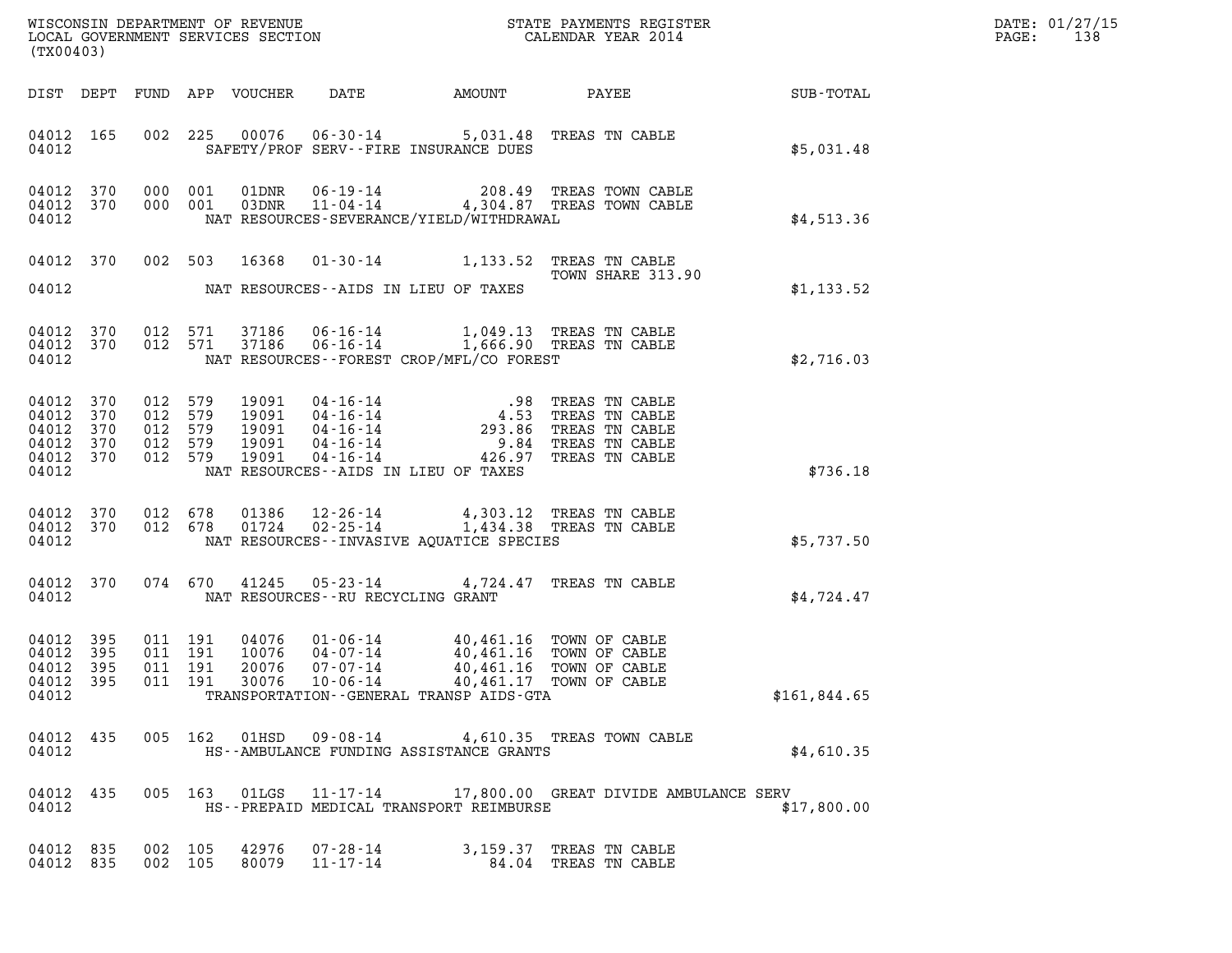| WISCONSIN DEPARTMENT OF REVENUE                                              |                                   | STATE PAYMENTS REGISTER |              | DATE: 01/27/15 |
|------------------------------------------------------------------------------|-----------------------------------|-------------------------|--------------|----------------|
| LOCAL GOVERNMENT SERVICES SECTION<br>(TX00403)                               |                                   | CALENDAR YEAR 2014      | PAGE:        | 139            |
| VOUCHER<br>DIST<br>FUND<br>APP<br>DEPT                                       | AMOUNT<br>DATE                    | PAYEE                   | SUB-TOTAL    |                |
| 04012                                                                        | REVENUE - - STATE SHARED REVENUES |                         | \$3, 243.41  |                |
| 835<br>109<br>04012<br>002<br>02068<br>04012<br>REVENUE--EXEMPT COMPUTER AID | 07-28-14<br>91.00                 | TREAS TN CABLE          | \$91.00      |                |
| 04012                                                                        | DISTRICT TOTAL APPROPRIATIONS     |                         | \$212,181.95 |                |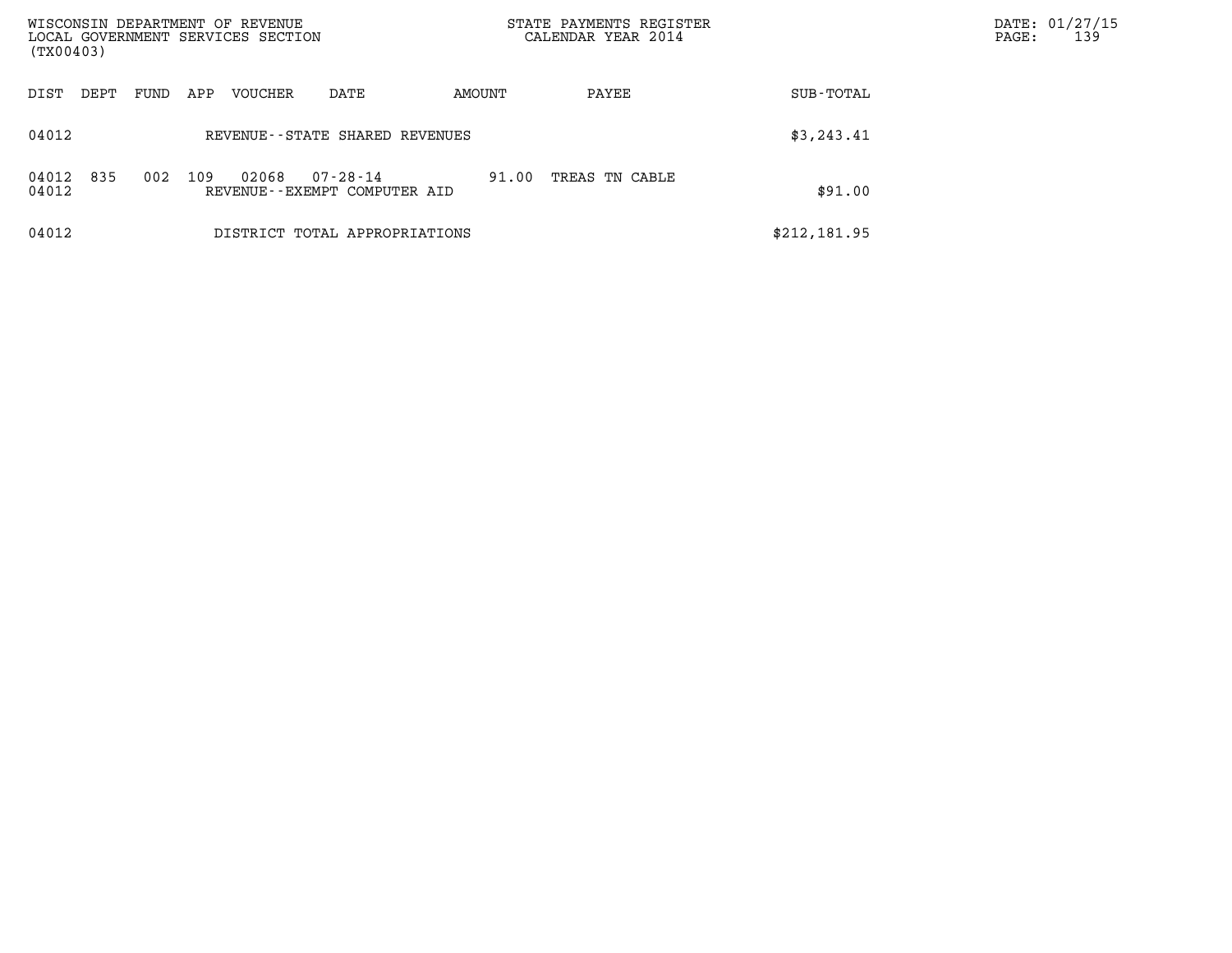| DATE: | 01/27/15 |
|-------|----------|
| PAGE: | 140      |

| (TX00403)                                 |                          |                                          |                            |                                |                                                                                                                                                                          |                                                                                                      |                        | DATE: 01/27/15<br>PAGE:<br>140 |
|-------------------------------------------|--------------------------|------------------------------------------|----------------------------|--------------------------------|--------------------------------------------------------------------------------------------------------------------------------------------------------------------------|------------------------------------------------------------------------------------------------------|------------------------|--------------------------------|
|                                           |                          |                                          | DIST DEPT FUND APP VOUCHER | DATE                           |                                                                                                                                                                          |                                                                                                      | AMOUNT PAYEE SUB-TOTAL |                                |
| 04014 165<br>04014                        |                          | 002 225                                  |                            |                                | SAFETY/PROF SERV--FIRE INSURANCE DUES                                                                                                                                    | 00077  06-30-14  1,671.17  TREAS TN CLOVER                                                           | \$1,671.17             |                                |
| 04014 370<br>04014 370<br>04014           |                          | 000 001<br>000 001                       |                            |                                | NAT RESOURCES-SEVERANCE/YIELD/WITHDRAWAL                                                                                                                                 |                                                                                                      | \$9,866.94             |                                |
| 04014<br>04014 370<br>04014               | 370                      | 002 503<br>002 503                       | 17177<br>17177             |                                | NAT RESOURCES--AIDS IN LIEU OF TAXES                                                                                                                                     | 02-25-14 13,111.36 TREAS TN CLOVER<br>02-25-14 3,276.47 TREAS TN CLOVER<br><b>TOWN SHARE 1721.71</b> | \$16,387.83            |                                |
| 04014<br>04014 370<br>04014               | 370                      |                                          |                            |                                | NAT RESOURCES - - FOREST CROP/MFL/CO FOREST                                                                                                                              | 012 571 37187 06-16-14 1,259.73 TREAS TN CLOVER<br>012 571 37187 06-16-14 1,615.97 TREAS TN CLOVER   | \$2,875.70             |                                |
| 04014 370<br>04014 370<br>04014           |                          |                                          |                            |                                | NAT RESOURCES--AIDS IN LIEU OF TAXES                                                                                                                                     | 012 579 19092 04-16-14 93.19 TREAS TN CLOVER<br>012 579 19092 04-16-14 646.88 TREAS TN CLOVER        | \$740.07               |                                |
| 04014 370<br>04014                        |                          |                                          |                            |                                | NAT RESOURCES -- PMT IN LIEU OF TAXES                                                                                                                                    | 012 584 00092 09-30-14 5,535.34 TREAS TN CLOVER                                                      | \$5,535.34             |                                |
| 04014 370<br>04014                        |                          |                                          |                            |                                | NAT RESOURCES--RU RECYCLING GRANT                                                                                                                                        | 074 670 41246 05-23-14 1,376.07 TREAS TN CLOVER                                                      | \$1,376.07             |                                |
| 04014<br>04014<br>04014<br>04014<br>04014 | 395<br>395<br>395<br>395 | 011 191<br>011 191<br>011 191<br>011 191 | 30077                      | 10-06-14                       | 04077 01-06-14 41,472.03 TOWN OF CLOVER<br>10077 04-07-14 41,472.03 TOWN OF CLOVER<br>20077 07-07-14 41,472.03 TOWN OF CLOVER<br>TRANSPORTATION--GENERAL TRANSP AIDS-GTA | 41,472.03 TOWN OF CLOVER                                                                             | \$165,888.12           |                                |
| 04014 435<br>04014                        |                          |                                          |                            |                                | HS--AMBULANCE FUNDING ASSISTANCE GRANTS                                                                                                                                  | 005 162 01HSD 09-08-14 3,951.71 TREAS TOWN CLOVER                                                    | \$3,951.71             |                                |
| 04014 435<br>04014                        |                          |                                          |                            |                                | HS--PREPAID MEDICAL TRANSPORT REIMBURSE                                                                                                                                  | 005 163 01LGS 11-17-14 1,000.00 SOUTH SHORE AREA AMBULANCE                                           | \$1,000.00             |                                |
| 04014 835<br>04014 835<br>04014           |                          | 002 105<br>002 105                       | 42977<br>80080             | REVENUE--STATE SHARED REVENUES |                                                                                                                                                                          | 07-28-14 913.09 TREAS TN CLOVER<br>11-17-14 4,175.00 TREAS TN CLOVER                                 | \$5,088.09             |                                |
|                                           |                          |                                          |                            |                                |                                                                                                                                                                          | 04014 835 002 109 02069 07-28-14 3.00 TREAS TN CLOVER                                                |                        |                                |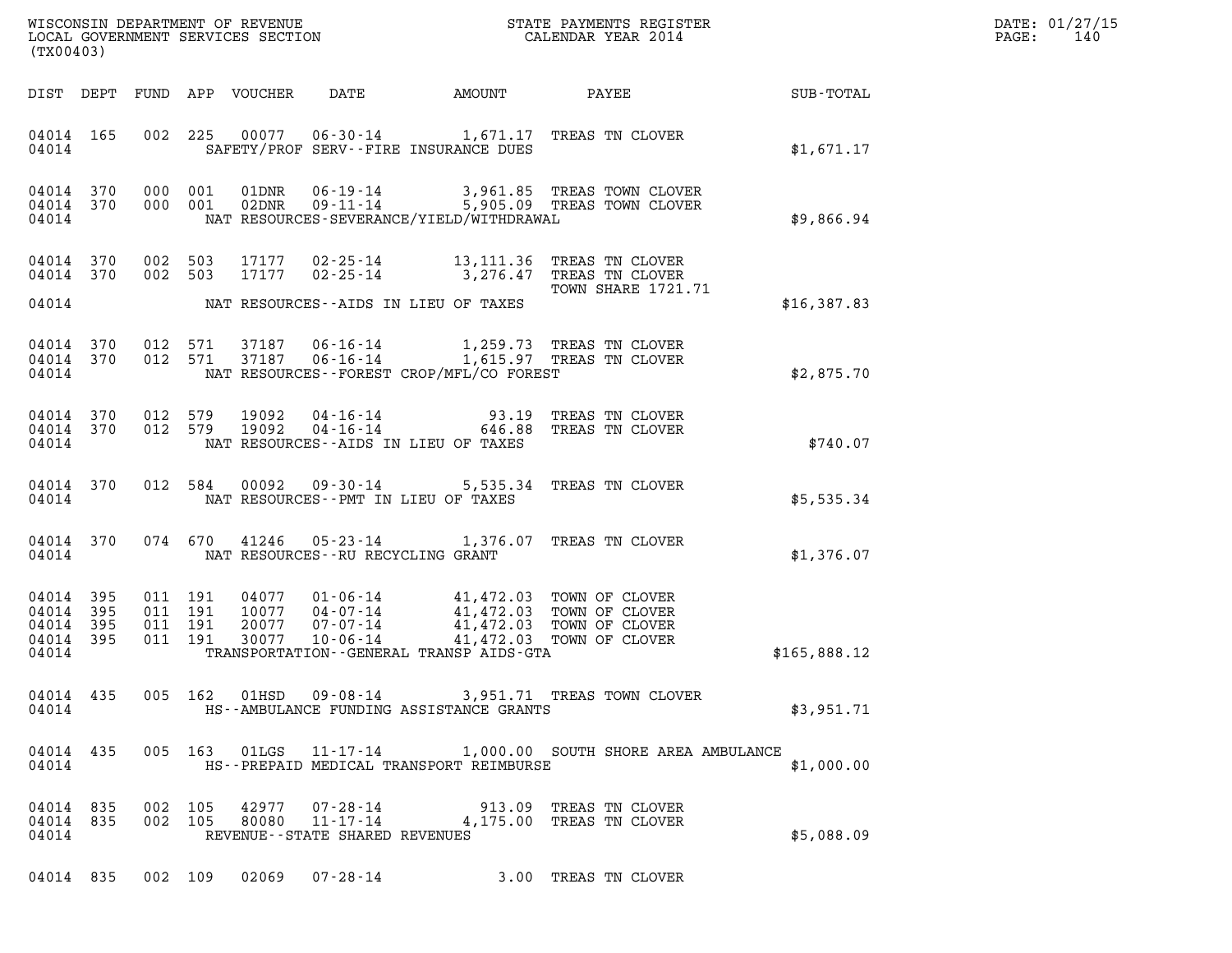| WISCONSIN DEPARTMENT OF REVENUE<br>LOCAL GOVERNMENT SERVICES SECTION<br>(TX00403) |      |      |     |         |                               | STATE PAYMENTS REGISTER<br>CALENDAR YEAR 2014 |       |              | $\mathtt{PAGE}$ : | DATE: 01/27/15<br>141 |
|-----------------------------------------------------------------------------------|------|------|-----|---------|-------------------------------|-----------------------------------------------|-------|--------------|-------------------|-----------------------|
| DIST                                                                              | DEPT | FUND | APP | VOUCHER | DATE                          | AMOUNT                                        | PAYEE | SUB-TOTAL    |                   |                       |
| 04014                                                                             |      |      |     |         | REVENUE--EXEMPT COMPUTER AID  |                                               |       | \$3.00       |                   |                       |
| 04014                                                                             |      |      |     |         | DISTRICT TOTAL APPROPRIATIONS |                                               |       | \$214,384.04 |                   |                       |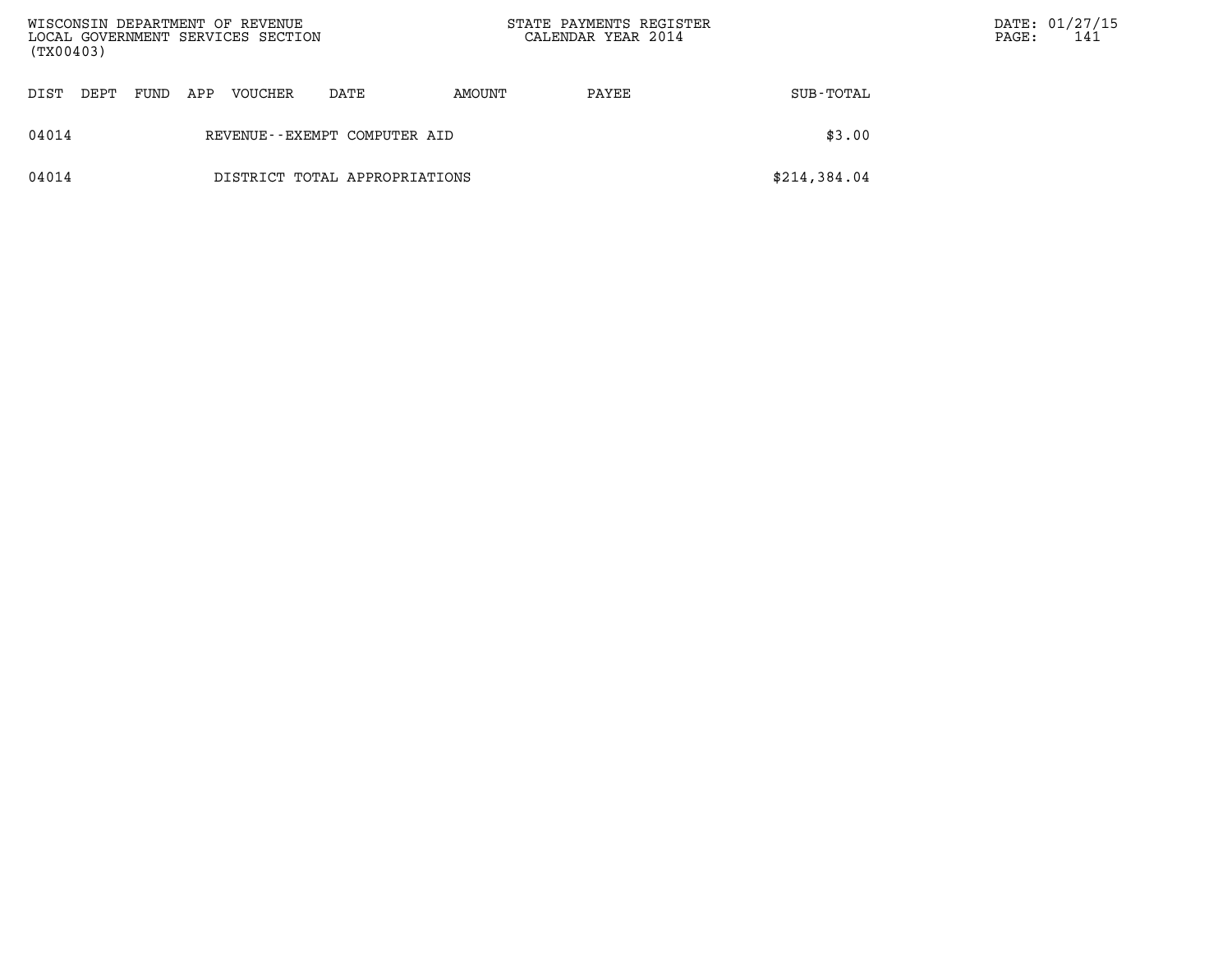| DATE: | 01/27/15 |
|-------|----------|
| PAGE: | 142      |

| (TX00403)                                     |                   |                    |                               |                                  |                                                                      |                                                                                                                                            |                                                                                             |              |  |  |  |
|-----------------------------------------------|-------------------|--------------------|-------------------------------|----------------------------------|----------------------------------------------------------------------|--------------------------------------------------------------------------------------------------------------------------------------------|---------------------------------------------------------------------------------------------|--------------|--|--|--|
|                                               |                   |                    |                               | DIST DEPT FUND APP VOUCHER       | DATE                                                                 | AMOUNT                                                                                                                                     | <b>PAYEE</b> FOUND THE PAYEE                                                                | SUB-TOTAL    |  |  |  |
| 04016 165<br>04016                            |                   |                    |                               |                                  |                                                                      | SAFETY/PROF SERV--FIRE INSURANCE DUES                                                                                                      | 002 225 00078 06-30-14 1,563.35 TREAS TN DELTA                                              | \$1,563.35   |  |  |  |
| 04016 370<br>04016 370                        |                   |                    | 002 503<br>002 503            | 16369<br>16369                   |                                                                      |                                                                                                                                            | 01-30-14 5,322.77 TREAS TN DELTA<br>01-30-14 17,796.48 TREAS TN DELTA<br>TOWN SHARE 3541.82 |              |  |  |  |
| 04016                                         |                   |                    |                               |                                  |                                                                      | NAT RESOURCES--AIDS IN LIEU OF TAXES                                                                                                       |                                                                                             | \$23,119.25  |  |  |  |
| 04016                                         | 04016 370         |                    |                               |                                  |                                                                      | NAT RESOURCES - - FOREST CROP/MFL/CO FOREST                                                                                                | 012 571 37188 06-16-14 439.98 TREAS TN DELTA                                                | \$439.98     |  |  |  |
| 04016 370<br>04016                            | 04016 370         | 012 579<br>012 579 |                               | 19093<br>19093                   | 04-16-14                                                             | NAT RESOURCES--AIDS IN LIEU OF TAXES                                                                                                       | 185.64 TREAS TN DELTA<br>04-16-14 2,366.05 TREAS TN DELTA                                   | \$2,551.69   |  |  |  |
| 04016 370<br>04016                            |                   |                    | 012 584                       | 00093                            |                                                                      | NAT RESOURCES -- PMT IN LIEU OF TAXES                                                                                                      | 09-30-14 23,648.92 TREAS TN DELTA                                                           | \$23,648.92  |  |  |  |
| 04016                                         | 04016 370         |                    | 074 670                       |                                  | $41247$ 05-23-14<br>NAT RESOURCES - - RU RECYCLING GRANT             |                                                                                                                                            | 983.28 TREAS TN DELTA                                                                       | \$983.28     |  |  |  |
| 04016 395<br>04016                            |                   |                    | 011 174                       | 24459                            | TRANSPORTATION--FLOOD DAMAGE AID                                     |                                                                                                                                            | 09-18-14 4,452.03 TREAS TN DELTA                                                            | \$4,452.03   |  |  |  |
| 04016<br>04016<br>04016<br>04016 395<br>04016 | 395<br>395<br>395 | 011 191            | 011 191<br>011 191<br>011 191 | 04078<br>10078<br>20078<br>30078 | 07-07-14<br>$10 - 06 - 14$                                           | 01-06-14 36,460.03 TOWN OF DELTA<br>04-07-14 36,460.03 TOWN OF DELTA<br>36,460.03 TOWN OF DELTA<br>TRANSPORTATION--GENERAL TRANSP AIDS-GTA | 36,460.04 TOWN OF DELTA                                                                     | \$145,840.13 |  |  |  |
| 04016 835<br>04016                            | 04016 835         |                    |                               | 002 105 42978                    | 07-28-14<br>002 105 80081 11-17-14<br>REVENUE--STATE SHARED REVENUES |                                                                                                                                            | 911.93 TREAS TN DELTA<br>5,167.62 TREAS TN DELTA                                            | \$6,079.55   |  |  |  |
| 04016 835<br>04016                            |                   |                    | 002 109                       |                                  | 02070  07-28-14<br>REVENUE--EXEMPT COMPUTER AID                      |                                                                                                                                            | 2.00 TREAS TN DELTA                                                                         | \$2.00       |  |  |  |
| 04016                                         |                   |                    |                               |                                  | DISTRICT TOTAL APPROPRIATIONS                                        |                                                                                                                                            |                                                                                             | \$208,680.18 |  |  |  |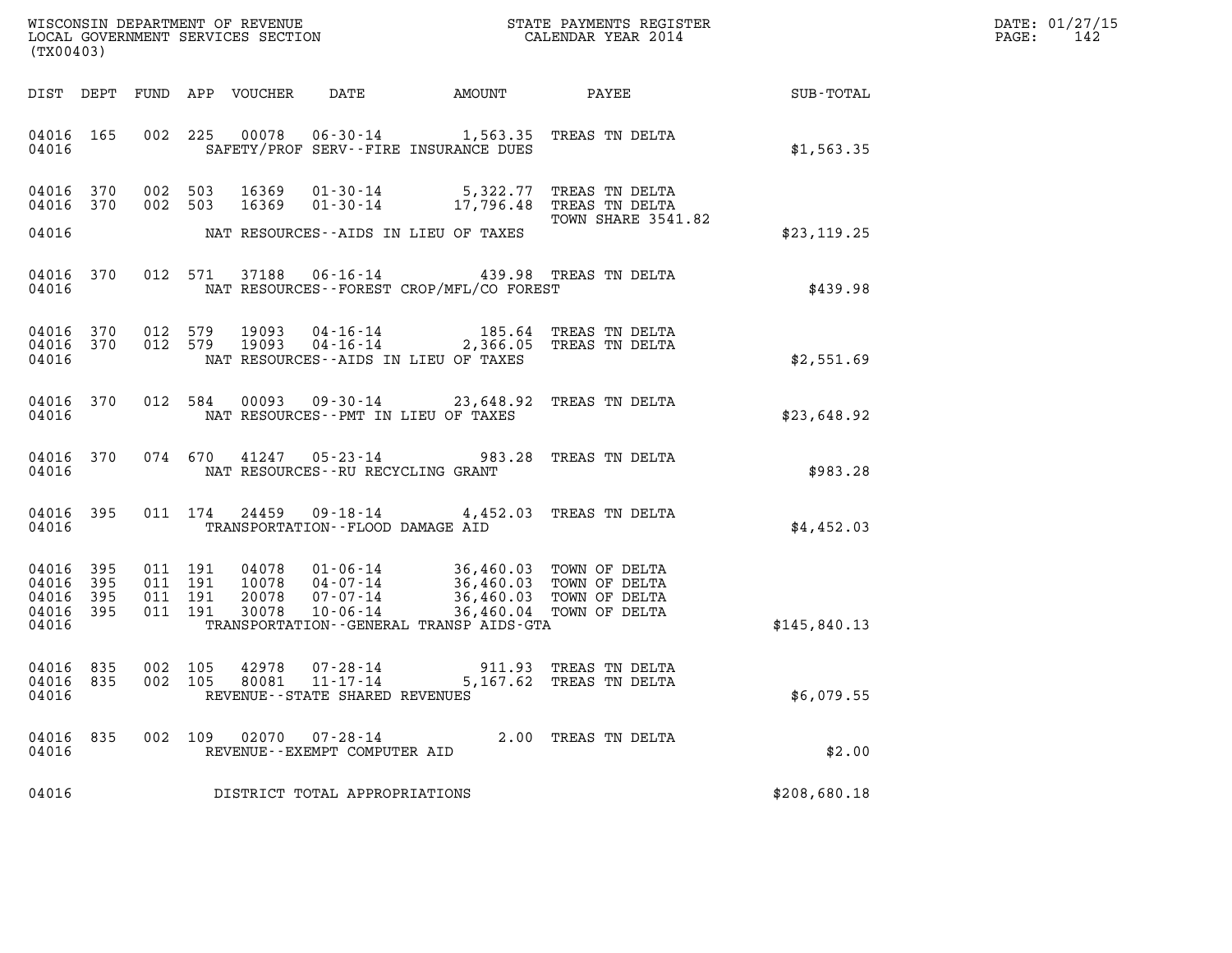|       | DATE: 01/27/15 |
|-------|----------------|
| PAGE: | 143            |

| ${\tt WISCOONSIM} \begin{tabular}{lcccc} {\tt NISCOONSIM} \end{tabular} \begin{tabular}{lcccc} {\tt NISCOAN} \end{tabular} \begin{tabular}{lcccc} {\tt NUCAL} \end{tabular} \begin{tabular}{lcccc} {\tt NUCAL} \end{tabular} \begin{tabular}{lcccc} {\tt NUCAL} \end{tabular} \begin{tabular}{lcccc} {\tt NUCAL} \end{tabular} \end{tabular} \begin{tabular}{lcccc} {\tt NUCAL} \end{tabular} \begin{tabular}{lcccc} {\tt NUCAL} \end{tabular} \end{tabular} \begin{tabular}{lcccc} {\tt NUCAL} \end{tabular} \begin{tabular}{lcccc} {\tt$<br>(TX00403) |           |  |                                          |                            |                                                              |                                              |                                                                                                                                                                                                          |               | DATE: 01/27/15<br>$\mathtt{PAGE:}$<br>143 |
|---------------------------------------------------------------------------------------------------------------------------------------------------------------------------------------------------------------------------------------------------------------------------------------------------------------------------------------------------------------------------------------------------------------------------------------------------------------------------------------------------------------------------------------------------------|-----------|--|------------------------------------------|----------------------------|--------------------------------------------------------------|----------------------------------------------|----------------------------------------------------------------------------------------------------------------------------------------------------------------------------------------------------------|---------------|-------------------------------------------|
|                                                                                                                                                                                                                                                                                                                                                                                                                                                                                                                                                         |           |  |                                          | DIST DEPT FUND APP VOUCHER |                                                              |                                              | DATE AMOUNT PAYEE SUB-TOTAL                                                                                                                                                                              |               |                                           |
| 04018 165<br>04018                                                                                                                                                                                                                                                                                                                                                                                                                                                                                                                                      |           |  | 002 225                                  | 00079                      |                                                              | SAFETY/PROF SERV--FIRE INSURANCE DUES        | 06-30-14 3,881.43 TREAS TN DRUMMOND                                                                                                                                                                      | \$3,881.43    |                                           |
| 04018 370<br>04018                                                                                                                                                                                                                                                                                                                                                                                                                                                                                                                                      | 04018 370 |  | 000 001<br>000 001                       | 02DNR<br>03DNR             |                                                              | NAT RESOURCES-SEVERANCE/YIELD/WITHDRAWAL     | 09-11-14 1,789.11 TREAS TOWN DRUMMOND<br>11-04-14 2,017.04 TREAS TOWN DRUMMOND                                                                                                                           | \$3,806.15    |                                           |
| 04018 370<br>04018                                                                                                                                                                                                                                                                                                                                                                                                                                                                                                                                      |           |  |                                          |                            |                                                              | NAT RESOURCES--FOREST CROP/MFL/CO FOREST     | 012 571 37189 06-16-14 326.99 TREAS TN DRUMMOND                                                                                                                                                          | \$326.99      |                                           |
| 04018<br>04018                                                                                                                                                                                                                                                                                                                                                                                                                                                                                                                                          | 370       |  |                                          | 012 579 19094              |                                                              | NAT RESOURCES -- AIDS IN LIEU OF TAXES       | 04-16-14 15.40 TREAS TN DRUMMOND                                                                                                                                                                         | \$15.40       |                                           |
| 04018                                                                                                                                                                                                                                                                                                                                                                                                                                                                                                                                                   | 04018 370 |  | 012 584                                  |                            |                                                              | NAT RESOURCES -- PMT IN LIEU OF TAXES        | 00094  09-30-14  85,384.56  TREAS TN DRUMMOND                                                                                                                                                            | \$85,384.56   |                                           |
| 04018                                                                                                                                                                                                                                                                                                                                                                                                                                                                                                                                                   | 04018 370 |  |                                          | 074 670 41248              | NAT RESOURCES--RU RECYCLING GRANT                            |                                              | 05-23-14 371.60 TREAS TN DRUMMOND                                                                                                                                                                        | \$371.60      |                                           |
| 04018 395<br>04018<br>04018 395<br>04018 395<br>04018                                                                                                                                                                                                                                                                                                                                                                                                                                                                                                   | 395       |  | 011 191<br>011 191<br>011 191<br>011 191 | 30079                      | $10 - 06 - 14$                                               | TRANSPORTATION - - GENERAL TRANSP AIDS - GTA | 04079  01-06-14  76,344.31  TOWN OF DRUMMOND<br>10079  04-07-14  76,344.31  TOWN OF DRUMMOND<br>20079  07-07-14  76.344.31  TOWN OF DRUMMOND<br>76,344.31 TOWN OF DRUMMOND<br>76,344.32 TOWN OF DRUMMOND | \$305, 377.25 |                                           |
| 04018 835<br>04018 835<br>04018                                                                                                                                                                                                                                                                                                                                                                                                                                                                                                                         |           |  | 002 105<br>002 105                       | 42979<br>80082             | 07-28-14<br>$11 - 17 - 14$<br>REVENUE--STATE SHARED REVENUES |                                              | 1,778.33 TREAS TN DRUMMOND<br>10,075.83 TREAS TN DRUMMOND                                                                                                                                                | \$11,854.16   |                                           |
| 04018 835<br>04018                                                                                                                                                                                                                                                                                                                                                                                                                                                                                                                                      |           |  | 002 109                                  |                            | REVENUE--EXEMPT COMPUTER AID                                 |                                              | 02071  07-28-14  281.00 TREAS TN DRUMMOND                                                                                                                                                                | \$281.00      |                                           |
| 04018 835<br>04018                                                                                                                                                                                                                                                                                                                                                                                                                                                                                                                                      |           |  |                                          |                            |                                                              | DOA-PAYMENT FOR MUNICIPAL SERVICES AID       | 002 501 00001 02-03-14 639.47 TREAS TN DRUMMOND                                                                                                                                                          | \$639.47      |                                           |
| 04018                                                                                                                                                                                                                                                                                                                                                                                                                                                                                                                                                   |           |  |                                          |                            | DISTRICT TOTAL APPROPRIATIONS                                |                                              |                                                                                                                                                                                                          | \$411,938.01  |                                           |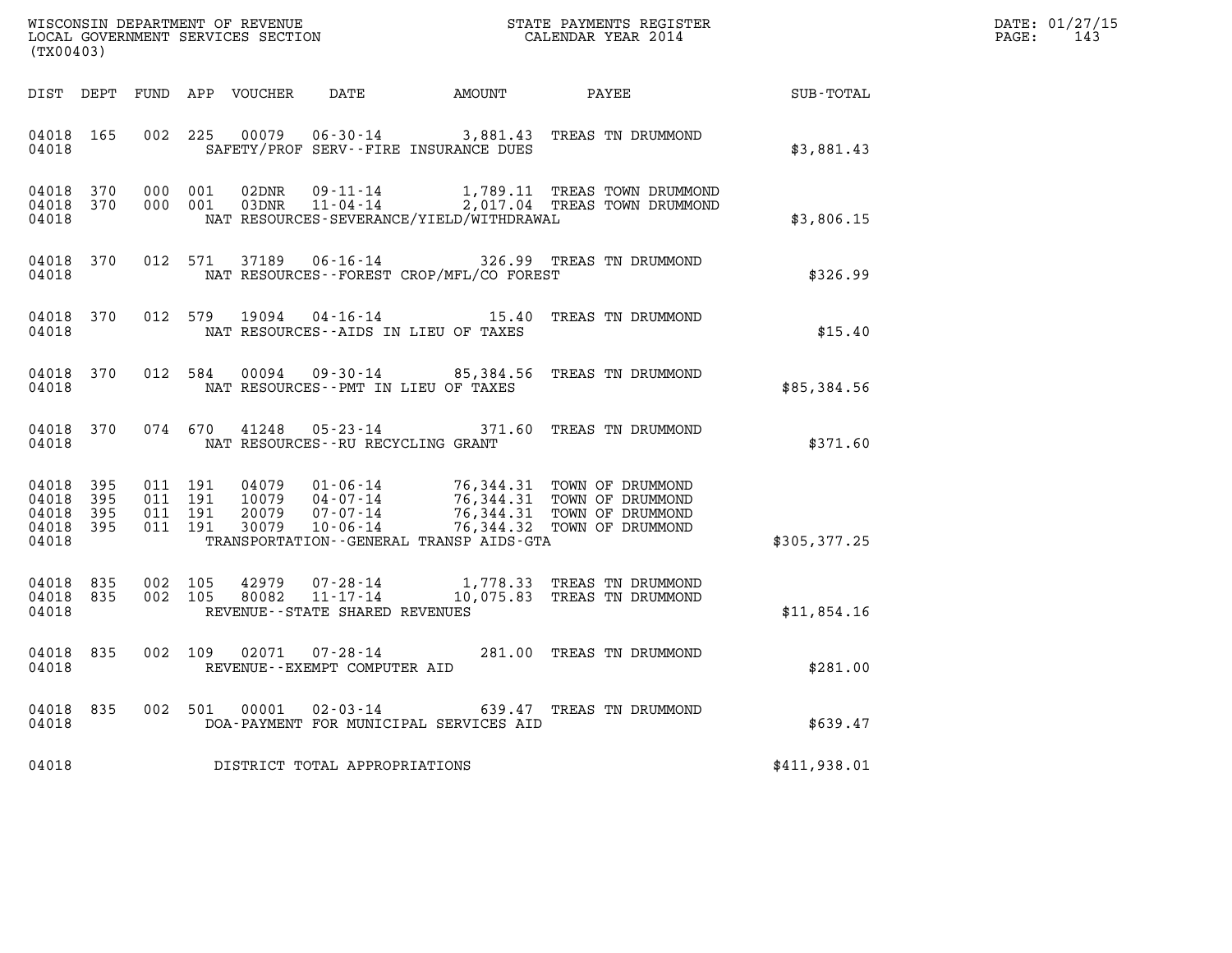| (TX00403)                                |                        |         |                                          |                                 |                                                    |                                             |                                                                                                                                                                                  |              | DATE: 01/27/15<br>$\mathtt{PAGE:}$<br>144 |
|------------------------------------------|------------------------|---------|------------------------------------------|---------------------------------|----------------------------------------------------|---------------------------------------------|----------------------------------------------------------------------------------------------------------------------------------------------------------------------------------|--------------|-------------------------------------------|
|                                          |                        |         |                                          | DIST DEPT FUND APP VOUCHER DATE |                                                    |                                             | AMOUNT PAYEE SUB-TOTAL                                                                                                                                                           |              |                                           |
| 04020                                    | 04020 165              |         |                                          |                                 |                                                    | SAFETY/PROF SERV--FIRE INSURANCE DUES       | 002 225 00080 06-30-14 2,210.26 TREAS TN EILEEN                                                                                                                                  | \$2,210.26   |                                           |
| 04020                                    | 04020 370              |         | 000 001                                  |                                 |                                                    | NAT RESOURCES-SEVERANCE/YIELD/WITHDRAWAL    | 02DNR  09-11-14  601.08 TREAS TOWN EILEEN                                                                                                                                        | \$601.08     |                                           |
|                                          |                        |         |                                          |                                 |                                                    |                                             | 04020 370 002 503 16370 01-30-14 15,607.25 TREAS TN EILEEN<br>TOWN SHARE 3592.47                                                                                                 |              |                                           |
| 04020                                    |                        |         |                                          |                                 |                                                    | NAT RESOURCES--AIDS IN LIEU OF TAXES        |                                                                                                                                                                                  | \$15,607.25  |                                           |
| 04020                                    | 04020 370              |         |                                          |                                 |                                                    | NAT RESOURCES - - FOREST CROP/MFL/CO FOREST | 012 571 37190 06-16-14 95.41 TREAS TN EILEEN                                                                                                                                     | \$95.41      |                                           |
| 04020                                    |                        |         |                                          |                                 |                                                    | NAT RESOURCES--AIDS IN LIEU OF TAXES        | 04020 370 012 579 19095 04-16-14 1.00 TREAS TN EILEEN<br>04020 370 012 579 19095 04-16-14 218.66 TREAS TN EILEEN                                                                 | \$219.66     |                                           |
| 04020                                    |                        |         |                                          |                                 |                                                    | NAT RESOURCES -- PMT IN LIEU OF TAXES       | 04020 370 012 584 00095 09-30-14 191.36 TREAS TN EILEEN                                                                                                                          | \$191.36     |                                           |
| 04020 395<br>04020<br>04020 395<br>04020 | 395<br>04020 395       |         | 011 191<br>011 191<br>011 191<br>011 191 |                                 |                                                    | TRANSPORTATION--GENERAL TRANSP AIDS-GTA     | 04080  01-06-14  22,773.62 TOWN OF EILEEN<br>10080  04-07-14  22,773.62 TOWN OF EILEEN<br>20080  07-07-14  22,773.62 TOWN OF EILEEN<br>30080  10-06-14  22,773.65 TOWN OF EILEEN | \$91,094.51  |                                           |
| 04020                                    | 04020 395<br>04020 395 |         | 011 278<br>011 278                       |                                 |                                                    | TRANSPORTATION - - LRIP/TRIP/MSIP GRANTS    | 32909  12-03-14  2,154.75  TREAS TN EILEEN<br>32909  12-03-14  25,578.00  TREAS TN EILEEN                                                                                        | \$27,732.75  |                                           |
| 04020 835<br>04020                       |                        | 002 105 |                                          |                                 | 80083 11-17-14<br>REVENUE--STATE SHARED REVENUES   |                                             | 04020 835 002 105 42980 07-28-14 7,147.69 TREAS TN EILEEN<br>40,503.57 TREAS TN EILEEN                                                                                           | \$47,651.26  |                                           |
| 04020 835<br>04020                       |                        | 002 109 |                                          |                                 | 02072  07-28-14<br>REVENUE - - EXEMPT COMPUTER AID |                                             | 61.00 TREAS TN EILEEN                                                                                                                                                            | \$61.00      |                                           |
| 04020                                    |                        |         |                                          |                                 | DISTRICT TOTAL APPROPRIATIONS                      |                                             |                                                                                                                                                                                  | \$185,464.54 |                                           |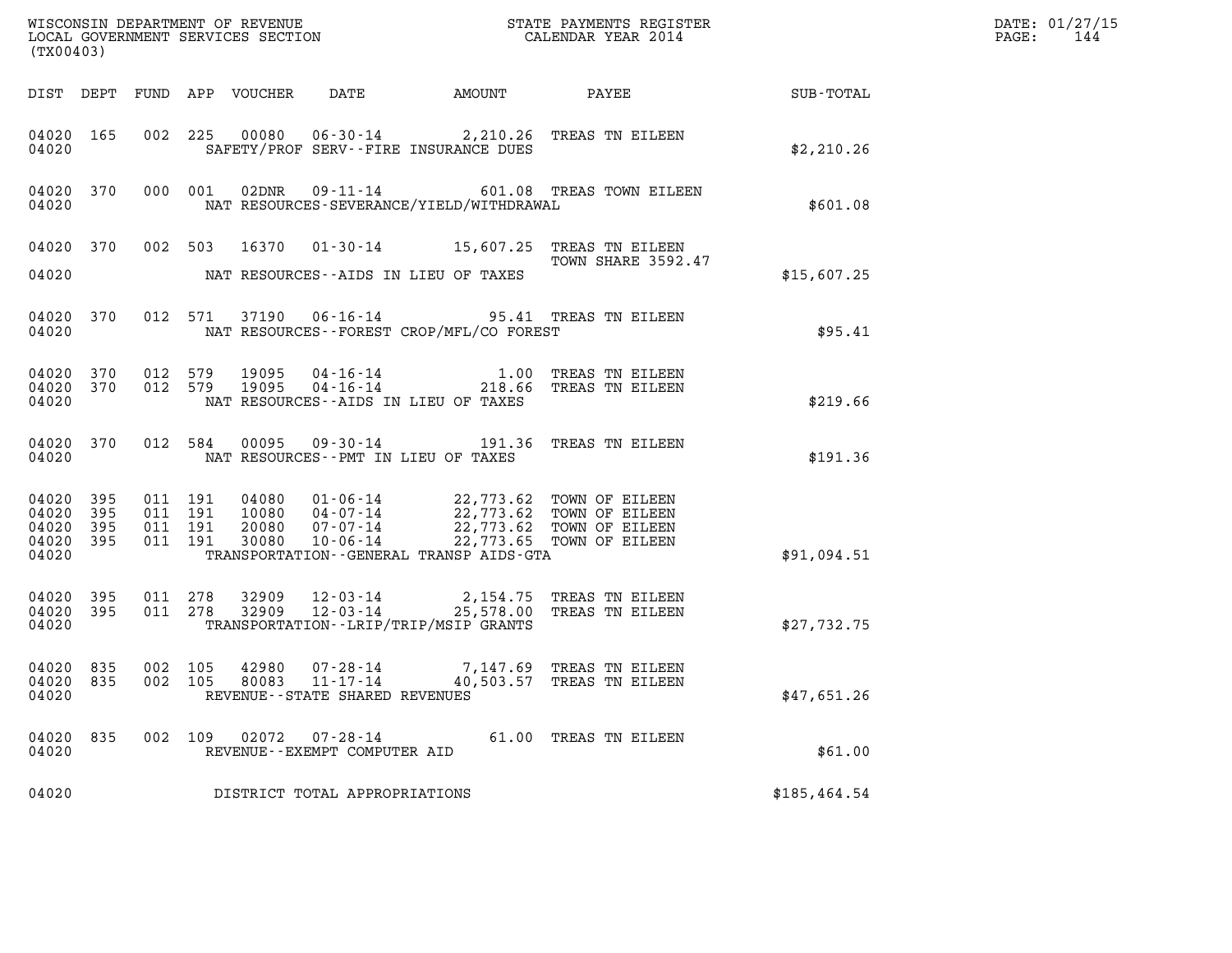| DATE: | 01/27/15 |
|-------|----------|
| PAGE: | 145      |

| ${\tt WISCOONSIM} \begin{tabular}{lcccc} DEPARTMENT OF REVENUE & & & & & & \begin{tabular}{l} \bf STATE \end{tabular} \end{tabular} \begin{tabular}{lcccc} \bf STATE \end{tabular} \end{tabular} \begin{tabular}{lcccc} \bf STATE \end{tabular} \end{tabular} \begin{tabular}{lcccc} \bf STATE \end{tabular} \end{tabular} \begin{tabular}{lcccc} \bf STATE \end{tabular} \end{tabular} \begin{tabular}{lcccc} \bf STATE \end{tabular} \end{tabular} \begin{tabular}{lcccc} \bf STATE \end{tabular} \end{tabular} \begin{tabular}{lcccc} \bf STATE \end{$<br>(TX00403) |                   |                                          |         |                                  |                                                        |                                                                                                                                                                                                                                                                                                                   |  |                          | DATE: 01/27/15<br>PAGE:<br>145 |  |
|------------------------------------------------------------------------------------------------------------------------------------------------------------------------------------------------------------------------------------------------------------------------------------------------------------------------------------------------------------------------------------------------------------------------------------------------------------------------------------------------------------------------------------------------------------------------|-------------------|------------------------------------------|---------|----------------------------------|--------------------------------------------------------|-------------------------------------------------------------------------------------------------------------------------------------------------------------------------------------------------------------------------------------------------------------------------------------------------------------------|--|--------------------------|--------------------------------|--|
|                                                                                                                                                                                                                                                                                                                                                                                                                                                                                                                                                                        |                   |                                          |         | DIST DEPT FUND APP VOUCHER       | DATE                                                   | AMOUNT PAYEE                                                                                                                                                                                                                                                                                                      |  |                          | SUB-TOTAL                      |  |
| 04021 165<br>04021                                                                                                                                                                                                                                                                                                                                                                                                                                                                                                                                                     |                   |                                          |         |                                  |                                                        | 002 225 00081 06-30-14 3,270.46 TREAS TN GRAND VIEW<br>SAFETY/PROF SERV--FIRE INSURANCE DUES                                                                                                                                                                                                                      |  |                          | \$3,270.46                     |  |
| 04021 370<br>04021                                                                                                                                                                                                                                                                                                                                                                                                                                                                                                                                                     | 04021 370 000 001 | 000 001                                  |         |                                  |                                                        | $\begin{array}{cccc} \texttt{01DNR} & \texttt{06-19-14} & \texttt{226.26} & \texttt{TREAS} & \texttt{TOWN} & \texttt{GRAND} & \texttt{VIEW} \\ \texttt{03DNR} & \texttt{11-04-14} & \texttt{73.14} & \texttt{TREAS} & \texttt{TOWN} & \texttt{GRANDVIEW} \end{array}$<br>NAT RESOURCES-SEVERANCE/YIELD/WITHDRAWAL |  |                          | \$299.40                       |  |
| 04021 370<br>04021 370<br>04021 370                                                                                                                                                                                                                                                                                                                                                                                                                                                                                                                                    |                   | 002 503<br>002 503<br>002 503            |         | 16371                            |                                                        | 16371  01-30-14  642.68  TREAS TN GRAND VIEW<br>16371  01-30-14  18,650.20  TREAS TN GRAND VIEW<br>01-30-14 4,143.03 TREAS TN GRAND VIEW                                                                                                                                                                          |  | TOWN SHARE 3300.50       |                                |  |
| 04021                                                                                                                                                                                                                                                                                                                                                                                                                                                                                                                                                                  |                   |                                          |         |                                  |                                                        | NAT RESOURCES--AIDS IN LIEU OF TAXES                                                                                                                                                                                                                                                                              |  |                          | \$23,435.91                    |  |
| 04021 370<br>04021                                                                                                                                                                                                                                                                                                                                                                                                                                                                                                                                                     |                   |                                          | 012 571 |                                  |                                                        | 37191  06-16-14  501.80 TREAS TN GRAND VIEW<br>NAT RESOURCES--FOREST CROP/MFL/CO FOREST                                                                                                                                                                                                                           |  |                          | \$501.80                       |  |
| 04021 370<br>04021<br>04021<br>04021 370<br>04021                                                                                                                                                                                                                                                                                                                                                                                                                                                                                                                      | 370<br>370        | 012 579<br>012 579<br>012 579<br>012 579 |         | 19096<br>19096<br>19096<br>19096 |                                                        | 04-16-14 .04 TREAS TN GRAND VIEW<br>04-16-14 35.20 TREAS TN GRAND VIEW<br>04-16-14 20.00 TREAS TN GRAND VIEW<br>04-16-14 2,244.47 TREAS TN GRAND VIEW<br>NAT RESOURCES--AIDS IN LIEU OF TAXES                                                                                                                     |  |                          | \$2,299.71                     |  |
| 04021 370<br>04021                                                                                                                                                                                                                                                                                                                                                                                                                                                                                                                                                     |                   | 012 584                                  |         | 00096                            | NAT RESOURCES -- PMT IN LIEU OF TAXES                  | 09-30-14 37,197.79 TREAS TN GRAND VIEW                                                                                                                                                                                                                                                                            |  |                          | \$37,197.79                    |  |
| 04021 370<br>04021                                                                                                                                                                                                                                                                                                                                                                                                                                                                                                                                                     |                   | 074 670                                  |         | 41249                            | NAT RESOURCES -- RU RECYCLING GRANT                    | 05-23-14 3,139.15 TREAS TN GRAND VIEW                                                                                                                                                                                                                                                                             |  |                          | \$3,139.15                     |  |
| 04021 395<br>04021<br>04021<br>04021 395<br>04021                                                                                                                                                                                                                                                                                                                                                                                                                                                                                                                      | 395<br>395        | 011 191<br>011 191<br>011 191<br>011 191 |         | 04081<br>10081<br>20081<br>30081 | $10 - 06 - 14$                                         | 01-06-14 50,580.42 TOWN OF GRAND VIEW<br>04-07-14 50,580.42 TOWN OF GRAND VIEW<br>07-07-14 50,580.42 TOWN OF GRAND VIEW<br>50,580.43<br>TRANSPORTATION--GENERAL TRANSP AIDS-GTA                                                                                                                                   |  | TOWN OF GRAND VIEW       | \$202,321.69                   |  |
| 04021 835<br>04021                                                                                                                                                                                                                                                                                                                                                                                                                                                                                                                                                     | 04021 835 002 105 | 002 105                                  |         |                                  | REVENUE - - STATE SHARED REVENUES                      | 80084 11-17-14 10,274.95 TREAS TN GRAND VIEW                                                                                                                                                                                                                                                                      |  |                          | \$12,087.14                    |  |
| 04021 835<br>04021                                                                                                                                                                                                                                                                                                                                                                                                                                                                                                                                                     |                   |                                          |         |                                  | 002 109 02073 07-28-14<br>REVENUE--EXEMPT COMPUTER AID |                                                                                                                                                                                                                                                                                                                   |  | 3.00 TREAS TN GRAND VIEW | \$3.00                         |  |
| 04021                                                                                                                                                                                                                                                                                                                                                                                                                                                                                                                                                                  |                   |                                          |         |                                  | DISTRICT TOTAL APPROPRIATIONS                          |                                                                                                                                                                                                                                                                                                                   |  |                          | \$284,556.05                   |  |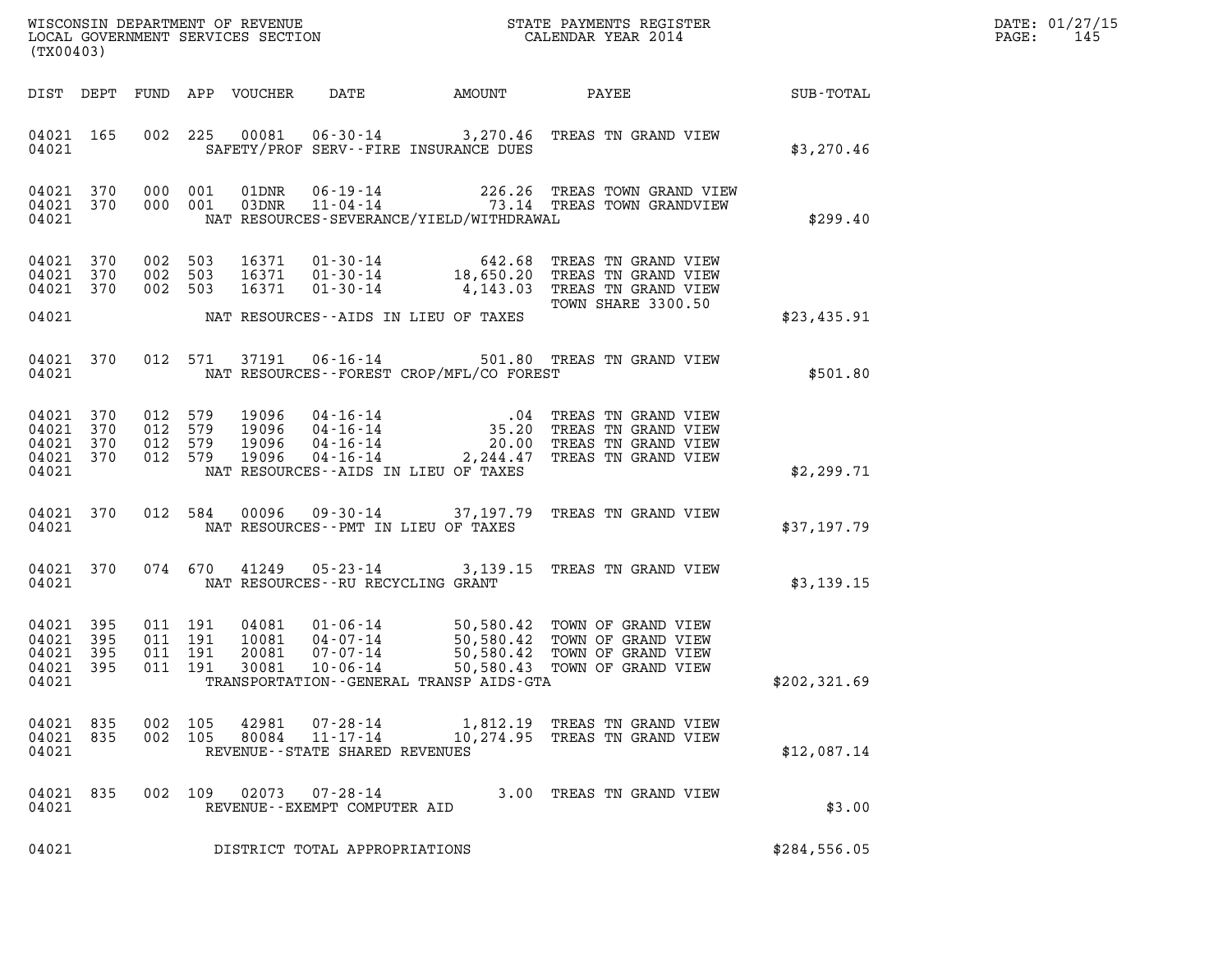| WISCONSIN DEPARTMENT OF REVENUE   | STATE PAYMENTS REGISTER | DATE: 01/27/15 |
|-----------------------------------|-------------------------|----------------|
| LOCAL GOVERNMENT SERVICES SECTION | CALENDAR YEAR 2014      | 146<br>PAGE:   |

| WISCONSIN DEPARTMENT OF REVENUE<br>LOCAL GOVERNMENT SERVICES SECTION<br>(TX00403)                 |                                                                                                                                                                                      |                                                                                                                 |                  |
|---------------------------------------------------------------------------------------------------|--------------------------------------------------------------------------------------------------------------------------------------------------------------------------------------|-----------------------------------------------------------------------------------------------------------------|------------------|
| FUND<br>DIST<br>DEPT                                                                              | APP<br>VOUCHER<br>DATE                                                                                                                                                               | AMOUNT<br>PAYEE                                                                                                 | <b>SUB-TOTAL</b> |
| 04022<br>165<br>002<br>04022                                                                      | 225<br>00082<br>SAFETY/PROF SERV--FIRE INSURANCE DUES                                                                                                                                | 06-30-14 2,012.59 TREAS TN HUGHES                                                                               | \$2,012.59       |
| 370<br>04022<br>000<br>04022<br>370<br>000<br>04022<br>370<br>000<br>04022                        | 001<br>01DNR<br>$06 - 19 - 14$<br>001<br>02DNR<br>$09 - 11 - 14$<br>001<br>$11 - 04 - 14$<br>03DNR<br>NAT RESOURCES-SEVERANCE/YIELD/WITHDRAWAL                                       | 185.16<br>TREAS TOWN HUGHES<br>120.00<br>TREAS TOWN HUGHES<br>429.60<br>TREAS TOWN HUGHES                       | \$734.76         |
| 04022<br>370<br>002<br>04022                                                                      | 503<br>16372<br>$01 - 30 - 14$<br>NAT RESOURCES -- AIDS IN LIEU OF TAXES                                                                                                             | 2,657.34<br>TREAS TN HUGHES<br>TOWN SHARE 194.99                                                                | \$2,657.34       |
|                                                                                                   |                                                                                                                                                                                      |                                                                                                                 |                  |
| 04022<br>370<br>012<br>012<br>04022<br>370<br>04022                                               | 37192<br>571<br>571<br>37192<br>NAT RESOURCES - - FOREST CROP/MFL/CO FOREST                                                                                                          | 06-16-14 214.50 TREAS TN HUGHES<br>06-16-14 7,216.97 TREAS TN HUGHES                                            | \$7,431.47       |
| 04022<br>370<br>074<br>04022                                                                      | $05 - 23 - 14$ 1,990.10<br>670<br>41250<br>NAT RESOURCES -- RU RECYCLING GRANT                                                                                                       | TREAS TN HUGHES                                                                                                 | \$1,990.10       |
| 04022<br>395<br>011<br>395<br>04022<br>011<br>04022<br>395<br>011<br>04022<br>395<br>011<br>04022 | 191<br>04082<br>$01 - 06 - 14$<br>191<br>10082<br>$04 - 07 - 14$<br>$07 - 07 - 14$<br>191<br>20082<br>$10 - 06 - 14$<br>191<br>30082<br>TRANSPORTATION - - GENERAL TRANSP AIDS - GTA | 40,254.75 TOWN OF HUGHES<br>40,254.75 TOWN OF HUGHES<br>40,254.75 TOWN OF HUGHES<br>40,254.77<br>TOWN OF HUGHES | \$161,019.02     |
| 04022<br>835<br>002<br>04022<br>835<br>002<br>04022                                               | 105<br>$07 - 28 - 14$<br>42982<br>$11 - 17 - 14$<br>105<br>80085<br>REVENUE - - STATE SHARED REVENUES                                                                                | 830.86<br>TREAS TN HUGHES<br>4,708.23<br>TREAS TN HUGHES                                                        | \$5,539.09       |
| 04022<br>835<br>002<br>04022                                                                      | 109<br>02074<br>$07 - 28 - 14$<br>REVENUE - - EXEMPT COMPUTER AID                                                                                                                    | 5.00<br>TREAS TN HUGHES                                                                                         | \$5.00           |
| 04022                                                                                             | DISTRICT TOTAL APPROPRIATIONS                                                                                                                                                        |                                                                                                                 | \$181,389.37     |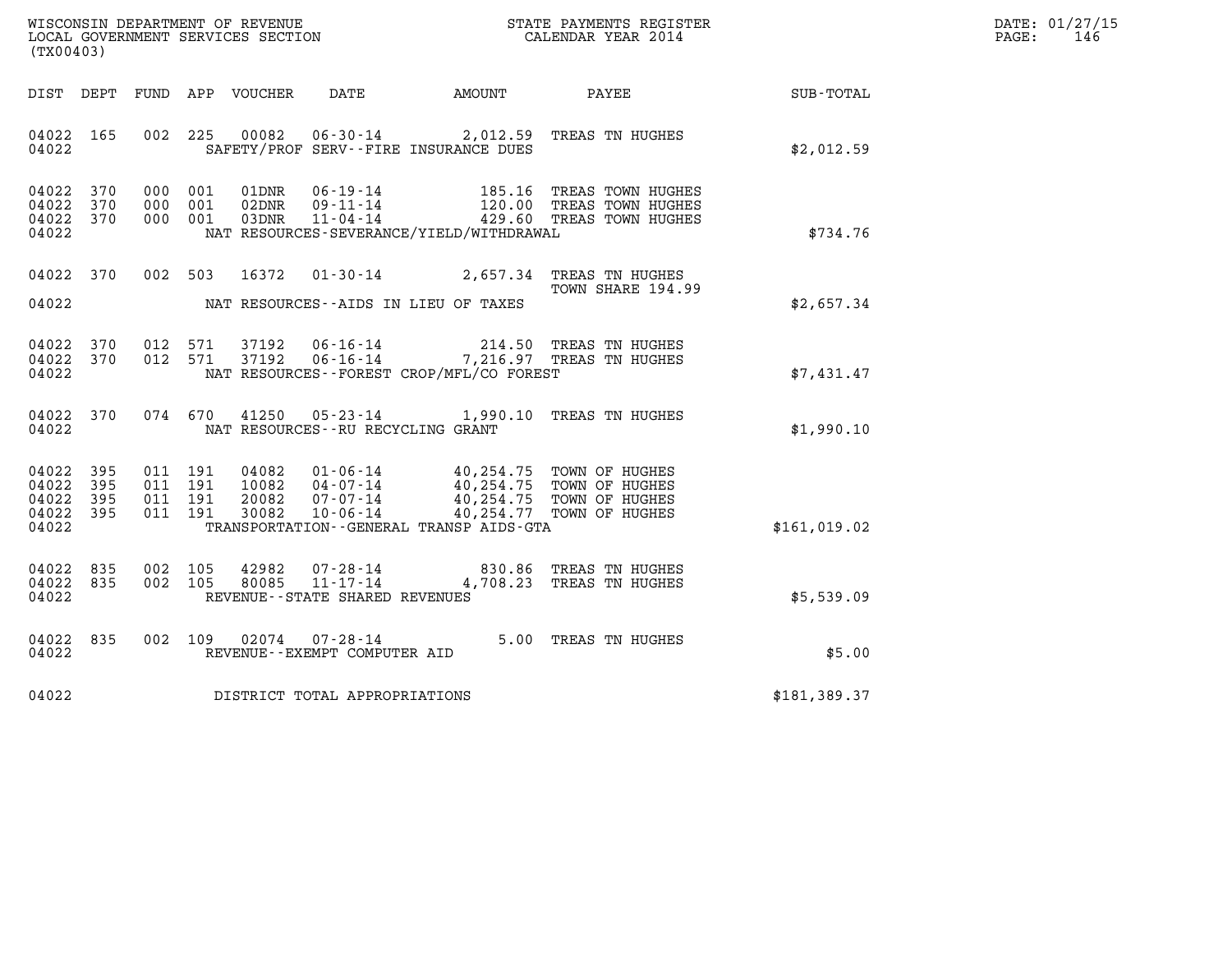| (TX00403)                       |           |                    | WISCONSIN DEPARTMENT OF REVENUE<br>LOCAL GOVERNMENT SERVICES SECTION CALENDAR YEAR 2014<br>CALENDAR YEAR 2014 |                                           |                                                |                                                                                                                                                                                                                                                                                                                                                                                                  |              |  |
|---------------------------------|-----------|--------------------|---------------------------------------------------------------------------------------------------------------|-------------------------------------------|------------------------------------------------|--------------------------------------------------------------------------------------------------------------------------------------------------------------------------------------------------------------------------------------------------------------------------------------------------------------------------------------------------------------------------------------------------|--------------|--|
|                                 |           |                    |                                                                                                               |                                           |                                                | DIST DEPT FUND APP VOUCHER DATE AMOUNT PAYEE SUB-TOTAL                                                                                                                                                                                                                                                                                                                                           |              |  |
|                                 |           | 04024              |                                                                                                               |                                           | SAFETY/PROF SERV--FIRE INSURANCE DUES          | 04024 165 002 225 00083 06-30-14 4,743.96 TREAS TN IRON RIVER                                                                                                                                                                                                                                                                                                                                    | \$4,743.96   |  |
|                                 |           |                    |                                                                                                               |                                           | 04024 NAT RESOURCES--AIDS IN LIEU OF TAXES     | 04024 370 002 503 16373 01-30-14 15,756.58 TREAS TN IRON RIVER<br>TOWN SHARE 2985.82                                                                                                                                                                                                                                                                                                             | \$15,756.58  |  |
|                                 |           |                    |                                                                                                               |                                           |                                                |                                                                                                                                                                                                                                                                                                                                                                                                  |              |  |
|                                 |           |                    |                                                                                                               |                                           | 04024 NAT RESOURCES--FOREST CROP/MFL/CO FOREST | $\begin{array}{cccccc} 04024 & 370 & 012 & 571 & 37193 & 06\cdot 16\cdot 14 & & & 178.79 & \text{TREAS TN IRON RIVER} \\ 04024 & 370 & 012 & 571 & 37193 & 06\cdot 16\cdot 14 & & & 1,812.67 & \text{TREAS TN IRON RIVER} \end{array}$                                                                                                                                                           | \$1,991.46   |  |
|                                 |           |                    |                                                                                                               | 04024 NAT RESOURCES--PMT IN LIEU OF TAXES |                                                | 04024 370 012 584 00097 09-30-14 569.19 TREAS TN IRON RIVER                                                                                                                                                                                                                                                                                                                                      | \$569.19     |  |
|                                 |           |                    |                                                                                                               | 04024 NAT RESOURCES--RU RECYCLING GRANT   |                                                | 04024 370 074 670 41251 05-23-14 5,941.74 TREAS TN IRON RIVER                                                                                                                                                                                                                                                                                                                                    | \$5,941.74   |  |
|                                 |           |                    |                                                                                                               |                                           |                                                | $\begin{array}{cccccccc} 04\,02\,4 & 39\,5 & 011 & 191 & 04\,083 & 01\cdot06\cdot14 & 32\,,977\cdot56 & \text{TOWN OF IRON RIVER} \\ 04\,024 & 39\,5 & 011 & 191 & 100\,83 & 04\cdot07\cdot14 & 32\,,977\cdot56 & \text{TOWN OF IRON RIVER} \\ 04\,024 & 39\,5 & 011 & 191 & 200\,83 & 07\cdot07\cdot14 & 32\,,977\cdot56 & \text{TOWN OF IRON$<br>04024 TRANSPORTATION--GENERAL TRANSP AIDS-GTA | \$131,910.27 |  |
|                                 |           |                    |                                                                                                               |                                           | 04024 HS--AMBULANCE FUNDING ASSISTANCE GRANTS  | 04024 435 005 162 01HSD 09-08-14 4,134.71 TREAS TOWN IRON RIVER                                                                                                                                                                                                                                                                                                                                  | \$4,134.71   |  |
|                                 |           |                    |                                                                                                               |                                           |                                                | 04024 435 005 163 01LGS 11-17-14 2,600.00 IRON RIVER AMBULANCE SERV<br>04024 HS--PREPAID MEDICAL TRANSPORT REIMBURSE                                                                                                                                                                                                                                                                             | \$2,600.00   |  |
|                                 |           | 04024              |                                                                                                               | JUSTICE - - LAW ENFORCEMENT TRAINING      |                                                | 04024 455 002 231 01456 02-19-14 320.00 TREAS TN IRON RIVER                                                                                                                                                                                                                                                                                                                                      | \$320.00     |  |
| 04024 835<br>04024 835<br>04024 |           | 002 105<br>002 105 | 42983<br>80086                                                                                                | REVENUE--STATE SHARED REVENUES            |                                                | 07-28-14 1,855.65 TREAS TN IRON RIVER<br>11-17-14 7,961.40 TREAS TN IRON RIVER                                                                                                                                                                                                                                                                                                                   | \$9,817.05   |  |
| 04024                           | 04024 835 |                    | 002 109 02075                                                                                                 | REVENUE--EXEMPT COMPUTER AID              |                                                | 07-28-14 309.00 TREAS TN IRON RIVER                                                                                                                                                                                                                                                                                                                                                              | \$309.00     |  |
| 04024 835<br>04024              |           |                    | 002 501 00001                                                                                                 |                                           | DOA-PAYMENT FOR MUNICIPAL SERVICES AID         | 02-03-14 237.55 TREAS TN IRON RIVER                                                                                                                                                                                                                                                                                                                                                              | \$237.55     |  |
| 04024                           |           |                    |                                                                                                               | DISTRICT TOTAL APPROPRIATIONS             |                                                |                                                                                                                                                                                                                                                                                                                                                                                                  | \$178,331.51 |  |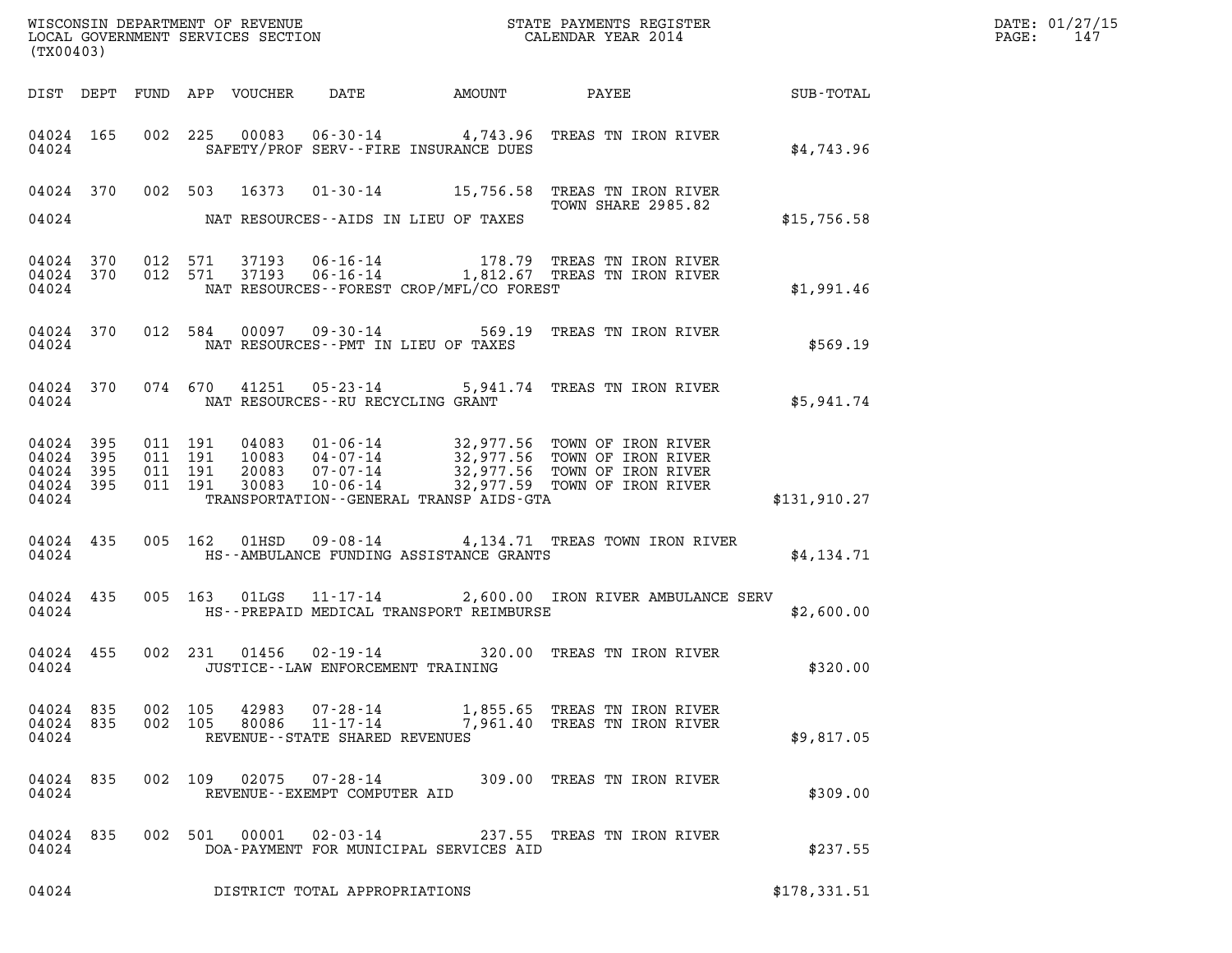| (TX00403)                                       |     |                                          |         |       |                                                          | DATE: 01/27/15<br>148<br>PAGE:           |                                                                                                                                                                                                                         |              |  |
|-------------------------------------------------|-----|------------------------------------------|---------|-------|----------------------------------------------------------|------------------------------------------|-------------------------------------------------------------------------------------------------------------------------------------------------------------------------------------------------------------------------|--------------|--|
| DIST DEPT FUND APP VOUCHER DATE                 |     |                                          |         |       |                                                          |                                          | AMOUNT PAYEE                                                                                                                                                                                                            | SUB-TOTAL    |  |
| 04026 165<br>04026                              |     |                                          |         |       |                                                          | SAFETY/PROF SERV--FIRE INSURANCE DUES    | 002 225 00084 06-30-14 1,078.17 TREAS TN KELLY                                                                                                                                                                          | \$1.078.17   |  |
| 04026 370<br>04026                              |     |                                          | 000 001 | 02DNR |                                                          | NAT RESOURCES-SEVERANCE/YIELD/WITHDRAWAL | 09-11-14 682.37 TREAS TOWN KELLY                                                                                                                                                                                        | \$682.37     |  |
|                                                 |     |                                          |         |       |                                                          |                                          | 04026 370 002 503 17178 02-25-14 14,112.57 TREAS TN KELLY<br>TOWN SHARE 3437.92                                                                                                                                         |              |  |
| 04026                                           |     |                                          |         |       | NAT RESOURCES--AIDS IN LIEU OF TAXES                     |                                          |                                                                                                                                                                                                                         | \$14, 112.57 |  |
| 04026 370<br>04026                              |     |                                          |         |       |                                                          | NAT RESOURCES--FOREST CROP/MFL/CO FOREST | 012 571 37194 06-16-14 564.90 TREAS TN KELLY                                                                                                                                                                            | \$564.90     |  |
| 04026 395<br>04026<br>395<br>04026<br>04026 395 | 395 | 011 191<br>011 191<br>011 191<br>011 191 |         |       |                                                          |                                          | 04084   01-06-14   21,635.74   TOWN OF KELLY<br>10084   04-07-14   21,635.74   TOWN OF KELLY<br>20084   07-07-14   21,635.74   TOWN OF KELLY<br>30084   10-06-14   21,635.74   TOWN OF KELLY<br>21,635.74 TOWN OF KELLY |              |  |
| 04026                                           |     |                                          |         |       |                                                          | TRANSPORTATION--GENERAL TRANSP AIDS-GTA  |                                                                                                                                                                                                                         | \$86,542.96  |  |
| 04026 395<br>04026                              |     |                                          |         |       |                                                          | TRANSPORTATION - - LRIP/TRIP/MSIP GRANTS | 011 278 31032 11-12-14 9,810.79 TREAS TN KELLY                                                                                                                                                                          | \$9,810.79   |  |
| 04026 835<br>04026 835<br>04026                 |     | 002 105                                  |         |       | 002 105 80087 11-17-14<br>REVENUE--STATE SHARED REVENUES |                                          | 42984  07-28-14  4,544.13  TREAS TN KELLY<br>25,750.08 TREAS TN KELLY                                                                                                                                                   | \$30, 294.21 |  |
| 04026 835<br>04026                              |     |                                          |         |       | REVENUE--EXEMPT COMPUTER AID                             |                                          | 002 109 02076 07-28-14 9.00 TREAS TN KELLY                                                                                                                                                                              | \$9.00       |  |
| 04026                                           |     |                                          |         |       | DISTRICT TOTAL APPROPRIATIONS                            |                                          |                                                                                                                                                                                                                         | \$143,094.97 |  |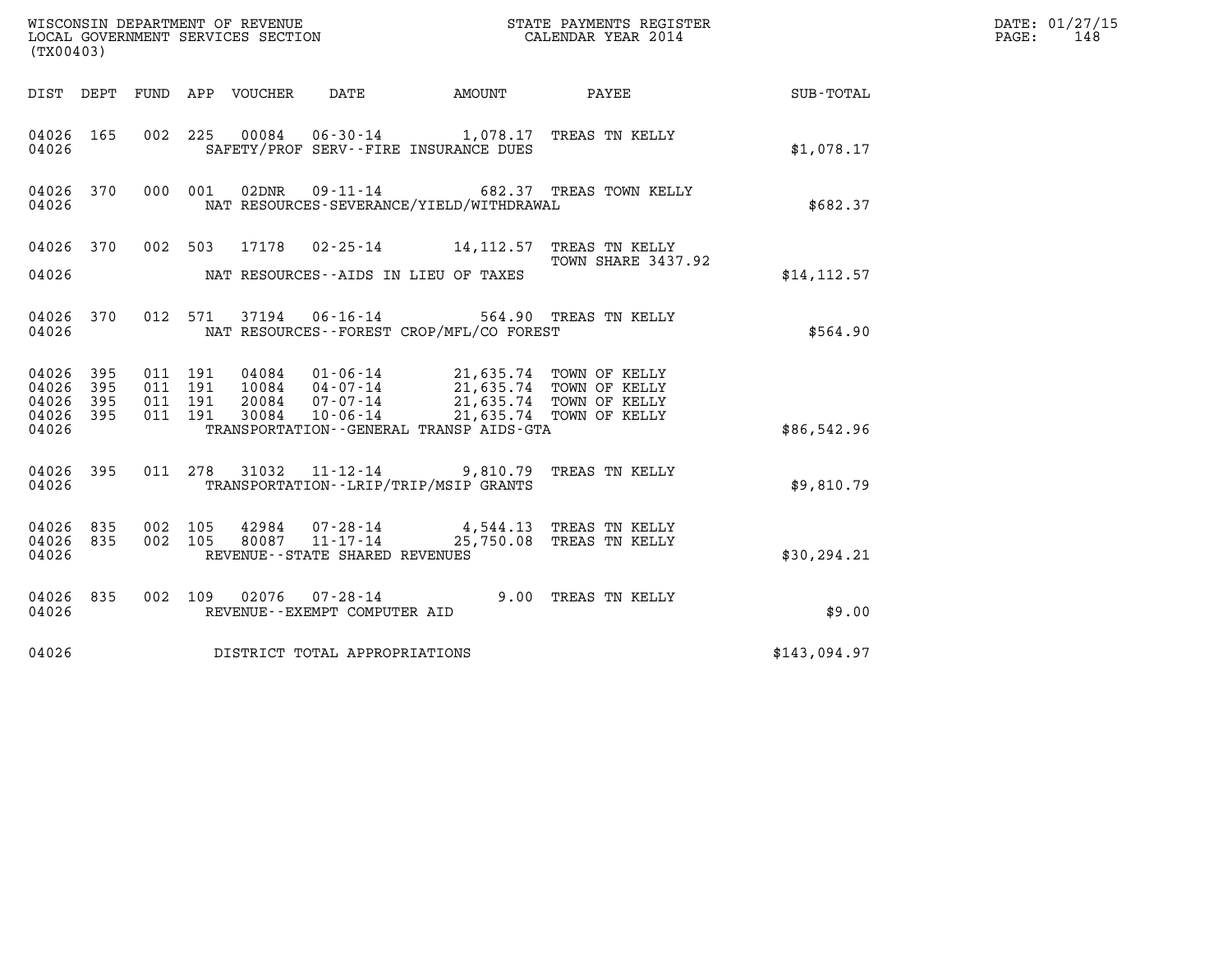| WISCONSIN DEPARTMENT OF REVENUE                               STATE PAYMENTS REGISTER LOCAL GOVERNMENT SERVICES SECTION                                   CALENDAR YEAR 2014<br>(TX00403)            |                                         | DATE: 01/27/15<br>$\mathtt{PAGE:}$<br>149 |
|------------------------------------------------------------------------------------------------------------------------------------------------------------------------------------------------------|-----------------------------------------|-------------------------------------------|
|                                                                                                                                                                                                      |                                         |                                           |
| 002 225 00085 06-30-14 988.33 TREAS TN KEYSTONE<br>04028 165<br>SAFETY/PROF SERV--FIRE INSURANCE DUES<br>04028                                                                                       | \$988.33                                |                                           |
| 000 001 01DNR 06-19-14 224.97 TREAS TOWN KEYSTONE<br>04028 370<br>NAT RESOURCES-SEVERANCE/YIELD/WITHDRAWAL<br>04028                                                                                  | \$224.97                                |                                           |
| 04028 370 002 503 16374 01-30-14 6,095.04 TREAS TN KEYSTONE<br>04028 MAT RESOURCES--AIDS IN LIEU OF TAXES                                                                                            | <b>TOWN SHARE 1529.05</b><br>\$6,095.04 |                                           |
| 012 571 37195 06-16-14 312.92 TREAS TN KEYSTONE<br>04028 370<br>NAT RESOURCES--FOREST CROP/MFL/CO FOREST<br>04028                                                                                    | \$312.92                                |                                           |
| 012 584 00098 09-30-14 7,520.15 TREAS TN KEYSTONE<br>04028 370<br>04028<br>NAT RESOURCES--PMT IN LIEU OF TAXES                                                                                       | \$7,520.15                              |                                           |
| 074 670 41252 05-23-14 1,658.26 TREAS TN KEYSTONE<br>04028 370<br>04028 NAT RESOURCES--RU RECYCLING GRANT                                                                                            | \$1,658.26                              |                                           |
| 04028 395<br>04028 395<br>04028 395<br>04028 395<br>TRANSPORTATION - - GENERAL TRANSP AIDS - GTA<br>04028                                                                                            | \$88,850.49                             |                                           |
| 011 278 02748 01-31-14 50,247.55 TREAS TN KEYSTONE<br>04028 395<br>TRANSPORTATION - - LRIP/TRIP/MSIP GRANTS<br>04028                                                                                 | \$50, 247.55                            |                                           |
| 005 162 01HSD 09-08-14 3,968.25 TREAS TOWN KEYSTONE<br>04028 435<br>04028<br>HS--AMBULANCE FUNDING ASSISTANCE GRANTS                                                                                 | \$3,968.25                              |                                           |
| 04028 435<br>005 163 01LGS 11-17-14 1,000.00 MASON AREA AMBULANCE SERV<br>04028<br>HS--PREPAID MEDICAL TRANSPORT REIMBURSE                                                                           | \$1,000.00                              |                                           |
| 04028 835<br>002 105 42985<br>07-28-14<br>6,723.01 TREAS TN KEYSTONE<br>37,097.05 TREAS TN KEYSTONE<br>$11 - 17 - 14$<br>04028<br>835<br>002 105<br>80088<br>04028<br>REVENUE--STATE SHARED REVENUES | \$43,820.06                             |                                           |
| 04028 835<br>002 109 02077<br>4.00 TREAS TN KEYSTONE<br>07-28-14<br>04028<br>REVENUE--EXEMPT COMPUTER AID                                                                                            | \$4.00                                  |                                           |
| 04028 835 021 363 35967 03-24-14 275.66 TREAS TN KEYSTONE                                                                                                                                            |                                         |                                           |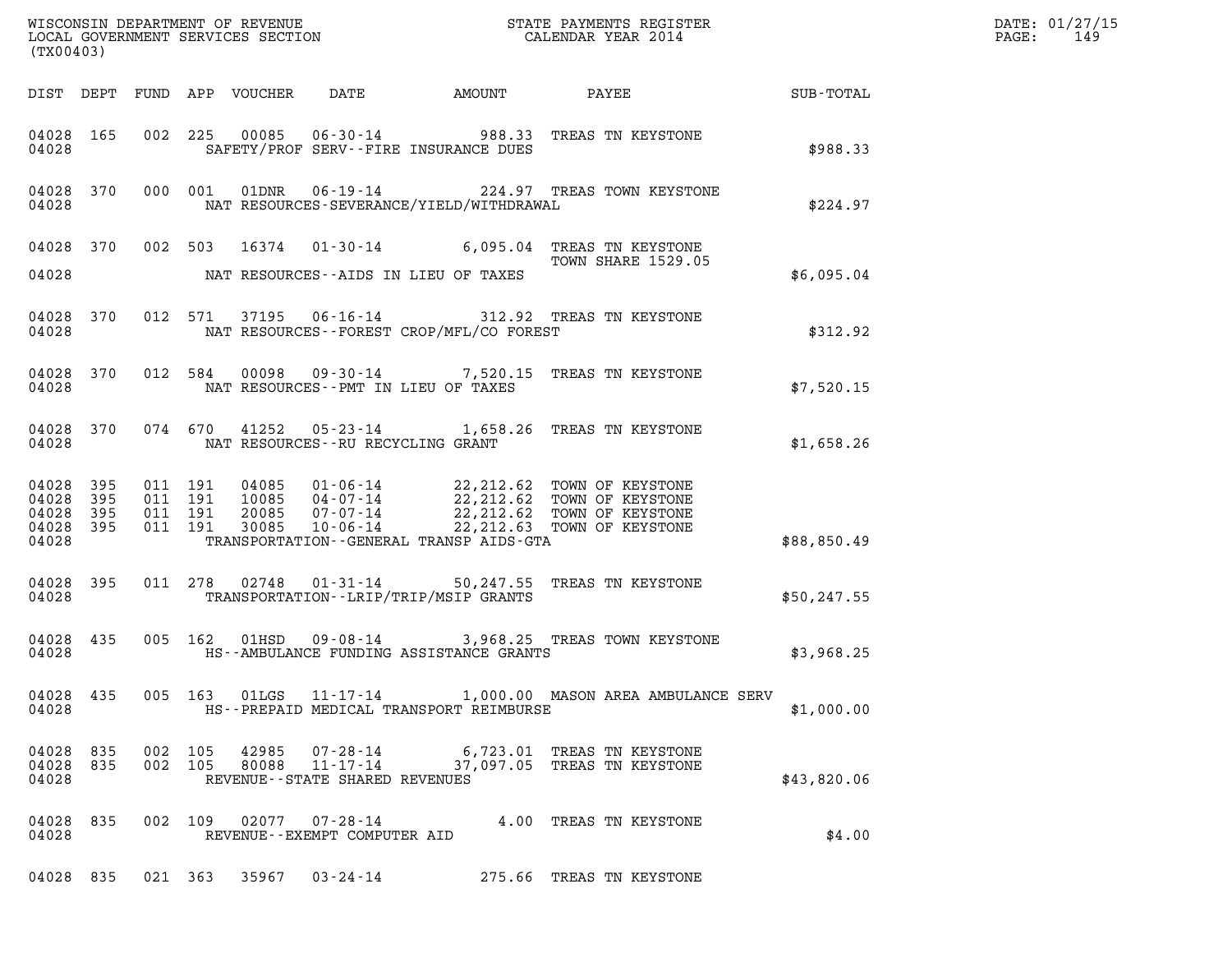| (TX00403) |                              |      |     | WISCONSIN DEPARTMENT OF REVENUE<br>LOCAL GOVERNMENT SERVICES SECTION |                               | STATE PAYMENTS REGISTER<br>CALENDAR YEAR 2014 |       |               | PAGE: | DATE: 01/27/15<br>150 |
|-----------|------------------------------|------|-----|----------------------------------------------------------------------|-------------------------------|-----------------------------------------------|-------|---------------|-------|-----------------------|
| DIST      | DEPT                         | FUND | APP | <b>VOUCHER</b>                                                       | DATE                          | AMOUNT                                        | PAYEE | SUB-TOTAL     |       |                       |
| 04028     | REVENUE - - LOTTERY CREDIT - |      |     |                                                                      |                               |                                               |       | \$275.66      |       |                       |
| 04028     |                              |      |     |                                                                      | DISTRICT TOTAL APPROPRIATIONS |                                               |       | \$204, 965.68 |       |                       |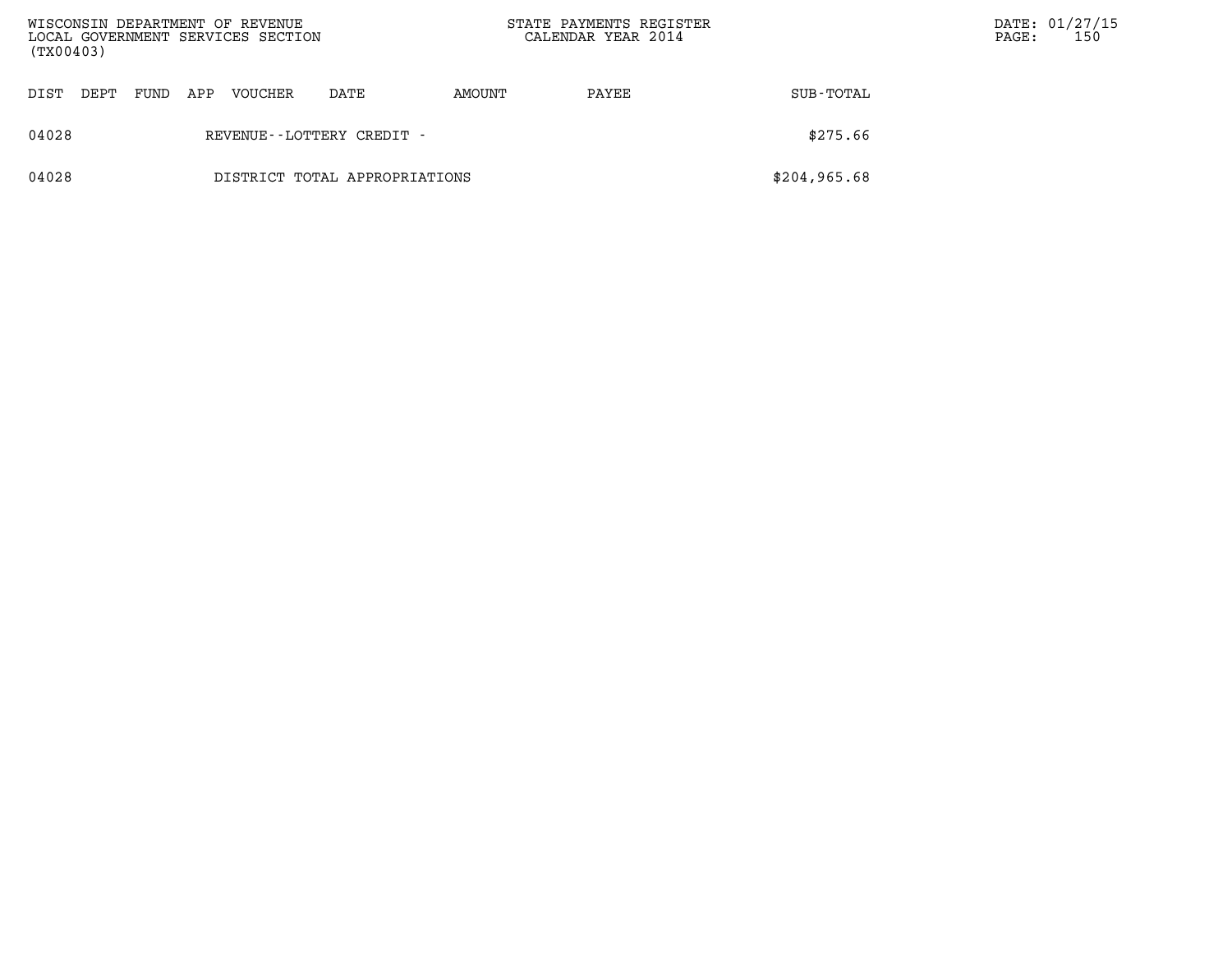| WISCONSIN DEPARTMENT OF REVENUE   | STATE PAYMENTS REGISTER | DATE: 01/27/15 |
|-----------------------------------|-------------------------|----------------|
| LOCAL GOVERNMENT SERVICES SECTION | CALENDAR YEAR 2014      | PAGE:          |

| (TX00403)                                                                                         | CALENDAR YEAR 2014<br>LOCAL GOVERNMENT SERVICES SECTION                                                                                                                                                                                                                                   |              |
|---------------------------------------------------------------------------------------------------|-------------------------------------------------------------------------------------------------------------------------------------------------------------------------------------------------------------------------------------------------------------------------------------------|--------------|
| DEPT<br>FUND<br>DIST                                                                              | APP<br>VOUCHER DATE AMOUNT<br>PAYEE                                                                                                                                                                                                                                                       | SUB-TOTAL    |
| 002<br>04030<br>165<br>04030                                                                      | 225<br>00086<br>06-30-14 898.48 TREAS TN LINCOLN<br>SAFETY/PROF SERV--FIRE INSURANCE DUES                                                                                                                                                                                                 | \$898.48     |
| 04030<br>370<br>000<br>370<br>04030<br>000<br>04030<br>370<br>000<br>04030                        | 001<br>01DNR<br>06-19-14 45,399.61 TREAS TOWN LINCOLN<br>001<br>02DNR<br>09 - 11 - 14<br>11 - 04 - 14<br>341.46 TREAS TOWN LINCOLN<br>241.13 TREAS TOWN LINCOLN<br>001<br>03DNR<br>NAT RESOURCES-SEVERANCE/YIELD/WITHDRAWAL                                                               | \$45,982.20  |
| 04030<br>370<br>04030                                                                             | 012 571<br>37196<br>06-16-14 869.38 TREAS TN LINCOLN<br>NAT RESOURCES - - FOREST CROP/MFL/CO FOREST                                                                                                                                                                                       | \$869.38     |
| 395<br>04030<br>04030                                                                             | 011 174<br>24460 09-18-14 7,562.47<br>TREAS TN LINCOLN<br>TRANSPORTATION--FLOOD DAMAGE AID                                                                                                                                                                                                | \$7,562.47   |
| 04030<br>395<br>011<br>395<br>04030<br>011<br>04030<br>395<br>011<br>395<br>011<br>04030<br>04030 | 191<br>04086  01-06-14  22,736.58  TOWN OF LINCOLN<br>22,736.58 TOWN OF LINCOLN<br>22,736.58 TOWN OF LINCOLN<br>191<br>10086       04-07-14<br>20086       07-07-14<br>191<br>22,736.58 TOWN OF LINCOLN<br>191<br>30086<br>$10 - 06 - 14$<br>TRANSPORTATION - - GENERAL TRANSP AIDS - GTA | \$90,946.32  |
| 072<br>04030<br>465<br>04030                                                                      | 365<br>00780<br>02-25-14 1,386.67 TREAS TN LINCOLN<br>MILITARY AFFAIRS - - EMERGENCY MANAGEMENT                                                                                                                                                                                           | \$1,386.67   |
| 002<br>04030<br>835<br>835<br>002<br>04030<br>04030                                               | 105<br>42986<br>07-28-14<br>2,944.78 TREAS TN LINCOLN<br>11-17-14 16,502.57 TREAS TN LINCOLN<br>105<br>80089<br>REVENUE - - STATE SHARED REVENUES                                                                                                                                         | \$19.447.35  |
| 002<br>04030<br>835<br>04030                                                                      | 02078<br>$07 - 28 - 14$<br>109<br>1.00<br>TREAS TN LINCOLN<br>REVENUE - - EXEMPT COMPUTER AID                                                                                                                                                                                             | \$1.00       |
| 04030                                                                                             | DISTRICT TOTAL APPROPRIATIONS                                                                                                                                                                                                                                                             | \$167,093.87 |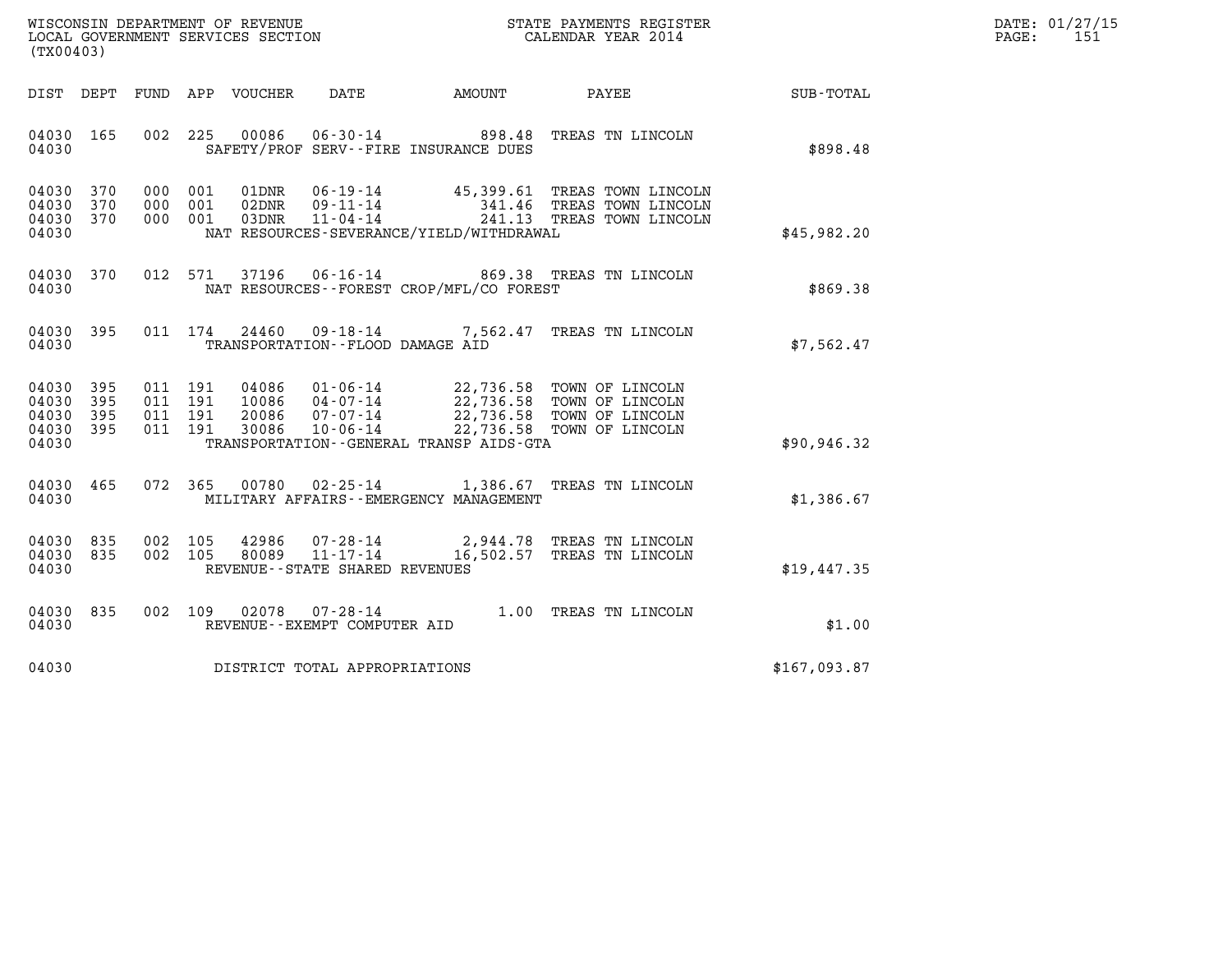| (TX00403)                                                 |                        |                                          |         |                  |                                                |                                                                                                                                            |                                                    |              | DATE: 01/27/15<br>$\mathtt{PAGE}$ :<br>152 |
|-----------------------------------------------------------|------------------------|------------------------------------------|---------|------------------|------------------------------------------------|--------------------------------------------------------------------------------------------------------------------------------------------|----------------------------------------------------|--------------|--------------------------------------------|
| DIST DEPT                                                 |                        |                                          |         | FUND APP VOUCHER | DATE                                           | AMOUNT PAYEE                                                                                                                               |                                                    | SUB-TOTAL    |                                            |
| 04032 165<br>04032                                        |                        | 002 225                                  |         | 00087            |                                                | 06-30-14 593.00 TREAS TN MASON<br>SAFETY/PROF SERV--FIRE INSURANCE DUES                                                                    |                                                    | \$593.00     |                                            |
| 04032 370<br>04032                                        |                        | 000 001                                  |         | 01DNR            |                                                | NAT RESOURCES-SEVERANCE/YIELD/WITHDRAWAL                                                                                                   | 06-19-14 8,372.20 TREAS TOWN MASON                 | \$8,372.20   |                                            |
| 04032 370<br>04032 370                                    |                        | 002 503<br>002 503                       |         | 16375<br>16375   | $01 - 30 - 14$                                 | 01-30-14 1,748.29 TREAS TN MASON                                                                                                           | 2,843.89 TREAS TN MASON<br>TOWN SHARE 2040.27      |              |                                            |
| 04032                                                     |                        |                                          |         |                  |                                                | NAT RESOURCES--AIDS IN LIEU OF TAXES                                                                                                       |                                                    | \$4,592.18   |                                            |
| 04032 370<br>04032                                        |                        |                                          | 012 571 |                  |                                                | 37197   06-16-14   597.00 TREAS TN MASON<br>NAT RESOURCES - - FOREST CROP/MFL/CO FOREST                                                    |                                                    | \$597.00     |                                            |
| 04032 370<br>04032                                        |                        | 012 579                                  |         | 19097            |                                                | 04-16-14 1,084.71 TREAS TN MASON<br>NAT RESOURCES -- AIDS IN LIEU OF TAXES                                                                 |                                                    | \$1,084.71   |                                            |
| 04032                                                     | 04032 395<br>04032 395 | 011 174                                  | 011 174 | 20677<br>20678   | 08-11-14<br>TRANSPORTATION -- FLOOD DAMAGE AID | 08-11-14 26,414.87 TREAS TN MASON                                                                                                          | 3,020.17 TREAS TN MASON                            | \$29,435.04  |                                            |
| 04032 395<br>04032 395<br>04032 395<br>04032 395<br>04032 |                        | 011 191<br>011 191<br>011 191<br>011 191 |         | 30087            | 20087 07-07-14<br>$10 - 06 - 14$               | 04087  01-06-14  23,763.32  TOWN OF MASON<br>23,763.32 TOWN OF MASON<br>23.763.32 TOWN OF MASON<br>TRANSPORTATION--GENERAL TRANSP AIDS-GTA | 23,763.32 TOWN OF MASON<br>23,763.34 TOWN OF MASON | \$95,053.30  |                                            |
| 04032 835<br>04032 835<br>04032                           |                        | 002 105<br>002 105                       |         | 42987<br>80090   | 07-28-14<br>REVENUE - - STATE SHARED REVENUES  | 11-17-14 24,648.20 TREAS TN MASON                                                                                                          | 7,483.78   TREAS  TN  MASON                        | \$32,131.98  |                                            |
| 04032 835<br>04032                                        |                        |                                          | 002 109 |                  | REVENUE--EXEMPT COMPUTER AID                   | 02079  07-28-14  20.00 TREAS TN MASON                                                                                                      |                                                    | \$20.00      |                                            |
| 04032                                                     |                        |                                          |         |                  | DISTRICT TOTAL APPROPRIATIONS                  |                                                                                                                                            |                                                    | \$171,879.41 |                                            |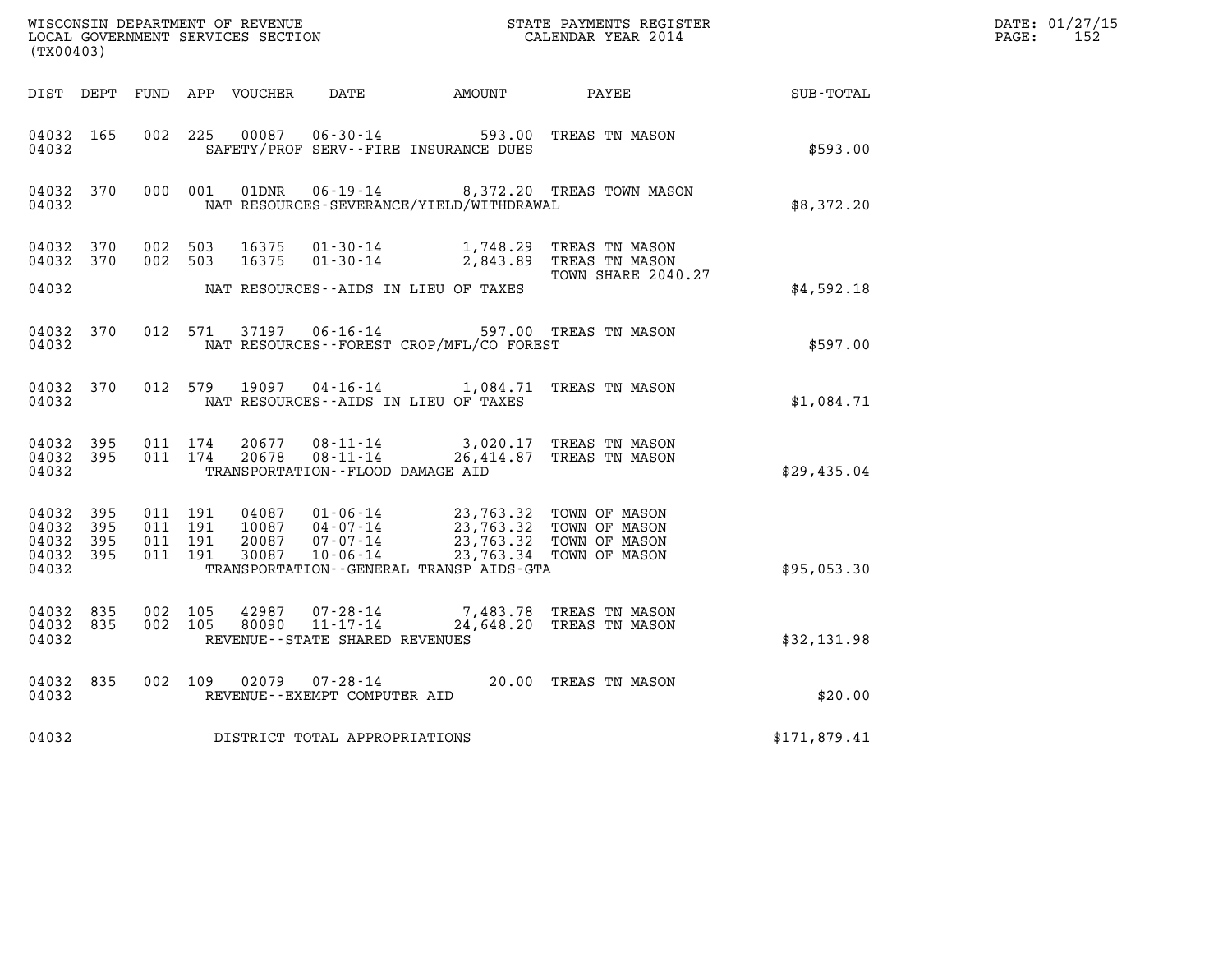| $\tt WISCONSIM DEPARTMENT OF REVENUE$ $\tt WISCONSIMENT$ SERVICES SECTION $\tt WISCONBINENT$ SERVICES SECTION $\tt CALENDAR$ YEAR 2014<br>(TX00403) |              |                               |         |                                  |                                                                 |                                          |                                                                                                                                                     |               | DATE: 01/27/15<br>$\mathtt{PAGE:}$<br>153 |
|-----------------------------------------------------------------------------------------------------------------------------------------------------|--------------|-------------------------------|---------|----------------------------------|-----------------------------------------------------------------|------------------------------------------|-----------------------------------------------------------------------------------------------------------------------------------------------------|---------------|-------------------------------------------|
| DIST DEPT                                                                                                                                           |              |                               |         | FUND APP VOUCHER                 | DATE                                                            | AMOUNT                                   | PAYEE                                                                                                                                               | SUB-TOTAL     |                                           |
| 04034 165<br>04034                                                                                                                                  |              | 002 225                       |         | 00088                            |                                                                 | SAFETY/PROF SERV--FIRE INSURANCE DUES    | 06-30-14 5,426.81 TREAS TN NAMAKAGON                                                                                                                | \$5,426.81    |                                           |
| 04034 370<br>04034                                                                                                                                  |              |                               | 000 001 | 01DNR                            |                                                                 | NAT RESOURCES-SEVERANCE/YIELD/WITHDRAWAL | 06-19-14 379.18 TREAS TOWN NAMAKAGON                                                                                                                | \$379.18      |                                           |
| 04034 370<br>04034                                                                                                                                  |              |                               | 012 571 | 37198                            |                                                                 | NAT RESOURCES--FOREST CROP/MFL/CO FOREST | 06-16-14 370.73 TREAS TN NAMAKAGON                                                                                                                  | \$370.73      |                                           |
| 04034 370<br>04034                                                                                                                                  | 04034 370    | 012 579<br>012 579            |         | 19098<br>19098                   | $04 - 16 - 14$<br>$04 - 16 - 14$                                | NAT RESOURCES--AIDS IN LIEU OF TAXES     | 6.44 TREAS TN NAMAKAGON<br>2.10 TREAS TN NAMAKAGON                                                                                                  | \$8.54        |                                           |
| 04034 370<br>04034                                                                                                                                  |              | 012 584                       |         | 00099                            |                                                                 | NAT RESOURCES - - PMT IN LIEU OF TAXES   | 09-30-14 30,956.45 TREAS TN NAMAKAGON                                                                                                               | \$30,956.45   |                                           |
| 04034 370<br>04034                                                                                                                                  |              |                               | 074 670 | 41253                            | NAT RESOURCES - - RU RECYCLING GRANT                            |                                          | 05-23-14 1,898.94 TREAS TN NAMAKAGON                                                                                                                | \$1,898.94    |                                           |
| 04034 395<br>04034<br>04034<br>04034 395<br>04034                                                                                                   | 395<br>- 395 | 011 191<br>011 191<br>011 191 | 011 191 | 04088<br>10088<br>20088<br>30088 | $10 - 06 - 14$                                                  | TRANSPORTATION--GENERAL TRANSP AIDS-GTA  | 01-06-14 35,057.52 TOWN OF NAMAKAGON<br>04-07-14 35,057.52 TOWN OF NAMAKAGON<br>07-07-14 35,057.52 TOWN OF NAMAKAGON<br>35,057.52 TOWN OF NAMAKAGON | \$140, 230.08 |                                           |
| 04034 835<br>04034 835<br>04034                                                                                                                     |              | 002 105<br>002 105            |         | 42988<br>80091                   | 07-28-14<br>$11 - 17 - 14$<br>REVENUE - - STATE SHARED REVENUES |                                          | 1,151.33 TREAS TN NAMAKAGON<br>6,524.21 TREAS TN NAMAKAGON                                                                                          | \$7,675.54    |                                           |
| 04034 835<br>04034                                                                                                                                  |              | 002 109                       |         | 02080                            | $07 - 28 - 14$<br>REVENUE--EXEMPT COMPUTER AID                  |                                          | 7.00 TREAS TN NAMAKAGON                                                                                                                             | \$7.00        |                                           |
| 04034                                                                                                                                               |              |                               |         |                                  | DISTRICT TOTAL APPROPRIATIONS                                   |                                          |                                                                                                                                                     | \$186, 953.27 |                                           |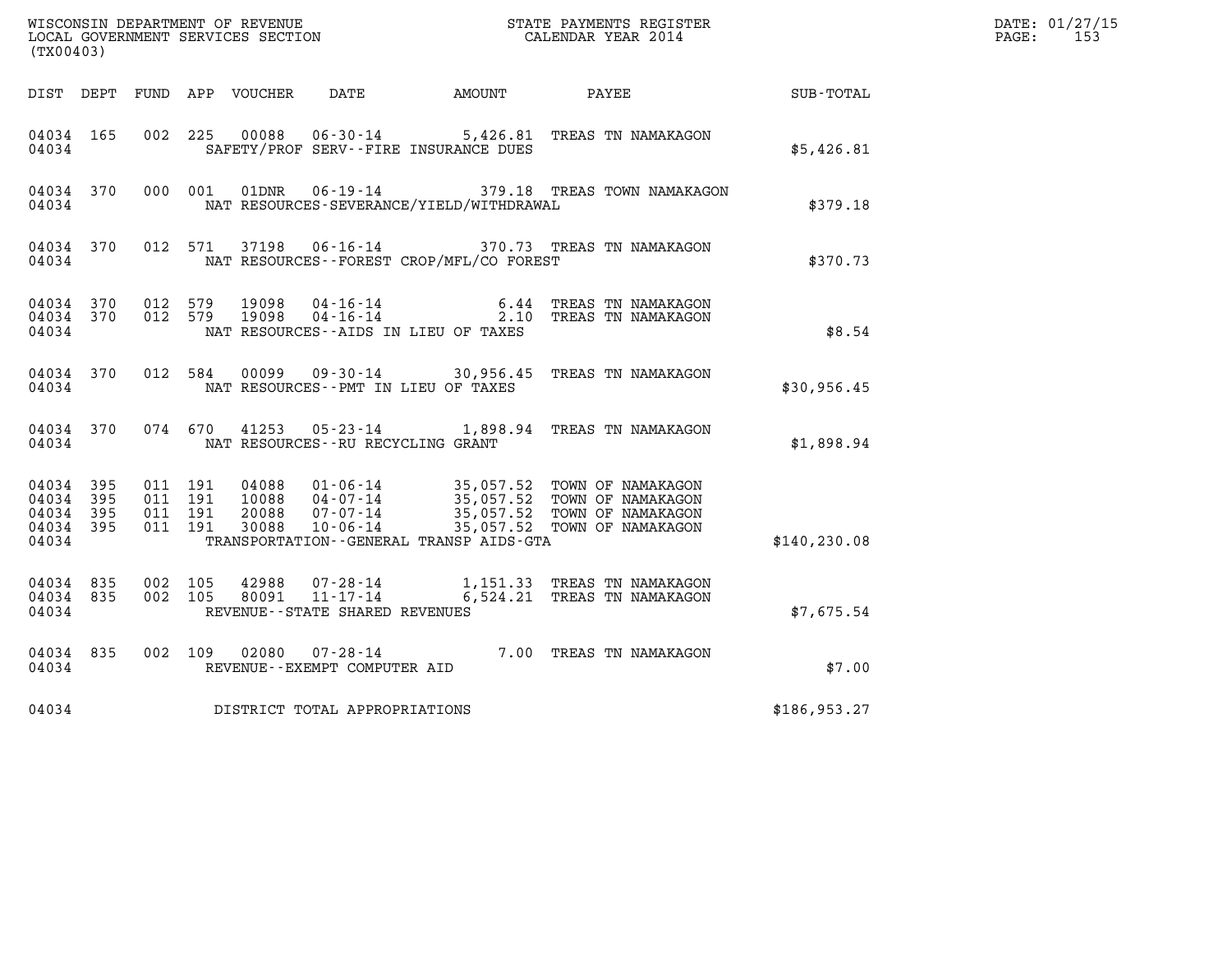| WISCONSIN DEPARTMENT OF REVENUE<br>LOCAL GOVERNMENT SERVICES SECTION<br>(TX00403)                                 |                                                                                                                                                                                                                                          | STATE PAYMENTS REGISTER<br>CALENDAR YEAR 2014 |               | DATE: 01/27/15<br>PAGE:<br>154 |
|-------------------------------------------------------------------------------------------------------------------|------------------------------------------------------------------------------------------------------------------------------------------------------------------------------------------------------------------------------------------|-----------------------------------------------|---------------|--------------------------------|
| DIST DEPT                                                                                                         | FUND APP VOUCHER<br>DATE<br>AMOUNT                                                                                                                                                                                                       | PAYEE                                         | SUB-TOTAL     |                                |
| 04036 165<br>04036                                                                                                | 002 225 00089 06-30-14 610.97 TREAS TN ORIENTA<br>SAFETY/PROF SERV--FIRE INSURANCE DUES                                                                                                                                                  |                                               | \$610.97      |                                |
| 04036 370<br>000 001<br>04036 370<br>000 001<br>04036                                                             | 01DNR<br>06-19-14 1,715.38 TREAS TOWN ORIENTA<br>02DNR<br>$09 - 11 - 14$<br>NAT RESOURCES-SEVERANCE/YIELD/WITHDRAWAL                                                                                                                     | 531.77 TREAS TOWN ORIENTA                     | \$2, 247.15   |                                |
| 04036<br>370<br>012 571<br>04036<br>370<br>04036                                                                  | 012 571 37199<br>06-16-14 1,216.31 TREAS TN ORIENTA<br>37199<br>06-16-14 1,416.00 TREAS TN ORIENTA<br>NAT RESOURCES - - FOREST CROP/MFL/CO FOREST                                                                                        |                                               | \$2,632.31    |                                |
| 04036<br>011 191<br>395<br>04036<br>395<br>011 191<br>04036<br>395<br>011 191<br>04036<br>395<br>011 191<br>04036 | 04089<br>01-06-14 28,701.22 TOWN OF ORIENTA<br>04-07-14 28,701.22 TOWN OF ORIENTA<br>07-07-14 28,701.22 TOWN OF ORIENTA<br>10-06-14 28,701.25 TOWN OF ORIENTA<br>10089<br>20089<br>30089<br>TRANSPORTATION - - GENERAL TRANSP AIDS - GTA | 28,701.25 TOWN OF ORIENTA                     | \$114,804.91  |                                |
| 04036<br>835<br>002 105<br>04036<br>835<br>002 105<br>04036                                                       | 42989<br>07-28-14 607.28 TREAS TN ORIENTA<br>80092<br>$11 - 17 - 14$<br>REVENUE - - STATE SHARED REVENUES                                                                                                                                | 3,441.25 TREAS TN ORIENTA                     | \$4,048.53    |                                |
| 04036                                                                                                             | DISTRICT TOTAL APPROPRIATIONS                                                                                                                                                                                                            |                                               | \$124, 343.87 |                                |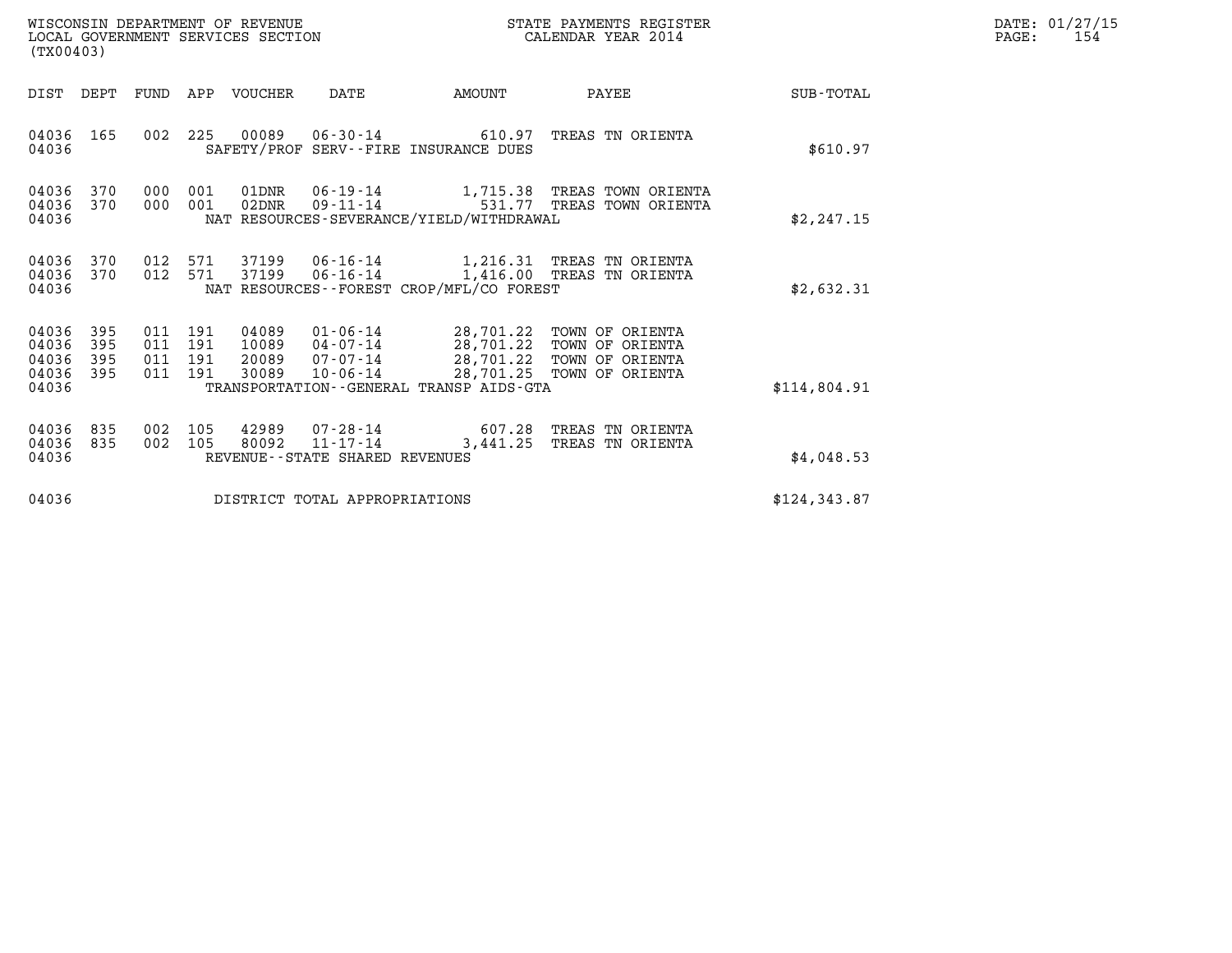| WISCONSIN DEPARTMENT OF REVENUE<br>LOCAL GOVERNMENT SERVICES SECTION<br>(TX00403) |                          |                                          |     |                                 |                                                                    | STATE PAYMENTS REGISTER<br>CALENDAR YEAR 2014                                                                       |                                                  |                  | DATE: 01/27/15<br>$\mathtt{PAGE}$ :<br>155 |
|-----------------------------------------------------------------------------------|--------------------------|------------------------------------------|-----|---------------------------------|--------------------------------------------------------------------|---------------------------------------------------------------------------------------------------------------------|--------------------------------------------------|------------------|--------------------------------------------|
|                                                                                   |                          |                                          |     | DIST DEPT FUND APP VOUCHER DATE |                                                                    | AMOUNT                                                                                                              | PAYEE                                            | <b>SUB-TOTAL</b> |                                            |
| 04038 165<br>04038                                                                |                          |                                          |     |                                 |                                                                    | 002 225 00090 06-30-14 970.36 TREAS TN OULU<br>SAFETY/PROF SERV--FIRE INSURANCE DUES                                |                                                  | \$970.36         |                                            |
| 04038 370<br>04038                                                                |                          | 012 571                                  |     |                                 |                                                                    | 37200  06-16-14  255.34  TREAS TN OULU<br>NAT RESOURCES - - FOREST CROP/MFL/CO FOREST                               |                                                  | \$255.34         |                                            |
| 04038 370<br>04038                                                                |                          |                                          |     |                                 | NAT RESOURCES - - RU RECYCLING GRANT                               | 074 670 41254 05-23-14 3,000.01 TREAS TN OULU                                                                       |                                                  | \$3,000.01       |                                            |
| 04038 395<br>04038                                                                |                          |                                          |     |                                 | TRANSPORTATION -- FLOOD DAMAGE AID                                 | 011 174 28914 10-28-14 6,874.76 TREAS TN OULU                                                                       |                                                  | \$6,874.76       |                                            |
| 04038<br>04038<br>04038<br>04038<br>04038                                         | 395<br>395<br>395<br>395 | 011 191<br>011 191<br>011 191<br>011 191 |     | 20090<br>30090                  | 10090 04-07-14<br>07-07-14<br>10-06-14                             | 04090  01-06-14  30,611.82  TOWN OF OULU<br>30, 611.82 TOWN OF OULU<br>TRANSPORTATION - - GENERAL TRANSP AIDS - GTA | 30,611.82 TOWN OF OULU<br>30,611.82 TOWN OF OULU | \$122,447.28     |                                            |
| 04038<br>04038<br>04038                                                           | 835<br>835               | 002<br>002 105                           | 105 | 80093                           | 42990 07-28-14<br>$11 - 17 - 14$<br>REVENUE--STATE SHARED REVENUES | 9,668.03 TREAS TN OULU                                                                                              | 54,895.63 TREAS TN OULU                          | \$64,563.66      |                                            |
| 04038                                                                             |                          |                                          |     |                                 | DISTRICT TOTAL APPROPRIATIONS                                      |                                                                                                                     |                                                  | \$198, 111.41    |                                            |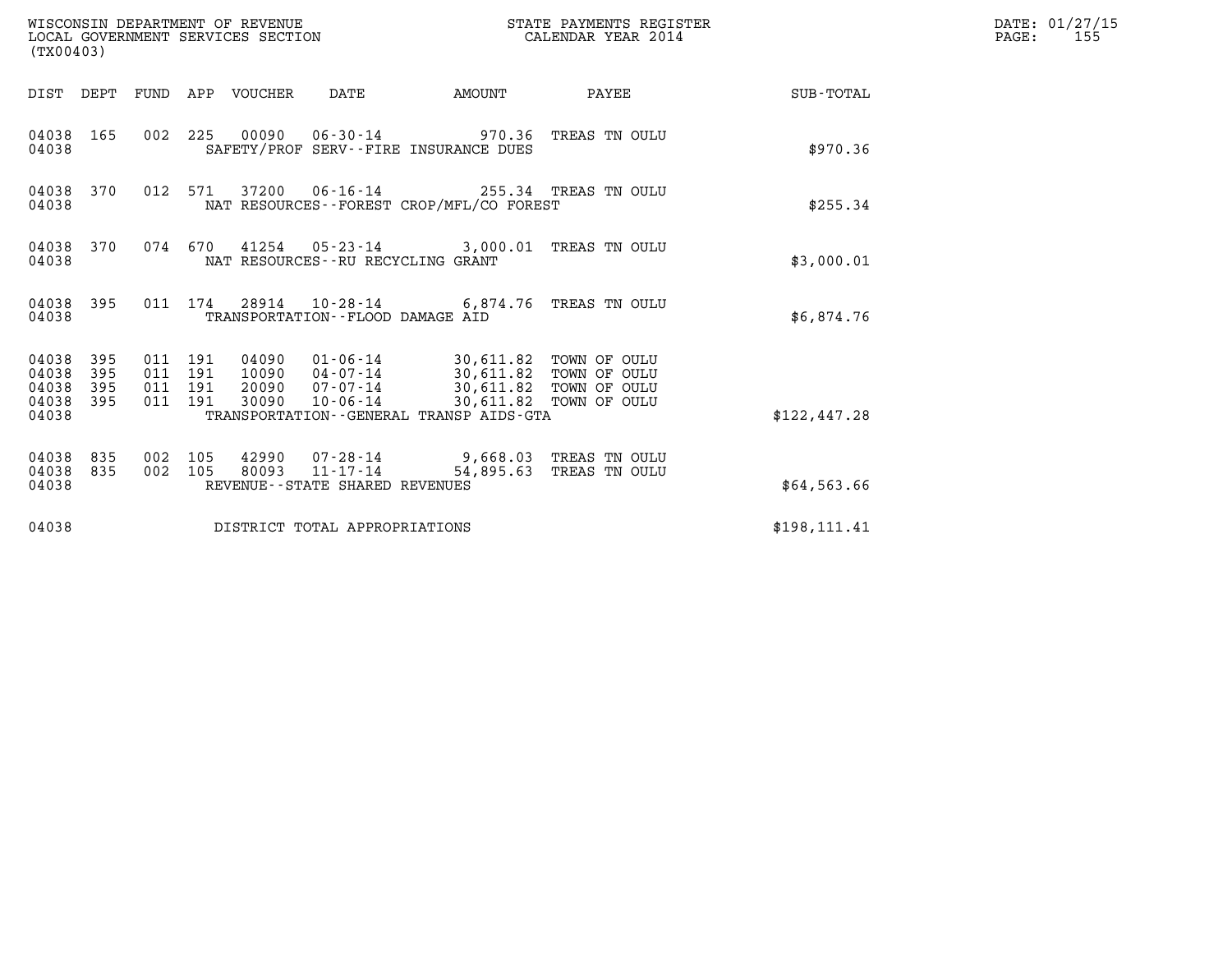| WISCONSIN DEPARTMENT OF REVENUE   | STATE PAYMENTS REGISTER | DATE: 01/27/15 |
|-----------------------------------|-------------------------|----------------|
| LOCAL GOVERNMENT SERVICES SECTION | CALENDAR YEAR 2014      | 156<br>PAGE:   |

|                             | (TX00403)  |  |                    |                                |                                |                                            |                                                                                                                                                  |              | DATE: 01/27/15<br>$\mathtt{PAGE}$ :<br>156 |
|-----------------------------|------------|--|--------------------|--------------------------------|--------------------------------|--------------------------------------------|--------------------------------------------------------------------------------------------------------------------------------------------------|--------------|--------------------------------------------|
|                             |            |  |                    |                                |                                | DIST DEPT FUND APP VOUCHER DATE AMOUNT     | <b>PAYEE</b>                                                                                                                                     | SUB-TOTAL    |                                            |
| 04040 165<br>04040          |            |  |                    |                                |                                | SAFETY/PROF SERV--FIRE INSURANCE DUES      | 002 225 00091 06-30-14 593.00 TREAS TN PILSEN                                                                                                    | \$593.00     |                                            |
| 04040 370                   |            |  |                    |                                |                                |                                            | 002 503 16376 01-30-14 3,792.58 TREAS TN PILSEN<br>TOWN SHARE 568.96                                                                             |              |                                            |
|                             |            |  |                    |                                |                                | 04040 NAT RESOURCES--AIDS IN LIEU OF TAXES |                                                                                                                                                  | \$3,792.58   |                                            |
| 04040 370<br>04040          |            |  |                    |                                |                                | NAT RESOURCES--FOREST CROP/MFL/CO FOREST   | 012 571 37201 06-16-14 62.13 TREAS TN PILSEN                                                                                                     | \$62.13      |                                            |
| 04040 370<br>04040          |            |  |                    |                                |                                | NAT RESOURCES--PMT IN LIEU OF TAXES        | 012 584 00100 09-30-14 7,628.78 TREAS TN PILSEN                                                                                                  | \$7,628.78   |                                            |
| 04040<br>04040              | 395<br>395 |  | 011 191<br>011 191 | 04091<br>10091                 |                                |                                            | 01-06-14 17,788.09 TOWN OF PILSEN<br>04-07-14 17,788.09 TOWN OF PILSEN<br>07-07-14 17,788.09 TOWN OF PILSEN<br>10-06-14 17,788.10 TOWN OF PILSEN |              |                                            |
| 04040<br>04040 395<br>04040 | 395        |  | 011 191            | 011 191 20091<br>30091         |                                | TRANSPORTATION--GENERAL TRANSP AIDS-GTA    |                                                                                                                                                  | \$71, 152.37 |                                            |
|                             |            |  |                    |                                |                                |                                            |                                                                                                                                                  |              |                                            |
| 04040<br>04040              | 835<br>835 |  |                    | 002 105 42991<br>002 105 80094 |                                |                                            | 07-28-14 4,082.11 TREAS TN PILSEN<br>11-17-14 23,191.33 TREAS TN PILSEN                                                                          |              |                                            |
| 04040                       |            |  |                    |                                | REVENUE--STATE SHARED REVENUES |                                            |                                                                                                                                                  | \$27, 273.44 |                                            |
| 04040<br>04040              | 835        |  |                    |                                | REVENUE--EXEMPT COMPUTER AID   |                                            | 002 109 02081 07-28-14 7.00 TREAS TN PILSEN                                                                                                      | \$7.00       |                                            |
| 04040                       |            |  |                    |                                | DISTRICT TOTAL APPROPRIATIONS  |                                            |                                                                                                                                                  | \$110,509.30 |                                            |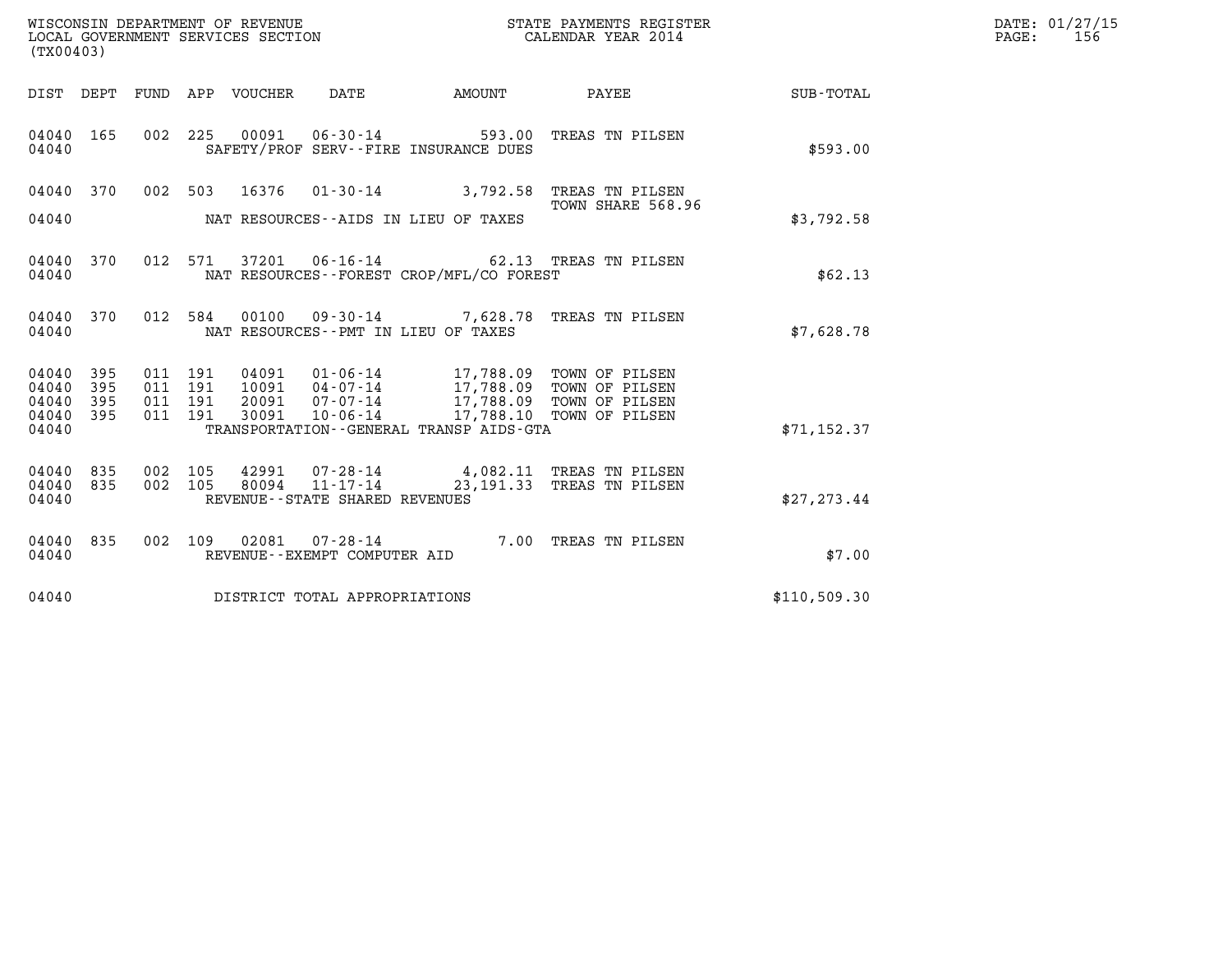| DATE: | 01/27/15 |
|-------|----------|
| PAGE: | 157      |

| WISCONSIN DEPARTMENT OF REVENUE<br>LOCAL GOVERNMENT SERVICES SECTION CALENDAR YEAR 2014<br>(TX00403) |                    |                                         |                                          |                        |                                |                                            | $\mathcal{R}$                                                                                                                                                                                    | DATE: 01/27/15<br>$\mathtt{PAGE:}$<br>157 |  |
|------------------------------------------------------------------------------------------------------|--------------------|-----------------------------------------|------------------------------------------|------------------------|--------------------------------|--------------------------------------------|--------------------------------------------------------------------------------------------------------------------------------------------------------------------------------------------------|-------------------------------------------|--|
|                                                                                                      |                    |                                         |                                          |                        |                                |                                            |                                                                                                                                                                                                  |                                           |  |
|                                                                                                      | 04042 165<br>04042 |                                         |                                          |                        |                                | SAFETY/PROF SERV--FIRE INSURANCE DUES      | 002 225 00092 06-30-14 1,347.72 TREAS TN PORT WING                                                                                                                                               | \$1,347.72                                |  |
|                                                                                                      |                    |                                         |                                          |                        |                                |                                            | 04042 370 000 001 01DNR 06-19-14 3,772.98 TREAS TOWN PORT WING<br>04042 NAT RESOURCES-SEVERANCE/YIELD/WITHDRAWAL                                                                                 | \$3,772.98                                |  |
| 04042 370                                                                                            | 04042 370          | 002 503                                 | 002 503                                  |                        |                                | 04042 NAT RESOURCES--AIDS IN LIEU OF TAXES | 16377  01-30-14  2,556.86  TREAS TN PORT WING<br>16377  01-30-14  7,144.65  TREAS TN PORT WING<br>TOWN SHARE 2018.66                                                                             | \$9,701.51                                |  |
|                                                                                                      |                    |                                         |                                          |                        |                                |                                            |                                                                                                                                                                                                  |                                           |  |
| 04042                                                                                                |                    |                                         |                                          |                        |                                | NAT RESOURCES -- FOREST CROP/MFL/CO FOREST | 04042 370 012 571 37202 06-16-14 582.90 TREAS TN PORT WING<br>04042 370 012 571 37202 06-16-14 2,662.85 TREAS TN PORT WING                                                                       | \$3,245.75                                |  |
| 04042 370                                                                                            | 04042 370          | 012 579<br>012 579<br>04042 370 012 579 |                                          |                        |                                | 04042 NAT RESOURCES--AIDS IN LIEU OF TAXES | 19099   04-16-14   51.04 TREAS TN PORT WING<br>19099   04-16-14   570.38 TREAS TN PORT WING<br>19099   04-16-14   428.13 TREAS TN PORT WING                                                      | \$1,049.55                                |  |
|                                                                                                      | 04042 370          |                                         |                                          |                        |                                | 04042 NAT RESOURCES--PMT IN LIEU OF TAXES  | 012 584 00101 09-30-14 1,318.96 TREAS TN PORT WING                                                                                                                                               | \$1,318.96                                |  |
|                                                                                                      | 04042 370          |                                         |                                          |                        |                                | 04042 NAT RESOURCES--RU RECYCLING GRANT    | 074 670 41255 05-23-14 3,641.81 TREAS TN PORT WING                                                                                                                                               | \$3,641.81                                |  |
| 04042 395<br>04042 395<br>04042 395<br>04042 395<br>04042                                            |                    |                                         | 011 191<br>011 191<br>011 191<br>011 191 |                        |                                | TRANSPORTATION--GENERAL TRANSP AIDS-GTA    | 04092  01-06-14  27,976.15  TOWN OF PORT WING<br>10092  04-07-14  27,976.15  TOWN OF PORT WING<br>20092  07-07-14  27,976.15  TOWN OF PORT WING<br>30092  10-06-14  27,976.17  TOWN OF PORT WING | \$111,904.62                              |  |
| 04042                                                                                                | 04042 465          |                                         |                                          |                        |                                | MILITARY AFFAIRS-EMER MGMT-DISASTER RECO   | 002 305 00021 10-07-14 1,552.35 TREAS TN PORT WING                                                                                                                                               | \$1,552.35                                |  |
| 04042                                                                                                | 04042 465          |                                         |                                          |                        |                                | MILITARY AFFAIRS-EMERGENCY MGMT-FED FUND   | 002 342 00021 10-07-14 9,314.12 TREAS TN PORT WING                                                                                                                                               | \$9,314.12                                |  |
| 04042 835<br>04042 835<br>04042                                                                      |                    |                                         | 002 105                                  | 002 105 42992<br>80095 | REVENUE--STATE SHARED REVENUES |                                            | 07-28-14 8,544.04 TREAS TN PORT WING<br>11-17-14 48,415.50 TREAS TN PORT WING                                                                                                                    | \$56,959.54                               |  |
|                                                                                                      |                    | 04042 835 002 109                       |                                          |                        |                                |                                            | 17.00 TREAS TN PORT WING                                                                                                                                                                         |                                           |  |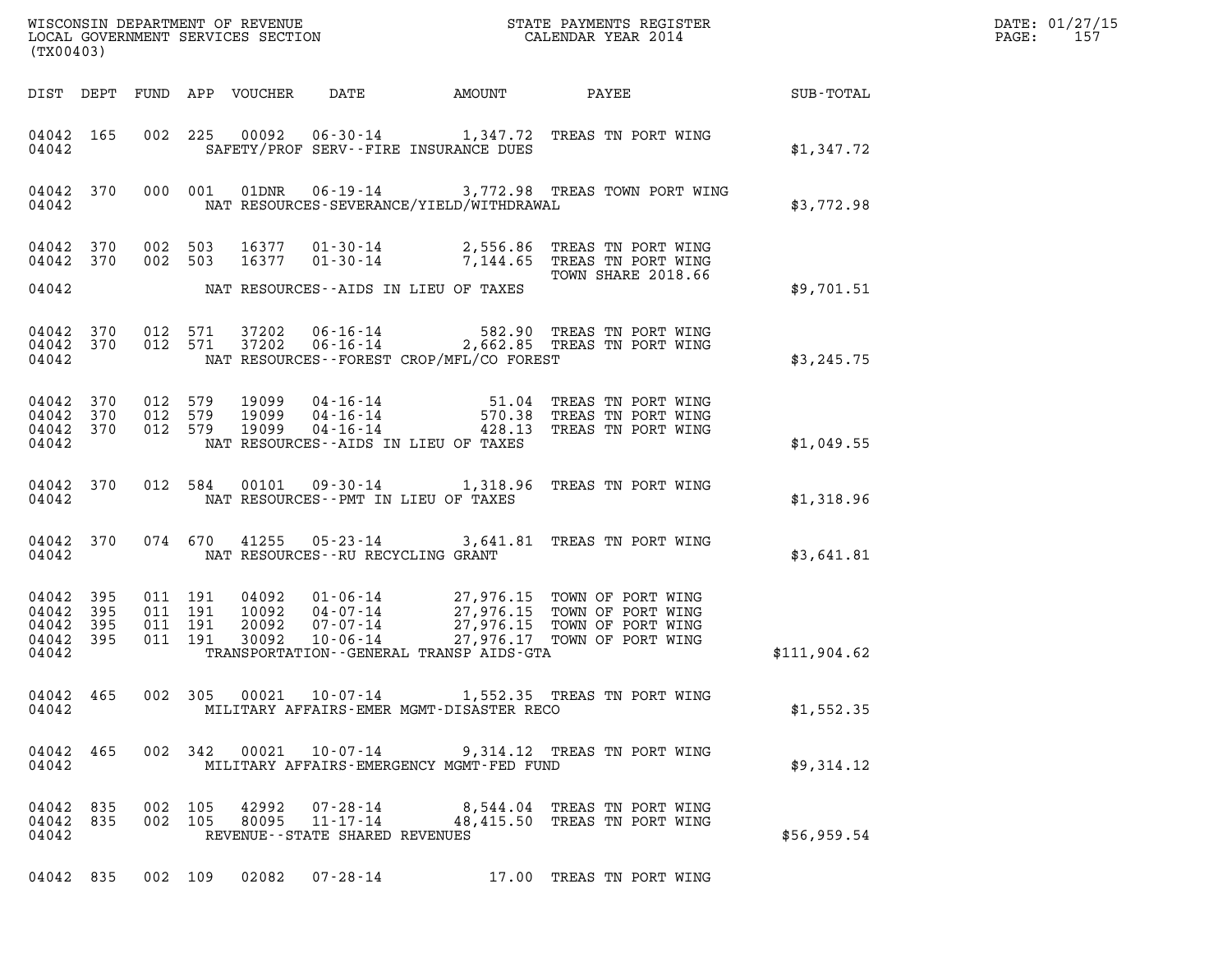| WISCONSIN DEPARTMENT OF REVENUE<br>LOCAL GOVERNMENT SERVICES SECTION<br>(TX00403) |                                         |      |     |                |                               | STATE PAYMENTS REGISTER<br>CALENDAR YEAR 2014 |       |              | PAGE: | DATE: 01/27/15<br>158 |
|-----------------------------------------------------------------------------------|-----------------------------------------|------|-----|----------------|-------------------------------|-----------------------------------------------|-------|--------------|-------|-----------------------|
| DIST                                                                              | DEPT                                    | FUND | APP | <b>VOUCHER</b> | DATE                          | AMOUNT                                        | PAYEE | SUB-TOTAL    |       |                       |
| 04042                                                                             | \$17.00<br>REVENUE--EXEMPT COMPUTER AID |      |     |                |                               |                                               |       |              |       |                       |
| 04042                                                                             |                                         |      |     |                | DISTRICT TOTAL APPROPRIATIONS |                                               |       | \$203,825.91 |       |                       |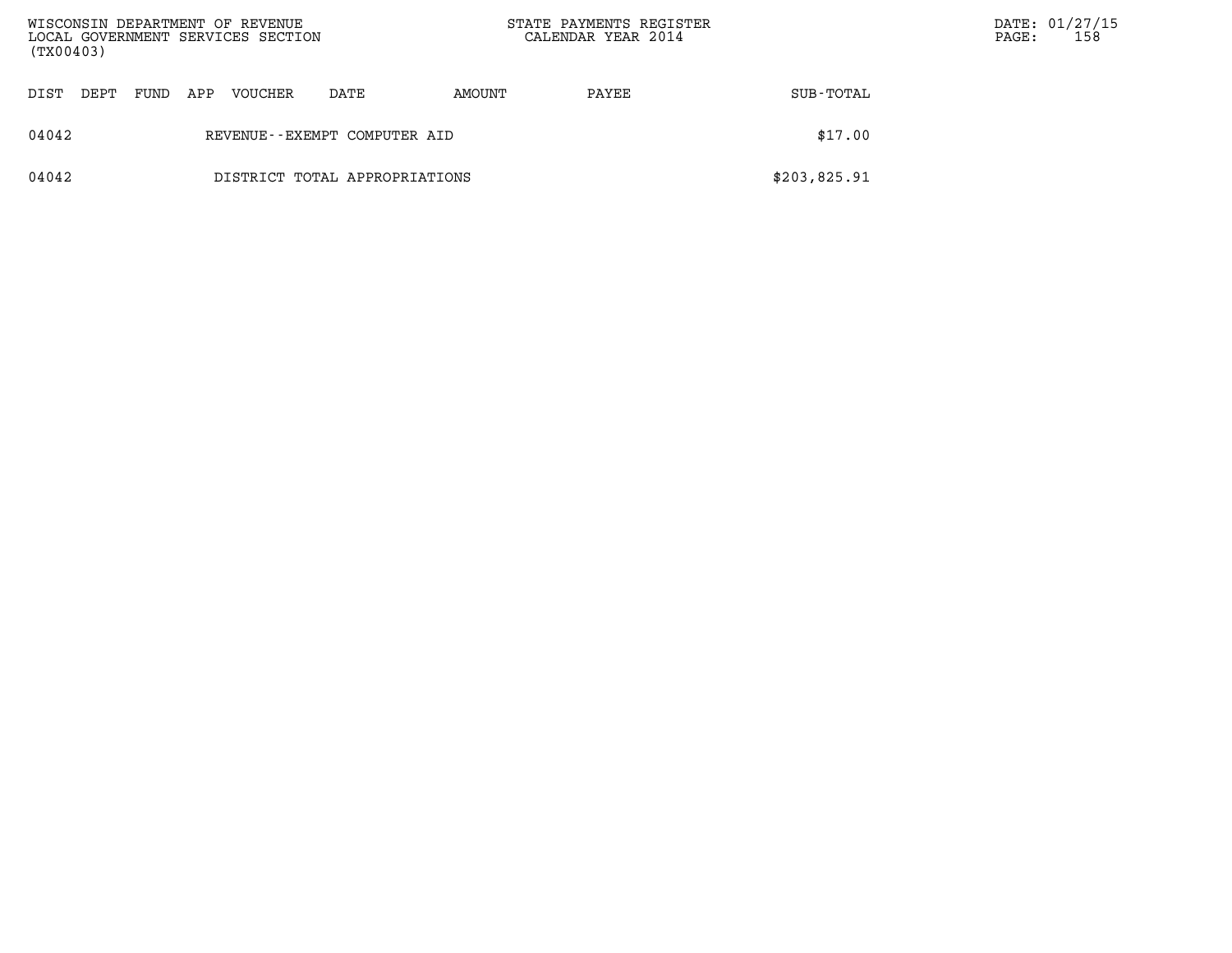| (TX00403)                                     |                     |                                          |         |                                   |                                              | WISCONSIN DEPARTMENT OF REVENUE<br>LOCAL GOVERNMENT SERVICES SECTION<br>CALENDAR YEAR 2014                                                                                               |                                                     | DATE: 01/27/15<br>$\mathtt{PAGE:}$<br>159 |
|-----------------------------------------------|---------------------|------------------------------------------|---------|-----------------------------------|----------------------------------------------|------------------------------------------------------------------------------------------------------------------------------------------------------------------------------------------|-----------------------------------------------------|-------------------------------------------|
|                                               |                     |                                          |         |                                   | DIST DEPT FUND APP VOUCHER DATE AMOUNT PAYEE |                                                                                                                                                                                          | $\begin{array}{lcl} \text{SUB - TOTAL} \end{array}$ |                                           |
| 04046 165<br>04046                            |                     | 002 225                                  |         |                                   | SAFETY/PROF SERV--FIRE INSURANCE DUES        | 00093  06-30-14  754.72  TREAS TN RUSSELL                                                                                                                                                | \$754.72                                            |                                           |
| 04046                                         |                     |                                          |         |                                   | NAT RESOURCES-SEVERANCE/YIELD/WITHDRAWAL     | 04046 370 000 001 03DNR 11-04-14 9,731.43 TREAS TOWN RUSSELL                                                                                                                             | \$9,731.43                                          |                                           |
| 04046                                         | 04046 370           | 04046 370 012 571                        | 012 571 |                                   | NAT RESOURCES--FOREST CROP/MFL/CO FOREST     | 37203  06-16-14  482.11 TREAS TN RUSSELL<br>37203  06-16-14  2,571.25 TREAS TN RUSSELL                                                                                                   | \$3,053.36                                          |                                           |
| 04046                                         | 04046 370           | 04046 370 012 579                        | 012 579 |                                   | NAT RESOURCES--AIDS IN LIEU OF TAXES         | 19100  04-16-14  40.37 TREAS TN RUSSELL<br>19100  04-16-14  95.70 TREAS TN RUSSELL                                                                                                       | \$136.07                                            |                                           |
| 04046                                         |                     |                                          |         | NAT RESOURCES--RU RECYCLING GRANT |                                              | 04046 370 074 670 41256 05-23-14 8,888.21 TREAS TN RUSSELL                                                                                                                               | \$8,888.21                                          |                                           |
| 04046 395<br>04046<br>04046<br>04046<br>04046 | 395<br>395<br>- 395 | 011 191<br>011 191<br>011 191<br>011 191 |         |                                   | TRANSPORTATION - - GENERAL TRANSP AIDS - GTA | 04093  01-06-14  13,638.77  TOWN OF RUSSELL<br>10093  04-07-14  13,638.77  TOWN OF RUSSELL<br>20093  07-07-14  13,638.77  TOWN OF RUSSELL<br>30093  10-06-14  13,638.78  TOWN OF RUSSELL | \$54,555.09                                         |                                           |
| 04046<br>04046                                | 04046 835<br>835    | 002 105<br>002 105                       |         | REVENUE--STATE SHARED REVENUES    |                                              | 42993 07-28-14 17,129.07 TREAS TN RUSSELL<br>80096 11-17-14 97,064.72 TREAS TN RUSSELL                                                                                                   | \$114, 193.79                                       |                                           |
| 04046 835<br>04046                            |                     |                                          |         | REVENUE--EXEMPT COMPUTER AID      |                                              | 002 109 02083 07-28-14 8.00 TREAS TN RUSSELL                                                                                                                                             | \$8.00                                              |                                           |
| 04046                                         | 04046 835           |                                          |         |                                   | DOA-PAYMENT FOR MUNICIPAL SERVICES AID       | 002 501 00001 02-03-14 1,844.96 TREAS TN RUSSELL                                                                                                                                         | \$1,844.96                                          |                                           |
| 04046                                         |                     |                                          |         | DISTRICT TOTAL APPROPRIATIONS     |                                              |                                                                                                                                                                                          | \$193, 165.63                                       |                                           |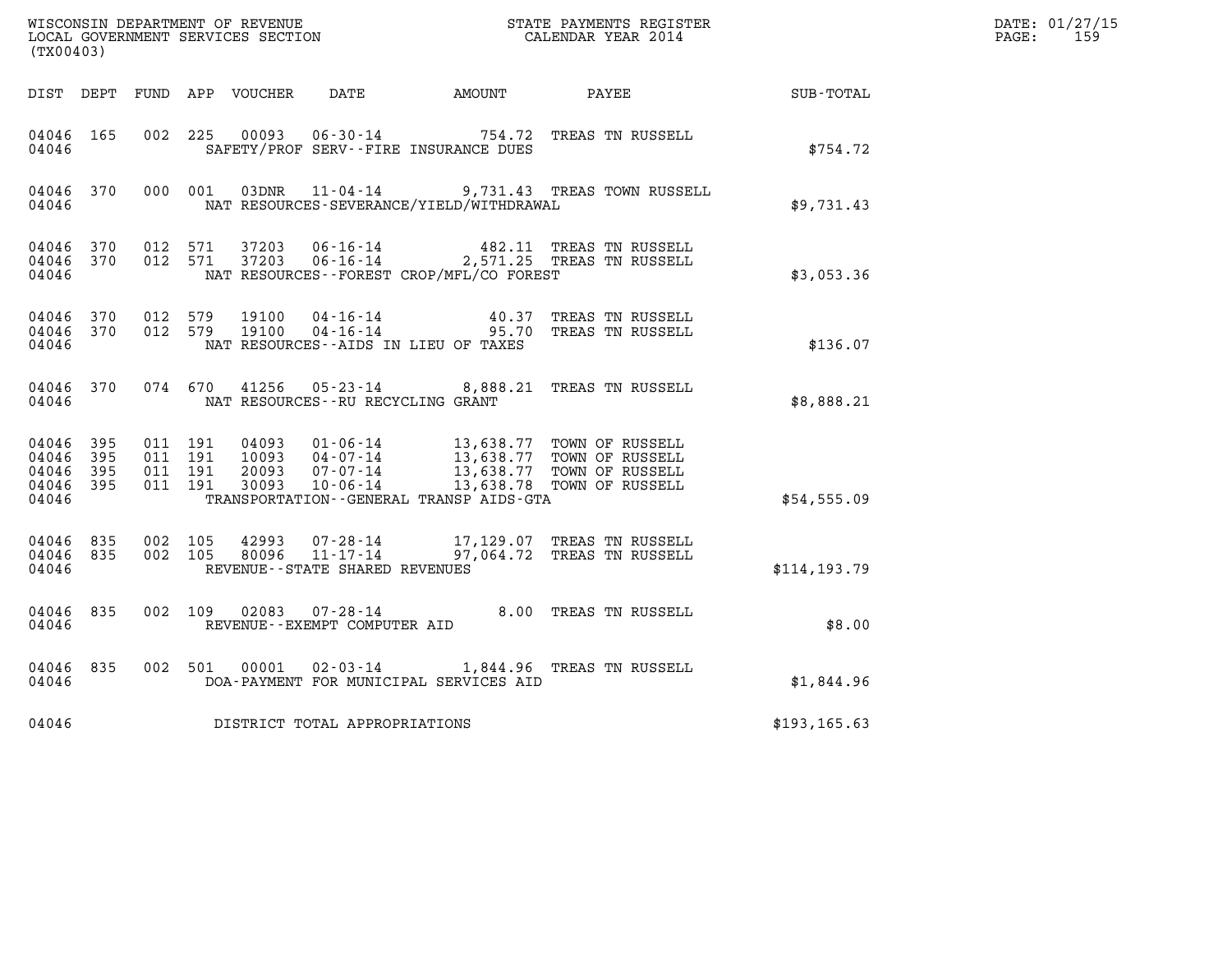|                                               |                    |                                          |         | WISCONSIN DEPARTMENT OF REVENUE<br>LOCAL GOVERNMENT SERVICES SECTION |                                                                    |                                                                                             | STATE PAYMENTS REGISTER<br>CALENDAR YEAR 2014                                 |              | DATE: 01/27/15<br>$\mathtt{PAGE}$ :<br>160 |
|-----------------------------------------------|--------------------|------------------------------------------|---------|----------------------------------------------------------------------|--------------------------------------------------------------------|---------------------------------------------------------------------------------------------|-------------------------------------------------------------------------------|--------------|--------------------------------------------|
| (TX00403)                                     |                    |                                          |         |                                                                      |                                                                    |                                                                                             |                                                                               |              |                                            |
|                                               |                    |                                          |         | DIST DEPT FUND APP VOUCHER DATE                                      |                                                                    | <b>AMOUNT</b>                                                                               | <b>PAYEE</b>                                                                  | SUB - TOTAL  |                                            |
| 04048 165<br>04048                            |                    | 002 225                                  |         | 00094                                                                | $06 - 30 - 14$                                                     | SAFETY/PROF SERV--FIRE INSURANCE DUES                                                       | 503.15 TREAS TN TRIPP                                                         | \$503.15     |                                            |
| 04048 370                                     |                    |                                          | 002 503 |                                                                      |                                                                    | 16378  01-30-14  1,410.59  TREAS TN TRIPP                                                   |                                                                               |              |                                            |
| 04048                                         |                    |                                          |         |                                                                      |                                                                    | NAT RESOURCES--AIDS IN LIEU OF TAXES                                                        | TOWN SHARE 288.55                                                             | \$1,410.59   |                                            |
| 04048 370<br>04048<br>04048                   | 370                | 012 571<br>012 571                       |         | 37204<br>37204                                                       | 06-16-14                                                           | 06-16-14 1,961.86 TREAS TN TRIPP<br>NAT RESOURCES--FOREST CROP/MFL/CO FOREST                | 191.56 TREAS TN TRIPP                                                         | \$2,153.42   |                                            |
| 04048 370<br>04048                            |                    |                                          | 012 584 |                                                                      |                                                                    | 00102  09-30-14  3,288.41  TREAS TN TRIPP<br>NAT RESOURCES - PMT IN LIEU OF TAXES           |                                                                               | \$3,288.41   |                                            |
| 04048 370<br>04048                            |                    |                                          | 074 670 |                                                                      | NAT RESOURCES - - RU RECYCLING GRANT                               | 41257  05-23-14  1,307.82  TREAS TN TRIPP                                                   |                                                                               | \$1,307.82   |                                            |
| 04048 395<br>04048<br>04048<br>04048<br>04048 | 395<br>395<br>-395 | 011 191<br>011 191<br>011 191<br>011 191 |         | 10094<br>20094<br>30094                                              | $04 - 07 - 14$<br>07-07-14<br>10-06-14                             | 04094  01-06-14  29,512.56  TOWN OF TRIPP<br>TRANSPORTATION - - GENERAL TRANSP AIDS - GTA   | 29,512.56 TOWN OF TRIPP<br>29,512.56 TOWN OF TRIPP<br>29,512.59 TOWN OF TRIPP | \$118,050.27 |                                            |
| 04048 465<br>04048                            |                    |                                          |         |                                                                      |                                                                    | 002 305 01399 05-05-14 3,527.19 TREAS TN TRIPP<br>MILITARY AFFAIRS-EMER MGMT-DISASTER RECO  |                                                                               | \$3,527.19   |                                            |
| 04048 465<br>04048                            |                    |                                          |         |                                                                      |                                                                    | 002 342 01399 05-05-14 21,163.13 TREAS TN TRIPP<br>MILITARY AFFAIRS-EMERGENCY MGMT-FED FUND |                                                                               | \$21, 163.13 |                                            |
| 04048<br>04048<br>04048                       | 835<br>835         | 002 105<br>002 105                       |         |                                                                      | 42994 07-28-14<br>80097 11-17-14<br>REVENUE--STATE SHARED REVENUES |                                                                                             | 2,201.63 TREAS TN TRIPP<br>12,475.87 TREAS TN TRIPP                           | \$14,677.50  |                                            |
| 04048                                         |                    |                                          |         |                                                                      | DISTRICT TOTAL APPROPRIATIONS                                      |                                                                                             |                                                                               | \$166,081.48 |                                            |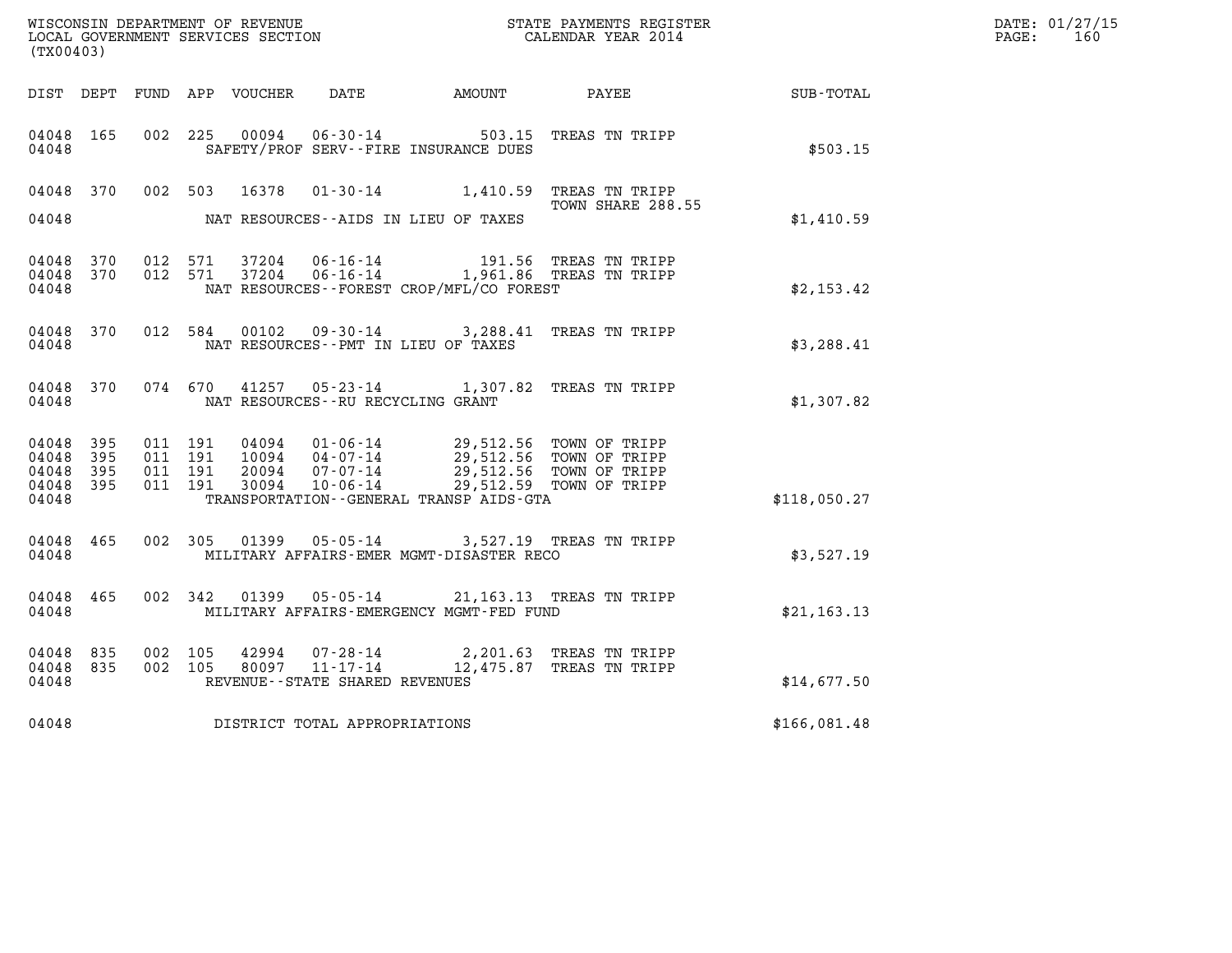| WISCONSIN DEPARTMENT OF REVENUE<br>LOCAL GOVERNMENT SERVICES SECTION<br>(TX00403) |                          |         |                               |                                  |                                |                                             | STATE PAYMENTS REGISTER<br>CALENDAR YEAR 2014                                                                                                            |              | DATE: 01/27/15<br>PAGE: 161 |
|-----------------------------------------------------------------------------------|--------------------------|---------|-------------------------------|----------------------------------|--------------------------------|---------------------------------------------|----------------------------------------------------------------------------------------------------------------------------------------------------------|--------------|-----------------------------|
|                                                                                   |                          |         |                               | DIST DEPT FUND APP VOUCHER  DATE |                                | <b>AMOUNT</b>                               | <b>PAYEE</b>                                                                                                                                             | SUB-TOTAL    |                             |
| 04050 165<br>04050                                                                |                          |         | 002 225                       | 00095                            |                                | SAFETY/PROF SERV--FIRE INSURANCE DUES       | 06-30-14 1,940.71 TREAS TN WASHBURN                                                                                                                      | \$1,940.71   |                             |
| 04050                                                                             |                          |         |                               |                                  |                                | NAT RESOURCES--AIDS IN LIEU OF TAXES        | 04050 370 002 503 16379 01-30-14 17,327.06 TREAS TN WASHBURN<br>TOWN SHARE 972.69                                                                        | \$17,327.06  |                             |
| 04050                                                                             | 04050 370                |         |                               |                                  |                                | NAT RESOURCES - - FOREST CROP/MFL/CO FOREST | 012 571 37205 06-16-14 756.02 TREAS TN WASHBURN                                                                                                          | \$756.02     |                             |
| 04050 370<br>04050 370<br>04050                                                   |                          |         |                               | 012 579 19101<br>012 579 19101   |                                | NAT RESOURCES -- AIDS IN LIEU OF TAXES      | 04-16-14 6.40 TREAS TN WASHBURN<br>04-16-14 529.63 TREAS TN WASHBURN                                                                                     | \$536.03     |                             |
| 04050 370<br>04050                                                                |                          |         |                               |                                  |                                | NAT RESOURCES--PMT IN LIEU OF TAXES         | 012 584 00103 09-30-14 24,533.29 TREAS TN WASHBURN                                                                                                       | \$24,533.29  |                             |
| 04050<br>04050<br>04050<br>04050<br>04050                                         | 395<br>395<br>395<br>395 | 011 191 | 011 191<br>011 191<br>011 191 | 04095<br>10095<br>20095<br>30095 |                                | TRANSPORTATION--GENERAL TRANSP AIDS-GTA     | 01-06-14 67,447.62 TOWN OF WASHBURN<br>04-07-14 67,447.62 TOWN OF WASHBURN<br>07-07-14 67,447.62 TOWN OF WASHBURN<br>10-06-14 67,447.62 TOWN OF WASHBURN | \$269,790.48 |                             |
| 04050 395<br>04050                                                                |                          |         |                               |                                  |                                | TRANSPORTATION - - LRIP/TRIP/MSIP GRANTS    | 011 278 31379 11-14-14 25,000.00 TREAS TN WASHBURN                                                                                                       | \$25,000.00  |                             |
| 04050 835<br>04050<br>04050                                                       | 835                      |         |                               |                                  | REVENUE--STATE SHARED REVENUES |                                             | 002 105 42995 07-28-14 3,589.80 TREAS TN WASHBURN 002 105 80098 11-17-14 20,342.45 TREAS TN WASHBURN                                                     | \$23,932.25  |                             |
| 04050 835<br>04050                                                                |                          |         |                               |                                  | REVENUE--EXEMPT COMPUTER AID   |                                             | 002 109 02084 07-28-14 2.00 TREAS TN WASHBURN                                                                                                            | \$2.00       |                             |
| 04050                                                                             |                          |         |                               |                                  | DISTRICT TOTAL APPROPRIATIONS  |                                             |                                                                                                                                                          | \$363,817.84 |                             |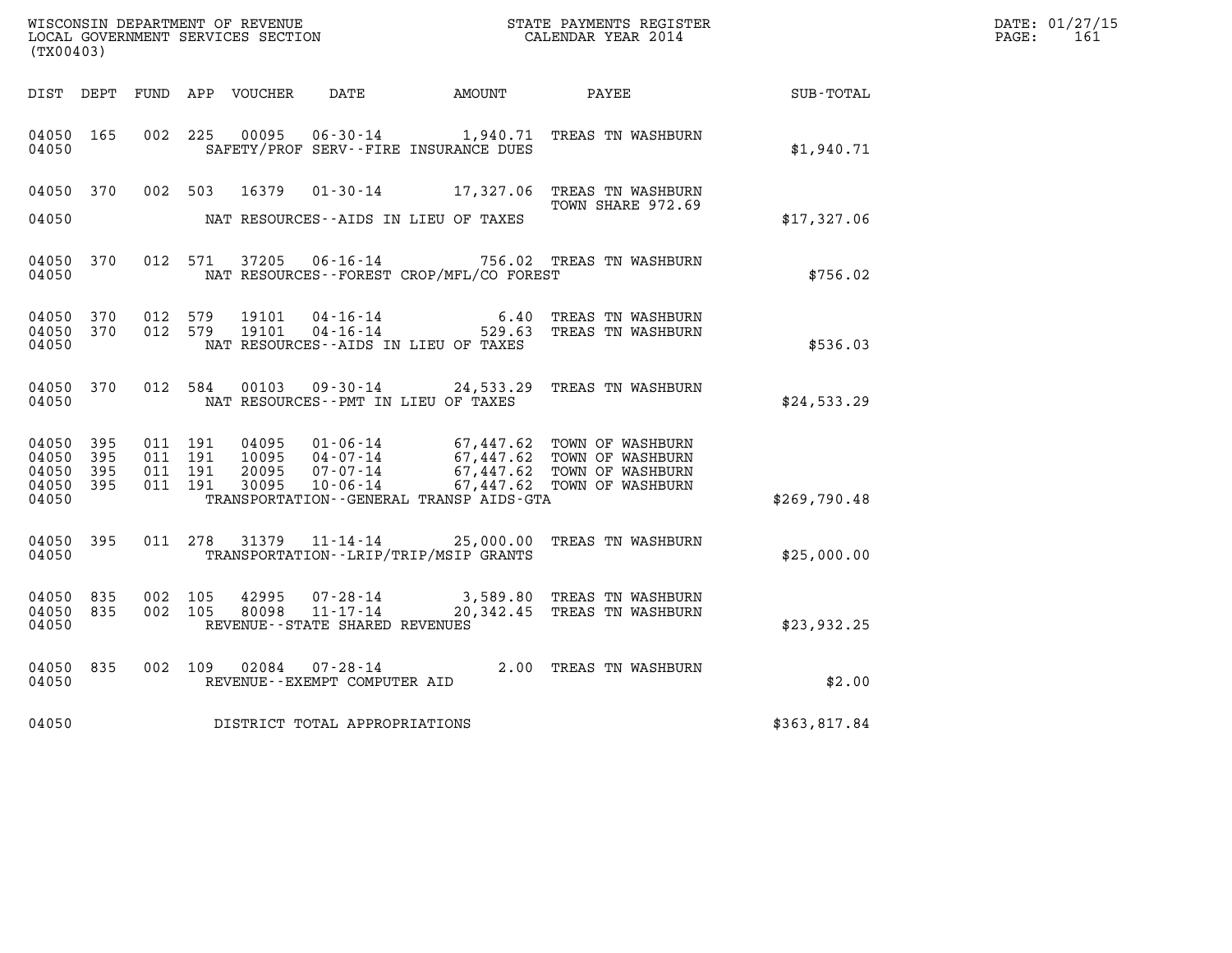| DATE: | 01/27/15 |
|-------|----------|
| PAGE: | 162      |

| WISCONSIN DEPARTMENT OF REVENUE<br>LOCAL GOVERNMENT SERVICES SECTION<br>(TX00403) |                                           |                          |                          |                          |                                  |                                                                | STATE PAYMENTS REGISTER<br>CALENDAR YEAR 2014                  |                                                                                                                  |             | DATE: 01/27/15<br>PAGE:<br>162 |
|-----------------------------------------------------------------------------------|-------------------------------------------|--------------------------|--------------------------|--------------------------|----------------------------------|----------------------------------------------------------------|----------------------------------------------------------------|------------------------------------------------------------------------------------------------------------------|-------------|--------------------------------|
|                                                                                   | DIST                                      | DEPT                     | FUND                     | APP                      | VOUCHER                          | DATE                                                           | AMOUNT                                                         | PAYEE                                                                                                            | SUB-TOTAL   |                                |
|                                                                                   | 04151 165<br>04151                        |                          | 002                      | 225                      | 00096                            |                                                                | $06 - 30 - 14$ 164.62<br>SAFETY/PROF SERV--FIRE INSURANCE DUES | TREAS VIL MASON                                                                                                  | \$164.62    |                                |
|                                                                                   | 04151<br>04151<br>04151<br>04151<br>04151 | 395<br>395<br>395<br>395 | 011<br>011<br>011<br>011 | 191<br>191<br>191<br>191 | 04096<br>10096<br>20096<br>30096 | $01 - 06 - 14$<br>$04 - 07 - 14$<br>07-07-14<br>$10 - 06 - 14$ | TRANSPORTATION--GENERAL TRANSP AIDS-GTA                        | 1,381.34 VILLAGE OF MASON<br>1,381.34 VILLAGE OF MASON<br>1,381.34 VILLAGE OF MASON<br>1,381.35 VILLAGE OF MASON | \$5,525.37  |                                |
|                                                                                   | 04151<br>04151<br>04151                   | 835<br>835               | 002<br>002               | 105<br>105               | 42996<br>80099                   | 07-28-14<br>11-17-14<br>REVENUE--STATE SHARED REVENUES         | 33,337.10                                                      | 5,883.02 TREAS VIL MASON<br>TREAS VIL MASON                                                                      | \$39,220.12 |                                |
|                                                                                   | 04151<br>04151                            | 835                      | 002                      | 109                      | 05014                            | 07-28-14<br>REVENUE - - EXEMPT COMPUTER AID                    |                                                                | 5.00 TREAS VIL MASON                                                                                             | \$5.00      |                                |
|                                                                                   | 04151                                     |                          |                          |                          |                                  | DISTRICT TOTAL APPROPRIATIONS                                  |                                                                | \$44,915.11                                                                                                      |             |                                |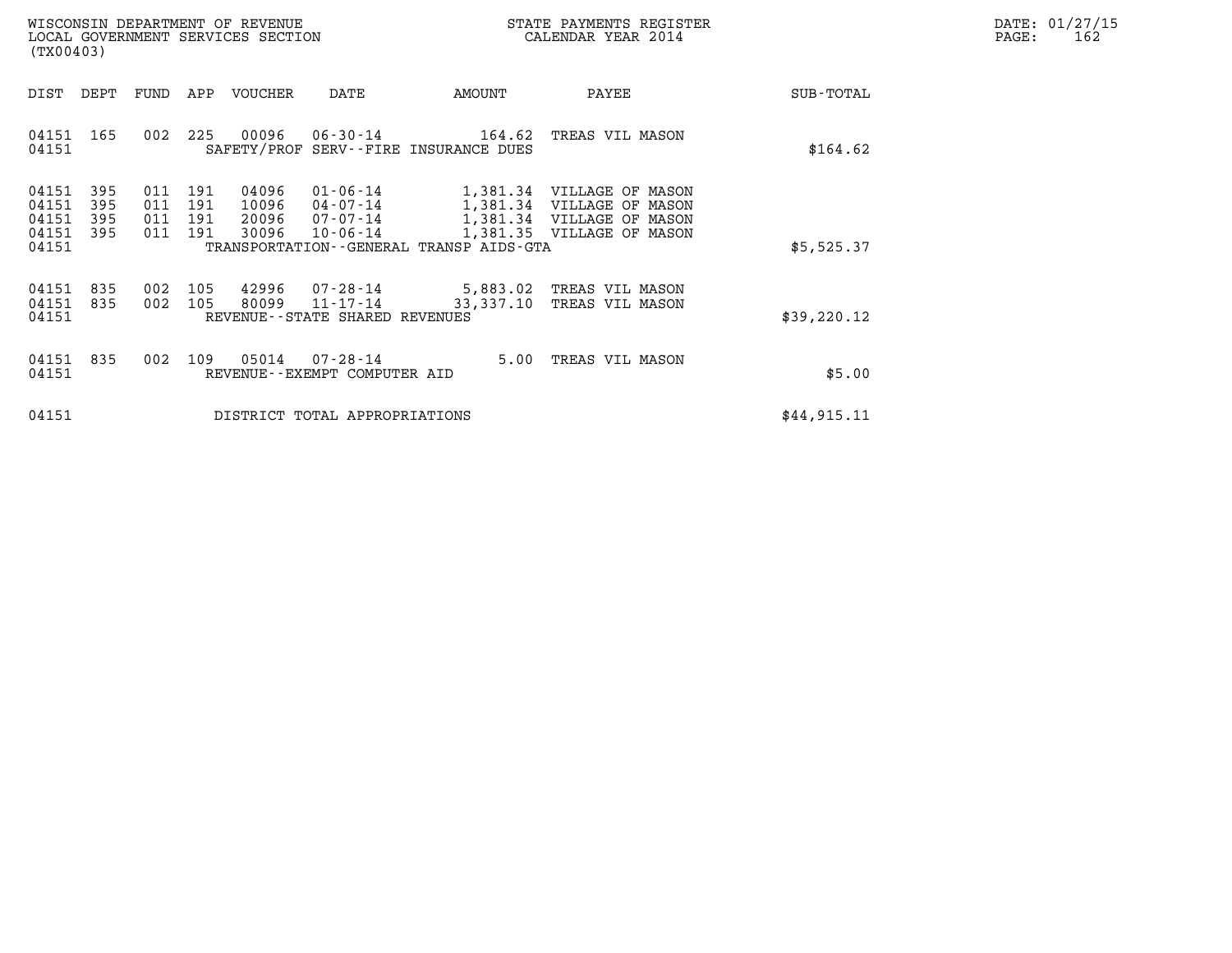| (TX00403)                                                 |         |                           |                                                        |                                                | WISCONSIN DEPARTMENT OF REVENUE<br>LOCAL GOVERNMENT SERVICES SECTION<br>(TWOO403)                                                                                                                                |              | DATE: 01/27/15<br>$\mathtt{PAGE:}$<br>163 |
|-----------------------------------------------------------|---------|---------------------------|--------------------------------------------------------|------------------------------------------------|------------------------------------------------------------------------------------------------------------------------------------------------------------------------------------------------------------------|--------------|-------------------------------------------|
|                                                           |         |                           |                                                        |                                                | DIST DEPT FUND APP VOUCHER DATE AMOUNT PAYEE SUB-TOTAL                                                                                                                                                           |              |                                           |
|                                                           | 04206   |                           |                                                        | SAFETY/PROF SERV--FIRE INSURANCE DUES          | 04206 165 002 225 00097 06-30-14 3,522.03 TREAS CITY BAYFIELD                                                                                                                                                    | \$3,522.03   |                                           |
| 04206                                                     |         |                           |                                                        | NAT RESOURCES--AIDS IN LIEU OF TAXES           | 04206 370 012 579 19102 04-16-14 .01 TREAS CITY BAYFIELD<br>04206 370 012 579 19102 04-16-14 98.85 TREAS CITY BAYFIELD                                                                                           | \$98.86      |                                           |
|                                                           |         |                           |                                                        | 04206 TRANSPORTATION--HIGHWAY SAFETY-FEDERAL   | 04206 395 011 185 13615 06-02-14 2,202.40 TREAS CITY BAYFIELD                                                                                                                                                    | \$2,202.40   |                                           |
| 04206 395<br>04206 395<br>04206 395<br>04206 395<br>04206 |         |                           |                                                        | TRANSPORTATION - - GENERAL TRANSP AIDS - GTA   | 011 191 04097 01-06-14 14,623.67 CITY OF BAYFIELD<br>011 191 10097 04-07-14 14,623.67 CITY OF BAYFIELD<br>011 191 20097 07-07-14 14,623.67 CITY OF BAYFIELD<br>011 191 30097 10-06-14 14,623.68 CITY OF BAYFIELD | \$58,494.69  |                                           |
|                                                           |         |                           |                                                        | 04206 MS--AMBULANCE FUNDING ASSISTANCE GRANTS  | 04206 435 005 162 01HSD 09-08-14 3,933.25 TREAS CITY BAYFIELD                                                                                                                                                    | \$3,933.25   |                                           |
|                                                           |         |                           |                                                        |                                                | 04206 435 005 163 01LGS 11-17-14 2,000.00 BAYFIELD COMM AMBULANCE SERV<br>04206 THS--PREPAID MEDICAL TRANSPORT REIMBURSE                                                                                         | \$2,000.00   |                                           |
| 04206                                                     |         |                           | JUSTICE - - LAW ENFORCEMENT TRAINING                   |                                                | 04206 455 002 231 01101 02-11-14 160.00 TREAS CITY BAYFIELD                                                                                                                                                      | \$160.00     |                                           |
|                                                           |         |                           |                                                        | 04206 MILITARY AFFAIRS-EMER MGMT-DISASTER RECO | 04206 465 002 305 00022 10-07-14 779.05 TREAS CITY BAYFIELD                                                                                                                                                      | \$779.05     |                                           |
| 04206 465<br>04206                                        |         |                           |                                                        | MILITARY AFFAIRS-EMERGENCY MGMT-FED FUND       | 002 342 00022 10-07-14 4,674.32 TREAS CITY BAYFIELD                                                                                                                                                              | \$4,674.32   |                                           |
| 04206 835<br>04206 835<br>04206                           | 002 105 | 42997<br>002 105<br>80100 | 07-28-14<br>11-17-14<br>REVENUE--STATE SHARED REVENUES |                                                | 10,095.12 TREAS CITY BAYFIELD<br>25,337.72 TREAS CITY BAYFIELD                                                                                                                                                   | \$35,432.84  |                                           |
| 04206 835<br>04206                                        |         | 002 109<br>02085          | 07-28-14<br>REVENUE--EXEMPT COMPUTER AID               |                                                | 836.00 TREAS CITY BAYFIELD                                                                                                                                                                                       | \$836.00     |                                           |
| 04206 835<br>04206                                        |         | 00001<br>002 501          | 02-03-14                                               | DOA-PAYMENT FOR MUNICIPAL SERVICES AID         | 1,531.09 TREAS CITY BAYFIELD                                                                                                                                                                                     | \$1,531.09   |                                           |
| 04206                                                     |         |                           | DISTRICT TOTAL APPROPRIATIONS                          |                                                |                                                                                                                                                                                                                  | \$113,664.53 |                                           |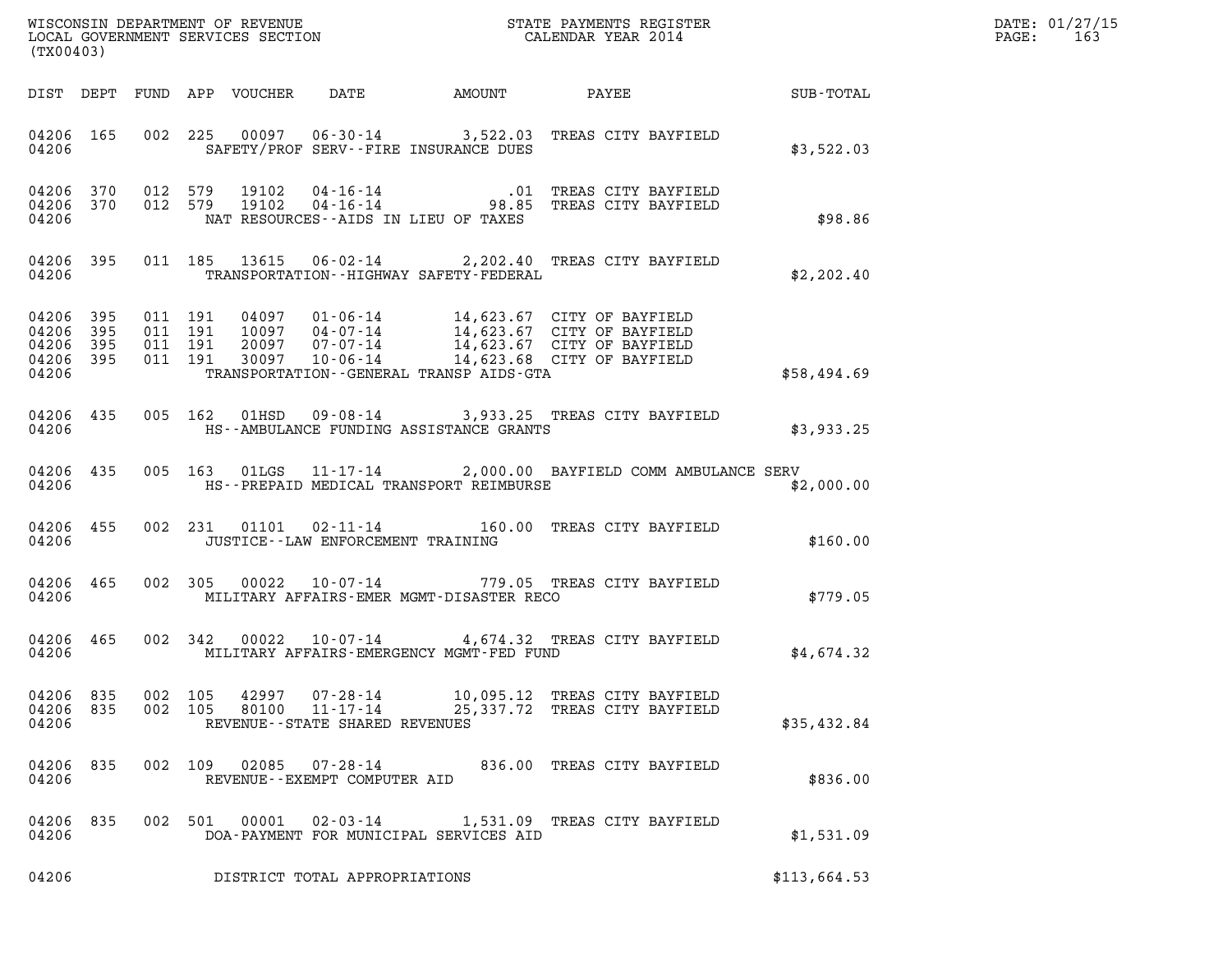| (TX00403)                                                              |                    |                               |                            |                                                                       |                                              |                                                                                                                                                                                                                                            |               | DATE: 01/27/15<br>$\mathtt{PAGE}$ :<br>164 |
|------------------------------------------------------------------------|--------------------|-------------------------------|----------------------------|-----------------------------------------------------------------------|----------------------------------------------|--------------------------------------------------------------------------------------------------------------------------------------------------------------------------------------------------------------------------------------------|---------------|--------------------------------------------|
|                                                                        |                    |                               | DIST DEPT FUND APP VOUCHER | DATE                                                                  | AMOUNT                                       | PAYEE SUB-TOTAL                                                                                                                                                                                                                            |               |                                            |
| 04291 165<br>04291                                                     |                    |                               |                            |                                                                       | SAFETY/PROF SERV--FIRE INSURANCE DUES        | 002 225 00098 06-30-14 5,157.26 TREAS CITY WASHBURN                                                                                                                                                                                        | \$5,157.26    |                                            |
| 04291 370<br>04291                                                     |                    |                               |                            |                                                                       | NAT RESOURCES-SEVERANCE/YIELD/WITHDRAWAL     | 000 001 03DNR 11-04-14 1,239.94 TREAS CITY WASHBURN                                                                                                                                                                                        | \$1,239.94    |                                            |
| 04291 370<br>04291                                                     |                    |                               |                            |                                                                       | NAT RESOURCES--FOREST CROP/MFL/CO FOREST     | 012 571 37206 06-16-14 5.80 TREAS CITY WASHBURN                                                                                                                                                                                            | \$5.80        |                                            |
| 04291 370<br>04291                                                     |                    |                               |                            |                                                                       | NAT RESOURCES--RU RECYCLING GRANT            | 074 670 41258 05-23-14 15,324.15 TREAS CITY WASHBURN                                                                                                                                                                                       | \$15,324.15   |                                            |
| 04291 395<br>04291                                                     |                    |                               |                            |                                                                       | TRANSPORTATION - - HIGHWAY SAFETY - FEDERAL  | 011 185 13173 05-27-14 4,000.00 TREAS CITY WASHBURN                                                                                                                                                                                        | \$4,000.00    |                                            |
| 04291 395 011 191<br>04291 395<br>04291 395<br>04291 395<br>04291      |                    | 011 191<br>011 191<br>011 191 |                            |                                                                       | TRANSPORTATION - - GENERAL TRANSP AIDS - GTA | 04098 01-06-14 31,229.56 CITY OF WASHBURN<br>10098 04-07-14 31,229.56 CITY OF WASHBURN<br>20098 07-07-14 31,229.56 CITY OF WASHBURN<br>30098 10-06-14 31,229.57 CITY OF WASHBURN                                                           | \$124,918.25  |                                            |
| 04291 395<br>04291 395<br>04291 395<br>04291 395<br>04291 395<br>04291 | 011 905<br>011 905 | 011 905<br>011 905<br>011 905 |                            |                                                                       | TRANSPORTATION-HARBOR BOND CLEARING ACCT     | 07946 03-28-14 23,598.00 TREAS CITY WASHBURN<br>09863 04-18-14 60,727.80 TREAS CITY WASHBURN<br>12677 05-20-14 147,373.27 TREAS CITY WASHBURN<br>18731 07-23-14 154,077.54 TREAS CITY WASHBURN<br>34035 12-16-14 68,264.65 TREAS CITY WASH | \$454,041.26  |                                            |
| 04291                                                                  |                    |                               |                            |                                                                       | HS--AMBULANCE FUNDING ASSISTANCE GRANTS      | 04291 435 005 162 01HSD 09-08-14 4,330.02 TREAS CITY WASHBURN                                                                                                                                                                              | \$4,330.02    |                                            |
| 04291 435<br>04291                                                     |                    |                               |                            |                                                                       | HS--PREPAID MEDICAL TRANSPORT REIMBURSE      | 005 163 01LGS 11-17-14 3,400.00 WASHBURN AREA AMBULANCE                                                                                                                                                                                    | \$3,400.00    |                                            |
| 04291 455<br>04291                                                     |                    |                               |                            |                                                                       | JUSTICE - - LAW ENFORCEMENT TRAINING         | 002 231 01798 02-26-14 1,280.00 TREAS CITY WASHBURN                                                                                                                                                                                        | \$1,280.00    |                                            |
| 04291 835<br>04291 835<br>04291                                        | 002 105            | 002 105                       |                            | 42998 07-28-14<br>80101 11-17-14<br>REVENUE - - STATE SHARED REVENUES |                                              | 113,645.97 TREAS CITY WASHBURN<br>530,459.30 TREAS CITY WASHBURN                                                                                                                                                                           | \$644, 105.27 |                                            |
| 04291 835                                                              |                    | 002 109                       | 02086                      | $07 - 28 - 14$                                                        |                                              | 668.00 TREAS CITY WASHBURN                                                                                                                                                                                                                 |               |                                            |